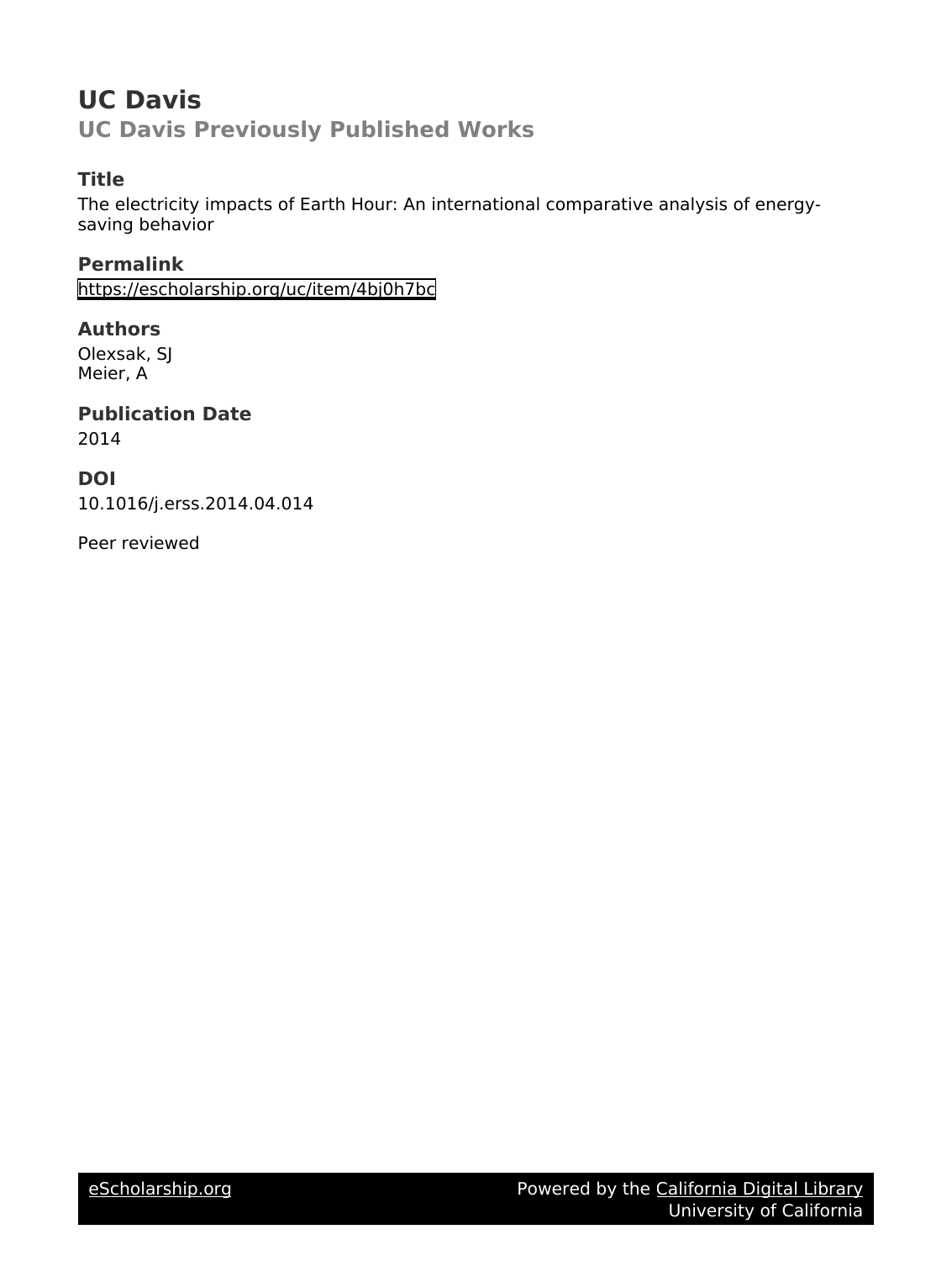#### Energy [Research](dx.doi.org/10.1016/j.erss.2014.04.014) & Social Science 2 (2014) 159–182

Contents lists available at [ScienceDirect](http://www.sciencedirect.com/science/journal/00000000)

# $E_{\rm g}$

journal homepage: [www.elsevier.com/locate/erss](http://www.elsevier.com/locate/erss)

#### Original research article

## The electricity impacts of Earth Hour: An international comparative analysis of energy-saving behavior

### Sarah I. Olexsak<sup>a,∗</sup>, Alan Meier<sup>b</sup>

<sup>a</sup> Johns Hopkins University, 1717 Massachusetts Avenue, NW, Washington, DC 20036, United States <sup>b</sup> Lawrence Berkeley National Laboratory, 1 Cyclotron Road MS 90-2000, Berkeley, CA 94720, United States

#### a r t i c l e i n f o

Article history: Received 30 November 2013 Received in revised form 21 April 2014 Accepted 21 April 2014

Keywords: Energy demand shift Behavior Persistence

#### A B S T R A C T

The annual Earth Hour event is a coordinated, mass effort to reduce electricity consumption for 1 h. Earth Hour's objective is to call attention to environmentally sustainable action through the collective impact made when individuals, businesses, governments and communities voluntarily combine electricity conservation efforts. Earth Hour events have taken place worldwide since 2007. We compiled 274 measurements of observed changes in electricity demand caused by Earth Hour events in 10 countries, spanning six years. These events reduced electricity consumption an average of 4%, with a range of +2% (New Zealand) to -28% (Canada). While the goal of Earth Hour is not to achieve measurable electricity savings, the collective events illustrate how purposeful behavior can quantitatively affect regional electricity demand. Similar actions may be a useful demand-control strategy during temporary electricity shortfalls or other crises. The policy challenge is to convert these short-term events into longer-term actions, including sustained changes in behavior and investment. Other events cause coordinated change in electrical demand, such as television programs and sporting events. These sharp drops and peaks lead to inefficient generation requirements and, potentially, grid failure. These events demonstrate the importance of short-term behavior on energy demand and possible applications to energy policies.

© 2014 Elsevier Ltd. All rights reserved.

#### **1. Introduction**

Earth Hour is a coordinated, mass effort to reduce electricity consumption for 1 h one day per year. The objective of Earth Hour is to call attention to environmentally sustainable action through the collective impact made when individuals, businesses, governments and communities voluntarily combine electricity conservation efforts. Earth Hour's awareness efforts respond to the rise of global electricity demand that is placing unprecedented strain on the electricity grid and increasing amounts of greenhouse gas (GHG) emissions into the atmosphere as a result of fossil fuel combustion. The first event was held in Australia in 2007 and has spread to at least 150 other countries and territories around the world.

The Earth Hour events are examples of where mass, coordinated, behavior were undertaken to cause observable reductions in electricity demand at the grid level. The actions occurred in a wide range of regions, cultures, and economies. As such, they represent

[http://dx.doi.org/10.1016/j.erss.2014.04.014](dx.doi.org/10.1016/j.erss.2014.04.014) 2214-6296/© 2014 Elsevier Ltd. All rights reserved. a unique situation: the same energy-saving behavioral action in widely diverse situations. To date, the impacts of Earth Hour have been documented only individually and anecdotally; there has been no compilation or broader evaluation of Earth Hour's impacts. We describe below the first global identification, compilation and evaluation electricity savings from Earth Hour actions.

#### 1.1. The link between a single action and persistent behavior

In order to create the enduring sustainable behavior needed to reduce energy consumption, proenvironmental behavior must last beyond the duration of the intervention. Numerous studies have examined the factors needed to create durable environmentally responsible behavior. Clear procedural information, performance feedback and social support are three elements that have been shown to help create durable proenvironmental change. Staats et al. combined these three elements in a "EcoTeam Program" intervention that resulted in reduced resource use during the three year long study and maintained or increased improvements two years after the conclusion of the intervention [\[1\].](#page-24-0) Tailored information and feedback, along with goal-setting, were used in an internetbased intervention conducted by Ambrahamse et al. The study









<sup>∗</sup> Corresponding author. Tel.: +1 740 680 1476. E-mail addresses: [olexsak@gmail.com](mailto:olexsak@gmail.com) (S.J. Olexsak), [AKMeier@lbl.gov](mailto:AKMeier@lbl.gov) (A. Meier).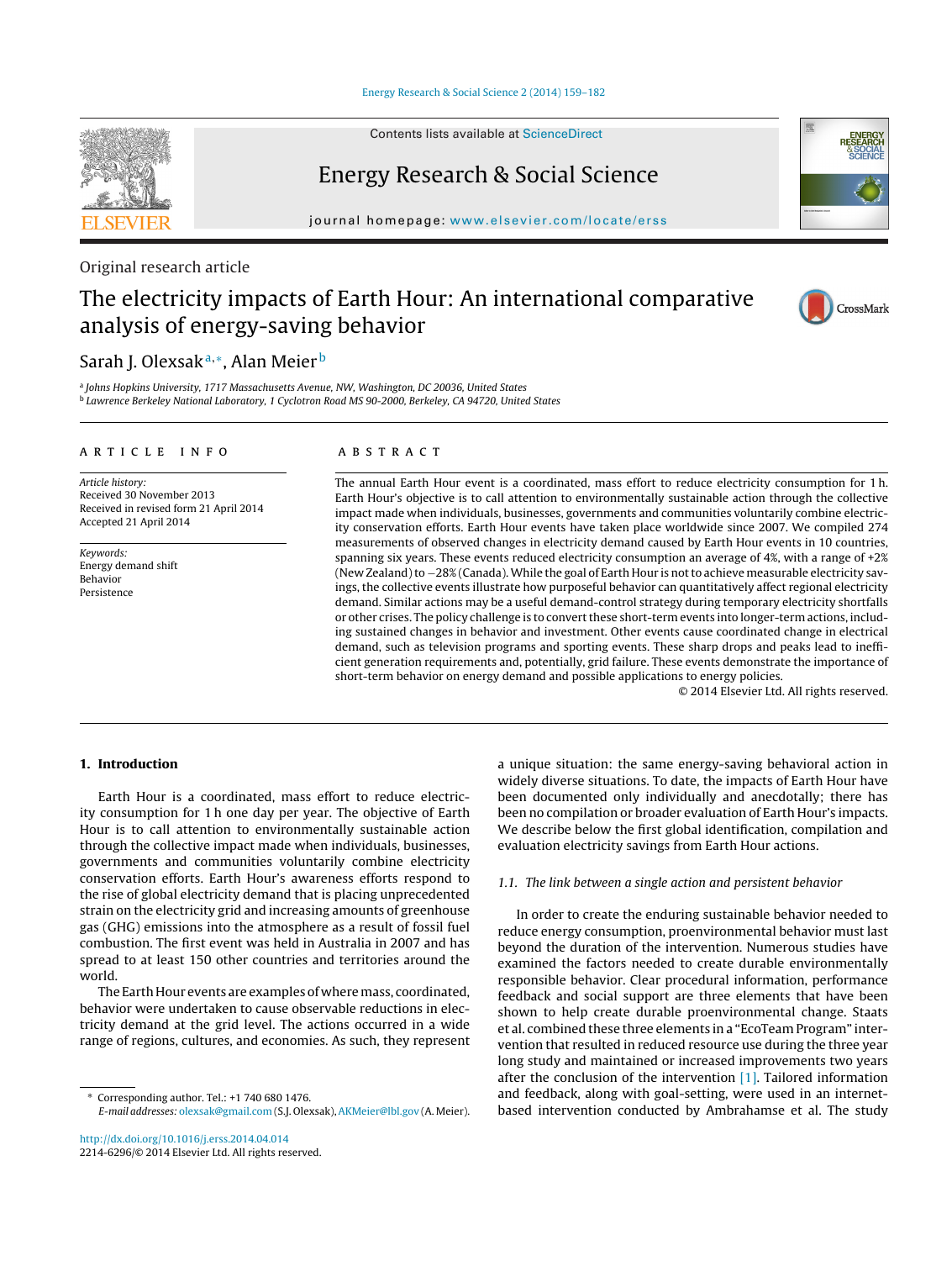showed that households exposed to the intervention saved 5.1% energy and had significantly higher understanding of energy conservation than households in the control group who used 0.7% more energy [\[2\].](#page-24-0)

De Young [\[3\]](#page-24-0) maintained that persistent conservation behavior could be accomplished through interventions that include measures of clear procedural knowledge. Clear instruction on reducing energy usage is especially important for individuals who lack understanding of humans' relationship with climate change. Without an understanding of the cause and extent of global climate change, individuals are ignorant of what actions they should take and how to undertake actions that they are familiar with because they do not comprehend the beneficial impact that they can have [\[4\].](#page-24-0) Information alone is not enough to result in energy-saving behavior change. In a review of household energy conservation intervention studies, Abrahamse et al. [\[5\]](#page-24-0) found that although information increases individuals' observed level of knowledge, it does not always lead to changes in the subject's behavior or increase their energy saved.

Persistent energy usage feedback is a second key tool that is implemented to try to achieve sustained energy conservation [\[6\].](#page-24-0) Numerous studies have examined residential energy savings achievements through use of real-time feedback  $[7-9]$ . These and other studies have utilized varying feedback technologies and have found varying levels of energy savings success. A 2010 field trial conducted by Houde et al. [\[10\]](#page-24-0) examined the persistence of energy conservation behavior in homes equipped with realtime energy use monitors. The study found that real-time energy use feedback information resulted in a reduction in residential electricity use of 5.7%. While proving that individuals alter their energy-consumption behavior in response to real-time data on their electricity usage, the researchers observed that statistically significant reductions in electricity consumption lasted for only four weeks, highlighting the need for additional motivators for sustained behavior change.

Lastly, a strong social environment can be used as an intervention technique to encourage individuals to reduce their electricity consumption. This element has not been utilized as often as other conditions in attempts to promote favorable environmental behavior [\[11\].](#page-24-0) Regardless, recent studies utilizing a supportive social environment have been successful. Staats et al.'s [\[1\]](#page-24-0) EcoTeams small groups of individuals who shared social environments such as family, neighborhoods or clubs. By convening these groups throughout the course of the intervention, participants discussed experiences and shared progress. Combining this social support group with clear procedural information and feedback, behavior change was observed beyond the intervention period. A strong social environment can provide individuals with a sense of participation. Participation allows individuals to feel that they are making a contribution to their social group resulting in satisfaction from their proenvironmental behavior [\[12\].](#page-24-0)

There is evidence that incremental changes and short-term intervention and behavior modification can contribute to longerterm change. For example, Ockene et al. [\[13\]](#page-24-0) found that brief physician interventions can have a long-term impact on smokers who benefit initially, supporting the value of short-term intervention to achieve initial impact and long-term effects on smoking cessation rates. A meta-analysis of determinants of recycling behavior conducted by Hornik et al. found connections between incentive types and duration of an individual's recycling habit [\[14\].](#page-24-0) Persistence has also been extensively examined in the fight against obesity. French et al. [\[15\]](#page-24-0) examined a population's weight control behaviors over a four-year period. The study found that although individuals' weight fluctuated, weight gain could be avoided with age when short-term weight control strategies were employed in longer durations. Additionally, incremental changes in diet and physical activity have been recommended to achieve lasting results by first stabilizing and then gradually decreasing obesity rates [\[16\].](#page-24-0) These findings support the notion that short-term efforts to improve individual consumer conservation behavior may be a sustainable way to improve longer-term electricity conservation and energy efficiency investments.

Wallenburn and Wilhite note the key role played by "experiments" in changing peoples' practices and how these concrete experiences can lead to additional energy reduction measures [\[17\].](#page-24-0) In a related article, Sovacool further posed the question, "How can one persuader introduce behavioral change in ways that subjects do not perceive as overly controlling?" [\[18\]](#page-24-0) In these contexts, Earth Hour offers an opportunity for millions of people to experiment in a positive, non-confrontational setting. It is from this internationalscale experiment that a unique human-centered, interdisciplinary and comparative analysis can be conducted.

#### 1.2. Origins of Earth Hour

The first Earth Hour event was held in Sydney, Australia, in 2007. Organized by the World Wildlife Fund (WWF) to promote climate change awareness, the campaign called for citizens to voluntarily limit or cease their electricity consumption for a single hour on March 31. In 2008, the campaign expanded globally and growth has continued in a number of countries and territories that actively participate in the event. Unifying themes of the campaign have been that all individuals have the ability to alter their environment and the collective power of positive action by many people can have a beneficial impact on the Earth. In 2011 and 2012, Earth Hour organizers encouraged event participants to take their actions to fight climate change beyond the titular hour and commit to environmentally conscious behavior throughout the year.

Across the globe, many service providers, utilities and news outlets report anecdotal evidence of grid impacts that result from mass individual short-term behavior change. Press releases and stories reporting these events are often promulgated for their humaninterest value as well as educational pieces on grid demand. Since 2008, the majority of these reported incidents are associated with Earth Hour. The reports citing specific electricity saving figures are issued by electricity system operators, utilities and electricity distributors and sometimes cited by regional news outlets. The WWF does not promote electricity savings accounting, but instead focuses on campaign participation measurements of social media engagement, commitment pledges and physical turnout to organized events. The number of participating cities, municipalities, towns, universities and landmarks, as well as key government figurehead and celebrity endorsement, is also often highlighted to indicate the reach and visibility of the campaign. The WWF has indicated that measurable electricity savings is not an accurate indicator of the campaign's success since external factors such as weather can influence results  $[19]$ . This is particularly true when inconsistent or simple methodologies that compare electricity demand changes to a single historical period are used.

#### 1.3. Other events cause coordinated reductions or increases in electrical demand

As noted above, some service providers, utilities and news outlets report anecdotal evidence of grid impacts that result from mass individual short-term behavior change beyond Earth Hour. Other mass events that cause or attempt to cause coordinated reductions or increases in electrical demand include conservation in times of crisis, popular televised programs or events and political protest. We include documentation of a selection of these events here to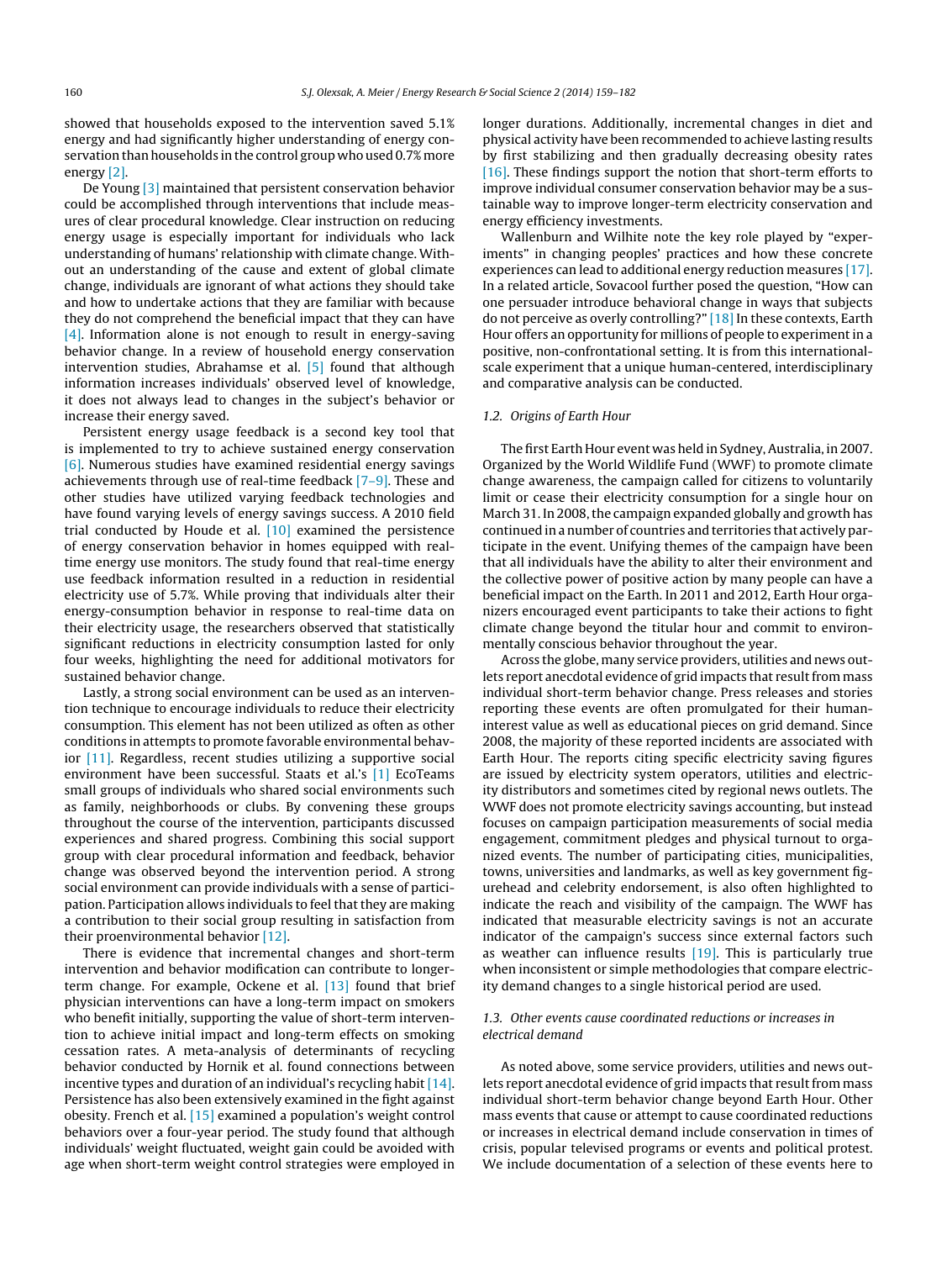ensure robust coverage of short-term mass behavior change caused electricity demand shifts. These events are also important to note because they show that mass synchronized behavior can cause electricity demand change in the presence or absence of encouraged conservation and this change may or may not be predictable.

#### 1.3.1. Emergency energy conservation

During temporary electricity shortfalls due to natural disaster or other crises, leaders often turn to promoting demand-control strategies throughout affected populations even if the use of price motivators is not an option. A successful avoidance of blackout was documented by Leighty and Meier [\[20\]](#page-24-0) when a 2008 avalanche destroyed the central hydroelectric transmission line to Juneau, Alaska. Reacting to an organized call for electricity consumption by leaders, consumers were able to avoid a blackout by adopting energy efficient behavior and technologies, thereby reducing grid demand by 25%. Although a price signal that may have attributed to this reduction was eventually sent to consumers through an increase of \$0.50/kWh, 77% of surveyed residents began electricity conservation actions within one day of the avalanche. The Juneau case indicates that if a supply disruption is anticipated, leaders should not hesitate to request that consumers in affected regions to modify their behavior, potentially lessening the overall impact of the shortage or mitigating blackout. It should be noted that research conducted by Holladay et al.[\[21\]](#page-24-0) suggests that during calls for summertime electricity conservation in Maryland in 2011, consumers simply shifted their energy consumption through the day with little reduction in overall consumption. If leaders call upon demandcontrol strategies during times of energy crisis, they must be careful to request that, in addition to conserving energy usage, consumers not shift their electricity consumption to times of high demand.

#### 1.3.2. Where mass behavior leads to increased power use: the case of television pickups

Television pickup occurs when a large percentage of electricity system customers cease their daily routine to view the same televised program or event at the same time. Unlike individuals' active participation in Earth Hour, television pickup represents a mass passive participation of individuals in an event that results in observable grid demand shifts. Not a modern-day phenomenon, television pickup has been observed in locations such as Great Britain since the 1960s [\[22\].](#page-24-0) This action causes displacement, a measurable drop in electricity demand when the television viewing displaces other household activity, and release, a corresponding increase in demand is seen when those individuals move from their television sets to resume their household activity at commercial break or at the conclusion of the viewing.

Sporting events have been reported to cause television pickup observations in various countries across the world. On August 10, 2012, EirGrid plc, the Transmission System Operator for Ireland, reported that Irish boxer Katie Taylor caused a displacement reduction of 6% as the country collectively paused to view her bout in the finals as she contested for the gold medal  $[23]$ . In 2012, Irish soccer enthusiasts accounted for a displacement demand reduction of 3% at the start of the Euro 2012 soccer match and the release at the game's conclusion caused an increase of approximately 7%. Eir-Grid grid disruptions from soccer matches are recorded as far back as the 1990 World Cup game [\[24\].](#page-24-0) In the United States, ISO New England captured television pickup effects resulting from football fans during the Patriots Super Bowl Game in 2012 [\[25\].](#page-24-0) Canada's affinity for hockey is reflected in British Columbia's displacement during playoff finals [\[26\].](#page-24-0)

Like the predictability of Earth Hour, the predictable nature of televised events allow system operators to monitor television schedules to anticipate and prepare for behavior-caused electricity demand shifts. For example, to handle the fluctuating demand associated with television pickups throughout the 2012 Summer Olympics, Great Britain's National Grid utilized the Short Term Operating Reserves Program (STOR) to access demand response solutions such as reducing electricity needs of frozen food distribution warehouses [\[27\].](#page-24-0)

#### 1.3.3. Mass coordinated energy-use behavior as a form of civil protest

Coordinated electricity-use actions by large groups can disrupt a grid. An instance of this occurred in Iran. On July 21, 2009, political dissenters banded together to protest the re-election of president Mahmoud Ahmadinejad through a coordinated change in their use of electrical appliances. The goal of the event was to destabilize the grid,by collectively switching onhigh-loadappliances,ideally leading to a nationwide blackout. The strategy was especially attractive because it did not involve a public demonstration and because participants could not be identified by authorities. The dissenters scheduled the action coincide with nightly newscast. Although no specific increase or decrease was reported by official sources and no nationwide blackout occurred, reports of localized grid failure were made by citizens [\[28\].](#page-24-0)

#### **2. Description of data collection approach and analysis**

#### 2.1. Data collection

We identified and compiled reports of behavior-caused electricity demand shifts during the Earth Hour event. We reviewed records and press releases from electricity system operators, utilities and electricity distributors. We also conducted online searches of international periodicals, websites and blogs for notation of demand shifts (but used only those that indicated citation of primary company sources). In some cases, we contacted authorities to collect information. The demand shifts were reported in different formats (i.e., absolute MW reduced) but we converted them into percentage savings to facilitate comparability. For each demand shift data point collected, methodologies used to calculate reported electricity demand changes were identified and recorded.

Methodologies used to calculate percent electricity demand change were available for 97%, or 266 of the 274 cases. Only 23% of these cases were published with calculation methodology accompanying the percent electricity demand change. The calculation methodology for 203 of the remaining cases was obtained through personal communication with the reporting entity. For 8 cases, the reporting entity was either unresponsive or indicated that a comparison methodology was unavailable (see [Appendix\).](#page-6-0)

Where methodology was available, the reports fell into three categories – those that compared observed demand to a forecasted demand (196 cases), those that compared observed demand to a normal or average demand experience (64 cases) and those that compared to the time immediately prior to Earth Hour (six cases). Entities that employed a forecasted predicted demand often used a consistent forecast methodology. For example, when calculating percent demand change experienced in the Sydney Central Business District, Ausgrid examined three years of observed data for the Earth Hour period for all Saturdays in March and April [\[29\].](#page-24-0) The total demand for each Saturday was then plotted against a model temperature (an average of the maximum daily temperature and the average for the same 1 h period) to generate a best-fit curve. This was then used to calculate the predicted demand from the actual temperatures recorded on the Earth Hour day. New Zealand's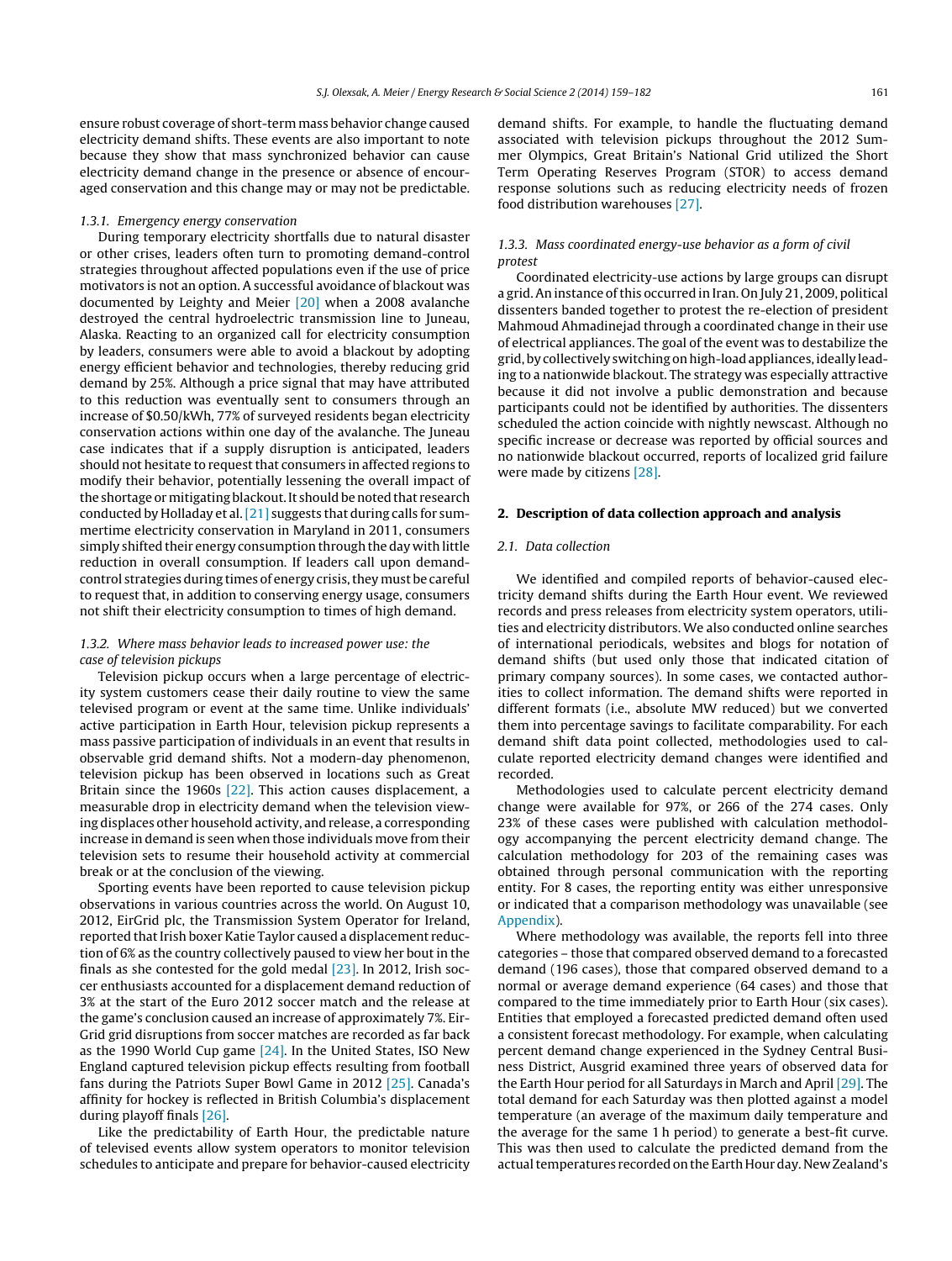| í<br>$\sim$<br>. . |  |
|--------------------|--|
|--------------------|--|

| Countries with recorded Earth Hour demand changes. |  |  |  |
|----------------------------------------------------|--|--|--|
|                                                    |  |  |  |

| Country              | Number of<br>events |         | Observed electricity demand<br>reduction (%) |          |        |
|----------------------|---------------------|---------|----------------------------------------------|----------|--------|
|                      |                     | Minimum | Maximum                                      | Average  | Median |
| Australia            | 18                  | 18.8    | $-0.3a$                                      | 6.6      | 5.9    |
| Canada               | 231                 | 28.0    | 0.1                                          | 3.9      | 2.6    |
| Indonesia            | 3                   | 6.6     | 2.0                                          | 3.9      | 3.0    |
| Ireland              |                     |         |                                              | $\Omega$ |        |
| Israel               | 4                   | 7.5     | 2.5                                          | 5.3      | 5.7    |
| New Zealand          | 5                   | 12.8    | $-2.1a$                                      | 3.6      | 2.0    |
| Oatar                |                     |         |                                              | 10.0     |        |
| Sweden               | 2                   | 3.6     | 1.0                                          | 2.3      | 2.3    |
| United Arab Emirates |                     |         |                                              | 2.4      |        |
| <b>United States</b> | 8                   | 7.0     | 0                                            | 1.8      | 1.0    |
| Total                | 274                 | 28.0    | $-2.1a$                                      | 4.0      | 2.6    |

<sup>a</sup> An increase in demand was observed.

Transpower utilized a commercially available forecasting software that considered equivalent previous experiences, such as the same day previous year, previous month, previous week, previous day and forecasted the expected demand during the Earth Hour period by taking a weighting of the past similar days and adjusting for temperature and cloud cover [\[30\].](#page-24-0) Entities that did not utilize a forecast comparison compared observed demand to a normal or average demand experience. In many cases, it was reported that comparisons were made to a "normal Saturday night" or "similar day" or "business as usual" or "typical demand at that time" [\[31–34\].](#page-24-0) Some reports of comparison were more specific. Essential Energy was cited as comparing demand experienced during Earth Hour to the demand experienced at the same period during one week prior [\[35\].](#page-24-0) Perusahaan Listrik Negara (PLN) reported making a comparison to the same period two weeks before the Earth Hour event for the Earth Hour demand change experienced in Jakarta, Indonesia [\[36\].](#page-24-0)

#### **3. Results**

We compiled 274 measurements of observed changes in electricity demand reportedly caused by Earth Hour events in 10 countries spanning six years from 2007 through 2012. Australia, New Zealand, Indonesia, Qatar, United Arab Emirates, Israel, Ireland, Sweden, United States and Canada are the countries for which Earth Hour electricity demand shift documentation was found (Table 1 and [Appendix\).](#page-6-0)

[Fig.](#page-5-0) 1 illustrates the distribution of the 274 electricity demand changes recorded during the Earth Hour event. These coordinated 1 h actions reduced electricity consumption an overall average of 4.0% and had an overall median reduction of electricity of −2.6%. Unique electricity demand shifts ranged from +2% (observed in New Zealand) to −28% (observed in Canada).

Methodologies used to calculate percent electricity demand change were available for 97%, or 266 of the 274 cases. Only 23%, or 64 of the 274 of these cases were published with calculation methodology accompanying the percent electricity demand change. The calculation methodology for 203 of the remaining cases was obtained through personal communication with the reporting entity. For eight cases, the reporting entity was either unresponsive or indicated that a comparison methodology was unavailable. Where methodology was available, the reports fell into three categories – those that compared observed demand to a forecasted demand (196 cases), those that compared observed demand to a normal or average demand experience (64 cases) and those that compared to the time immediately prior to Earth Hour (six cases).

#### **4. Discussion**

While the goal of Earth Hour is not to achieve measurable electricity savings, this compilation of recorded and measurable individual behavior-caused electricity demand shifts has shown that the mass purposeful behavior undertaken by Earth Hour participants can quantitatively affect regional electricity demand for periods of one hour. The Earth Hour event also shows that measurable electricity demand reduction change is possible on a mass scale with large portions of populations acting at least for a short-term, without the use of price motivators. This may prove to be important to industry leaders and policymakers in the days and hours leading up to an electricity shortage when the electricity price has not yet increased.

Numerous regions have undertaken the event annually with documentation of sustained electricity savings. The repeat participation and electricity demand savings shows that continual community interest in the electricity conservation event can have sustained impact on an annual basis. While this behavior is persistent at a societal level, it does not reflect on individual behavior persistence. There is no available information that indicates whether or not participants in Earth Hour have any enduring energy conservation behavior.

Clear procedural information, performance feedback and social support have all been shown to be useful in interventions that create durable proenvironmental change. With a call for a 1 h cessation of energy usage, WWF does not advise procedures that participants are instructed to use beyond the end of the Earth Hour event.

The WWF does not promote electricity savings accounting, so there is no organized mechanism to provide feedback to participants on the impact that their energy conservation behavior has had on their community's energy demand. Some utilities release data on their region's Earth Hour results, but this practice is inconsistent and unreliable. Our research shows that a consistent methodology and assumptions used to calculate individual behavior-caused electricity demand changes is needed. The wide range of methodologies used to document demand change experienced during Earth Hour highlights the incongruence between cases and may increase skepticism that real demand changes occur as a result of behavior change. In some cases, methodologies used by the same reporting entity changed from year to year. In one case, the reporting entity released estimates of savings and then, two days later, changed methodologies and released a revised estimate of savings [\[37,38\].](#page-24-0) This example reinforces the need for a consistent methodology and assumptions when providing feedback on electricity demand changes.

The ideal methodology compares a given electricity demand increase or decrease to the projected electricity demand. Projected demand should be that which is forecast with system operator tools that consider appropriate equivalent experienced days and adjust for temperature, cloud cover and other major weather events and holidays. This data-driven recommended methodology will ensure consistent electricity demand change reporting, allowing consumers from one community to the next a reliable feedback source of Earth Hour impact information. Simple methodologies that compare electricity demand changes to the same date one week or one-year prior is not adequate.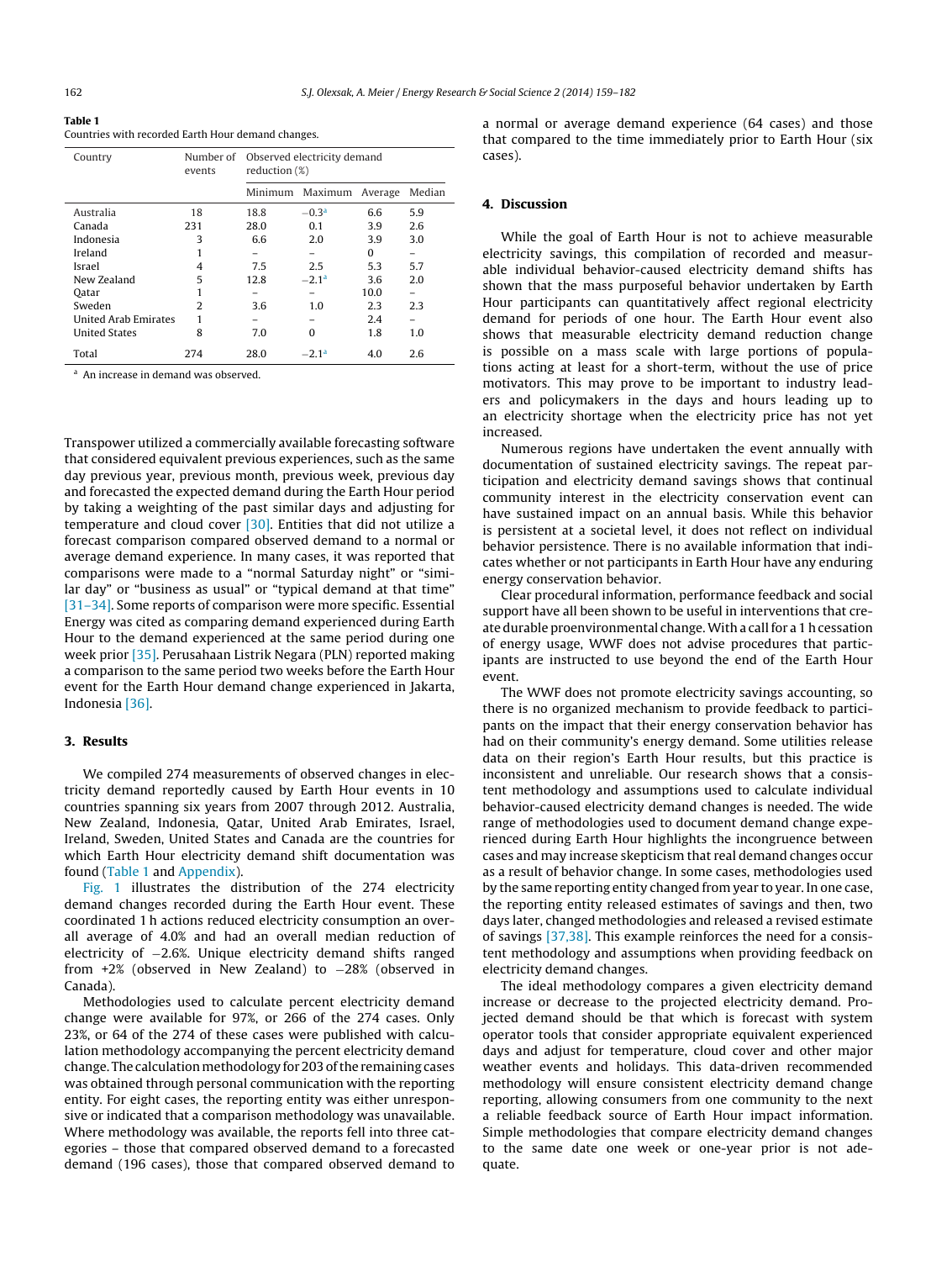<span id="page-5-0"></span>

**Fig. 1.** Global Earth Hour demand change experiences (274 cases).

One of Earth Hour's greatest strengths is the supportive social environment that it creates in the global movement to abstain from energy usage for one hour on one day per year. WWF reports that more than 6950 cities and towns across 152 countries and territories took part in the event in 2012  $[39]$ . In these communities, many individuals gathered in social settings for the event. Earth Hour also has a strong online community with over 875,000 followers on Facebook and over 108,000 followers on Twitter as of February 2014. Like the EcoTeams implemented in the Netherlands, individuals participating in these Earth Hour social groups share their experience and report onenergy conservationmeasures. This social support network reinforces the perception that Earth Hour participants are part of something greater than themselves and that they are having a collective impact at a global scale. As described by De Young [\[12\],](#page-24-0) this feeling of satisfaction can support a sustained proenvironmental behavior.

#### 4.1. The position of Earth Hour in social theory

The Earth Hour campaigns share some features with other environmental campaigns, such as those addressing recycling and littering. While the level of analysis presented here is too coarse for in-depth application of detailed behavioral frameworks and models some relationships can be drawn. This compilation of Earth Hour data also provides a benchmark for further studies of individual campaigns.

In a report on behavioral assumptions of California residential energy efficiency programs, Lutzenhiser found that messaging of programs reflected a proto-economic rational actor theory [\[40\].](#page-24-0) These programs attempted to make individuals aware of economic benefits of energy efficient action through education. Contrary to this approach, Earth Hour does not appeal to the proto-economic rational actor theory. Lutzenhiser also reviewed programs that shared a quality of goal and aspiration selling that is found in Earth Hour's appeals for individuals to voluntarily cease consumption of electricity simply because it is inherently a positive environmental action. These types of programs appeal not to rational behavior and extend beyond a physical-technical-economic model. Luztenhiser attributes to Shove the practices approach, which explains everyday behavior as the result of multiple collective processes, including socio-technical co-evolution. One must therefore

acknowledge that technologies create routines and force behavior to adjust. Earth Hour seeks to disrupt these practices, if only for an hour, to make a political statement and to demonstrate potential new behaviors.

#### **5. Conclusion**

Since 2007, the Earth Hour event has captured the attention of individuals across the globe to highlight the potential impact that can be made with a mass, coordinated effort for environmentally sustainable action. The single-hour goal of Earth Hour is great – participants cease all possible electricity consumption for a period of 1 h. While this level of energy conservation is unsustainable, a primary goal of the Earth Hour event is also one of the most significant factors that influences long-term residential energy use and conservation – consumers' awareness and understanding of their own energy usage [\[41\].](#page-24-0) It may also encourage consumers to consider efficiency improvements as a way of sustaining the energy reductions.

Over the six years that Earth Hour has been held, our research found 274 instances of observed changes in electricity demand caused by the event. These cases were found to reduce electricity consumption an average of 4%. This Earth Hour data, along with anecdotal evidence from other events that cause coordinated reductions or increases in electrical demand, illustrates the importance of short-term behavior on grid demand. Additionally, it shows that short-term mass individual energy behavior change can result in a measurable shifts in electricity demand at the grid level. While behavioral research shows that short-term behavior change can lead to sustained change, more research must be done to determine if Earth Hour conservation behavior persists or extends to other actions.

#### **Acknowledgments**

The authors wish to thank many of the utilities and independent system operators cited herein for the information provided to this research work. The authors also appreciate the constructive comments and suggestions made by Dr.Wil Burns of Johns Hopkins University.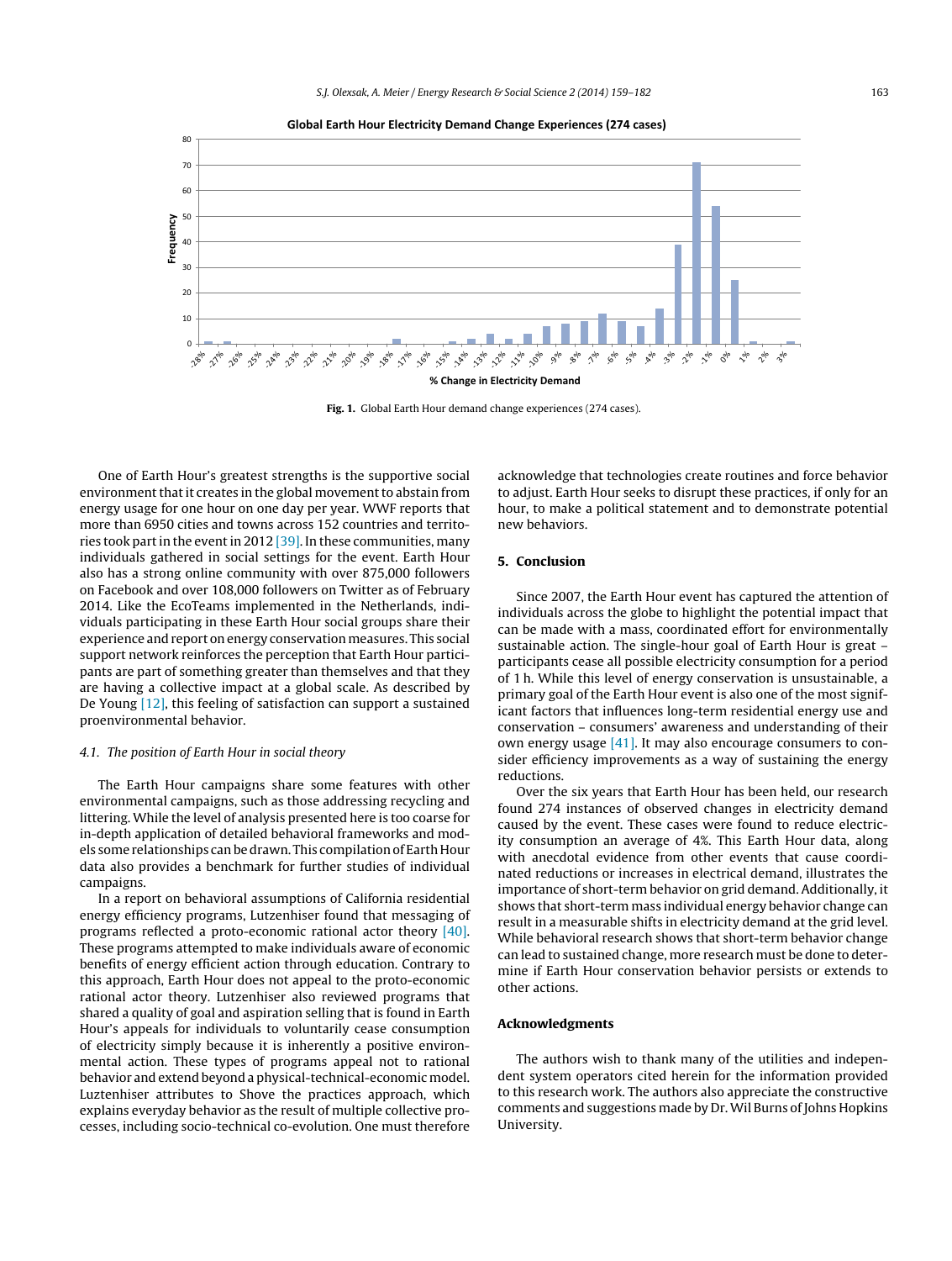#### <span id="page-6-0"></span>Appendix. Earth Hour event records and citations for comparison methodology and percent electricity demand change events

| Data source Year Electricity              |           | demand<br>change $(\%)$ | City/<br>state/<br>region | Country   | Citation for comparison methodology                                                                                                                                                | Citation for % electricity demand change event data point                                                                                                                                                                         |
|-------------------------------------------|-----------|-------------------------|---------------------------|-----------|------------------------------------------------------------------------------------------------------------------------------------------------------------------------------------|-----------------------------------------------------------------------------------------------------------------------------------------------------------------------------------------------------------------------------------|
| Essential<br>Energy                       | 2012 0.3% |                         | New South<br>Wales        | Australia | Essential Energy, 2012. Regional NSW saves energy during Earth Hour.<br>Press Release, April 1, http://www.essentialenergy.<br>com.au/asset/cms/pdf/media/mr_010412.pdf            | Coates, J., 2012. Personal communication, November 25                                                                                                                                                                             |
| Essential<br>Energy                       |           | $2011 - 5.0%$           | New South<br>Wales        | Australia | Daily News, 2011. Tweed power rises in Earth Hour. March 30,<br>http://www.mydailynews.com.au/news/tweed-heads-power-<br>rises-in-earth-hour/809257/                               | Daily News, 2011. Tweed power rises in Earth Hour. March 30,<br>http://www.mydailynews.com.au/news/tweed-heads-power-<br>rises-in-earth-hour/809257/                                                                              |
| Essential<br>Energy                       |           | $2010 - 7.2%$           | New South<br>Wales        | Australia | Coates, J., 2012. Personal communication, November 25                                                                                                                              | Daily News, 2011. Tweed power rises in Earth Hour. March 30,<br>http://www.mydailynews.com.au/news/tweed-heads-power-<br>rises-in-earth-hour/809257/                                                                              |
| Ausgrid                                   |           | $2012 - 9.8%$           | Sydney CBD                | Australia | Trickey, G., 2012. Personal communication, September 24                                                                                                                            | Ausgrid, 2012. Power drops for Earth Hour. Press Release, March 31,<br>http://www.ausgrid.com.au/~/media/Files/About%20Us/Newsroom<br>/Media%20releases/2012/120331%20%20Ausgrid%20%20Earth<br>%20Hour%20Results.pdf              |
| Ausgrid                                   |           | $2011 - 11.6%$          | Sydney CBD                | Australia | Trickey, G., 2012. Personal communication, September 24                                                                                                                            | Trickey, G., 2012. Personal communication, September 24                                                                                                                                                                           |
| Ausgrid                                   |           | $2010 - 6.3%$           | Sydney CBD                | Australia | Trickey, G., 2012. Personal communication, September 24                                                                                                                            | Trickey, G., 2012. Personal communication, September 24                                                                                                                                                                           |
| Ausgrid                                   |           | $2009 - 9.0%$           | Sydney CBD                | Australia | Trickey, G., 2012. Personal communication, September 24                                                                                                                            | Trickey, G., 2012. Personal communication, September 24                                                                                                                                                                           |
| Ausgrid                                   |           | $2008 - 8.4%$           | Sydney CBD                | Australia | Trickey, G., 2012. Personal communication, September 24                                                                                                                            | Trickey, G., 2012. Personal communication, September 24                                                                                                                                                                           |
| Ausgrid                                   |           | $2007 - 10.2%$          | Sydney CBD                | Australia | Trickey, G., 2012. Personal communication, September 24                                                                                                                            | EnergyAustralia, 2007. Annual Report 2006/07. October 29,<br>http://www.ausgrid.com.au/Common/About-us/Corporate-<br>reports/~/media/Files/About%20Us/Annual%20reports/<br>200607Annualreportall.ashx                             |
| Western<br>Power                          |           | $2011 - 3.0%$           | Perth                     | Australia | Fairfield, T., 2012. Personal communication, November 28                                                                                                                           | Western Power, 2011. WA turns off for Earth Hour. Press Release,<br>March 28, http://www.westernpower.com.au/aboutus/media<br>Centre/mediaReleases/2011/WA_turns_off_for_Earth_Hour.html                                          |
| Western<br>Power                          |           | $2011 - 2.0%$           | Western<br>Australia      | Australia | Fairfield, T., 2012. Personal communication, November 28                                                                                                                           | Western Power, 2011. WA turns off for Earth Hour. Press Release,<br>March 28, http://www.westernpower.com.au/aboutus/media<br>Centre/mediaReleases/2011/WA_turns_off_for_Earth_Hour.html                                          |
| Western<br>Power                          |           | $2010 - 3.0%$           | Perth                     | Australia | Fairfield, T., 2012. Personal communication, November 28                                                                                                                           | Western Power, 2010. Perth participates in third Earth Hour event.<br>Press Release, March 29, http://www.westernpower.com.au<br>/aboutus/mediaCentre/mediaReleases/2010/Perth_participates_in<br>third_Earth_Hour_event.html     |
| Western<br>Power                          |           | $2010 - 2.0%$           | Western<br>Australia      | Australia | Fairfield, T., 2012. Personal communication, November 28                                                                                                                           | Western Power, 2010. Perth participates in third Earth Hour event.<br>Press Release, March 29,<br>http://www.westernpower.com.au/aboutus/media<br>Centre/mediaReleases/2010/Perth_participates_in_third_Earth_Hour_<br>event.html |
| Western<br>Power                          |           | $2009 - 2.0%$           | Perth                     | Australia | Fairfield, T., 2012. Personal communication, November 28                                                                                                                           | Western Power, 2009. Earth Hour - turning the lights off. Press Release,<br>March 30, http://www.westernpower.com.au/aboutus/mediaCentre/<br>mediaReleases/2009/EARTH_HOUR_%13_turning_the_lights_off.html                        |
| University of $2012 -18.8%$<br>Melbourne  |           |                         | Melbourne                 | Australia | The University of Melbourne, 2012. Earth Hour 2012 Results. Modified<br>April 18, 2012, http://sustainablecampus.<br>unimelb.edu.au/involvement/events/earthhour2012.html          | The University of Melbourne, 2012. Earth Hour 2012 Results. Modified<br>April 18, 2012,<br>http://sustainablecampus.unimelb.edu.au/involvement/                                                                                   |
|                                           |           |                         |                           |           |                                                                                                                                                                                    | events/earthhour2012.html                                                                                                                                                                                                         |
| University of $2011 -4.1\%$               |           |                         | Melbourne                 | Australia | The University of Melbourne, 2011. Earth Hour 2011 Results.                                                                                                                        | The University of Melbourne, 2011. Earth Hour 2011 Results. Modified                                                                                                                                                              |
| Melbourne                                 |           |                         |                           |           | Modified March 7, 2012, http://sustainablecampus.unimelb.<br>edu.au/involvement/events/earthHour2011.html                                                                          | March 7, 2012,<br>http://sustainablecampus.unimelb.edu.au/involvement/                                                                                                                                                            |
| University of $2010 -5.5%$<br>Melbourne   |           |                         | Melbourne                 | Australia | The University of Melbourne, 2010. Earth Hour 2010 Results.<br>Modified June 30, 2011, http://sustainablecampus.unimelb.edu.au/                                                    | events/earthHour2011.html<br>The University of Melbourne, 2010. Earth Hour 2010 Results. Modified<br>June 30, 2011,                                                                                                               |
|                                           |           |                         |                           |           | involvement/events/earth_hour_2010_results.html                                                                                                                                    | http://sustainablecampus.unimelb.edu.au/involvement/events/<br>earth_hour_2010_results.html                                                                                                                                       |
| University of $2009 - 11.0%$<br>Melbourne |           |                         | Melbourne                 | Australia | The University of Melbourne, 2010. Earth Hour 2010 Results. Modified<br>June 30, 2011, http://sustainablecampus.unimelb.edu.au/<br>involvement/events/earth_hour_2010_results.html | The University of Melbourne, 2010. Earth Hour 2010 Results. Modified<br>June 30, 2011, http://sustainablecampus.unimelb.edu.au/<br>involvement/events/earth_hour_2010_results.html                                                |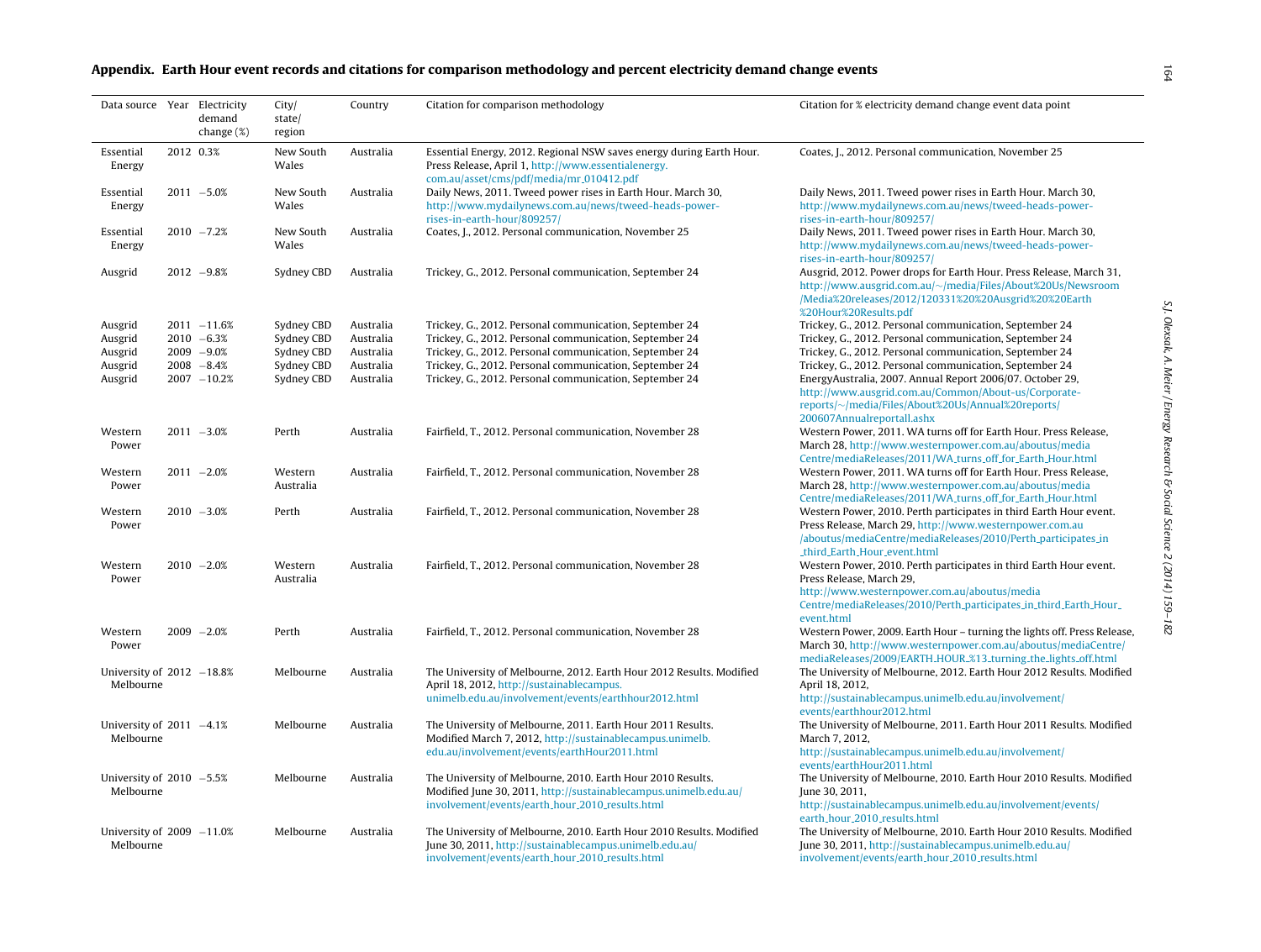| <b>IESO</b>     | $2012 -2.7%$   | Ontario               | Canada | Mann, K., 2012. Personal communication, July 5       | Independent Electricity System Operator, 2012. IESO Releases Earth<br>Hour Conservation Results, March 31,                                                                                |
|-----------------|----------------|-----------------------|--------|------------------------------------------------------|-------------------------------------------------------------------------------------------------------------------------------------------------------------------------------------------|
| <b>IESO</b>     | $2011 - 2.1%$  | Ontario               | Canada | Mann, K., 2012. Personal communication, July 5       | http://www.ieso.ca/imoweb/media/md_newsitem.asp?newsID=6015<br>Independent Electricity System Operator, 2011. IESO Releases Earth<br>Hour Conservation Results. March 26,                 |
| <b>IESO</b>     | $2010 - 4.0%$  | Ontario               | Canada | Mann, K., 2012. Personal communication, July 5.      | http://www.ieso.ca/imoweb/media/md_newsitem.asp?newsID=5625<br>Independent Electricity System Operator, 2010. IESO Releases Results<br>from Earth Hour, March 27,                         |
| <b>IESO</b>     | $2009 - 6.0%$  | Ontario               | Canada | Mann, K., 2012. Personal communication, July 5       | http://www.ieso.ca/imoweb/media/md_newsitem.asp?newsID=5148<br>Independent Electricity System Operator, 2009. IESO Releases Results<br>from Earth Hour, March 28,                         |
| <b>IESO</b>     | $2008 - 5.0%$  | Ontario               | Canada | Mann, K., 2012. Personal communication, July 5       | http://www.ieso.ca/imoweb/media/md_newsitem.asp?newsID=4604<br>Independent Electricity System Operator, 2008. IESO Releases Results<br>from Earth Hour, March 29,                         |
| <b>BC Hydro</b> | $2012 - 1.7%$  | British<br>Columbia   | Canada | Reinhardt, A., 2012. Personal communication, July 12 | http://www.ieso.ca/imoweb/media/md_newsitem.asp?newsID=4012<br>BC Hydro, 2012. BC repeats Earth Hour success. April 1,<br>http://www.el.bchydro.com/mediabulletins/bulletin/conservation_ |
| <b>BC Hydro</b> | $2012 - 12.1%$ | Overall<br>Revelstoke | Canada | Reinhardt, A., 2012. Personal communication, July 12 | sustainability/bc_hydro_repeats_earth_hour_success<br>BC Hydro, 2012. BC repeats Earth Hour success. April 1,<br>http://www.el.bchydro.com/mediabulletins/bulletin/conservation_          |
| <b>BC Hydro</b> | $2012 - 6.8%$  | Pemberton             | Canada | Reinhardt, A., 2012. Personal communication, July 12 | sustainability/bc_hydro_repeats_earth_hour_success<br>BC Hydro, 2012. BC repeats Earth Hour success. April 1,<br>http://www.el.bchydro.com/mediabulletins/bulletin/conservation_          |
| BC Hydro        | $2012 - 5.8%$  | Ladysmith             | Canada | Reinhardt, A., 2012. Personal communication, July 12 | sustainability/bc_hydro_repeats_earth_hour_success<br>BC Hydro, 2012. BC repeats Earth Hour success. April 1,<br>http://www.el.bchydro.com/mediabulletins/bulletin/conservation_          |
| BC Hydro        | $2012 - 5.6%$  | Whistler              | Canada | Reinhardt, A., 2012. Personal communication, July 12 | sustainability/bc_hydro_repeats_earth_hour_success<br>BC Hydro, 2012. BC repeats Earth Hour success. April 1,<br>http://www.el.bchydro.com/mediabulletins/bulletin/conservation_          |
| <b>BC Hydro</b> | $2012 - 5.0%$  | Sechelt               | Canada | Reinhardt, A., 2012. Personal communication, July 12 | sustainability/bc_hydro_repeats_earth_hour_success<br>BC Hydro, 2012. BC repeats Earth Hour success. April 1,<br>http://www.el.bchydro.com/mediabulletins/bulletin/conservation_          |
| <b>BC Hydro</b> | $2012 -4.8%$   | North<br>Cowichan     | Canada | Reinhardt, A., 2012. Personal communication, July 12 | sustainability/bc_hydro_repeats_earth_hour_success<br>BC Hydro, 2012. BC repeats Earth Hour success. April 1,<br>http://www.el.bchydro.com/mediabulletins/bulletin/conservation_          |
| BC Hydro        | $2012 -4.5%$   | Lumby                 | Canada | Reinhardt, A., 2012. Personal communication, July 12 | sustainability/bc_hydro_repeats_earth_hour_success<br>BC Hydro, 2012. BC repeats Earth Hour success. April 1,<br>http://www.el.bchydro.com/mediabulletins/bulletin/conservation_          |
| <b>BC Hydro</b> | $2012 -4.1%$   | Duncan                | Canada | Reinhardt, A., 2012. Personal communication, July 12 | sustainability/bc_hydro_repeats_earth_hour_success<br>BC Hydro, 2012. BC repeats Earth Hour success. April 1,<br>http://www.el.bchydro.com/mediabulletins/bulletin/conservation_          |
| <b>BC Hydro</b> | $2012 -4.1%$   | Prince Rupert Canada  |        | Reinhardt, A., 2012. Personal communication, July 12 | sustainability/bc_hydro_repeats_earth_hour_success<br>BC Hydro, 2012. BC repeats Earth Hour success. April 1,<br>http://www.el.bchydro.com/mediabulletins/bulletin/conservation_          |
| <b>BC Hydro</b> | $2012 - 4.0%$  | Prince George Canada  |        | Reinhardt, A., 2012. Personal communication, July 12 | sustainability/bc_hydro_repeats_earth_hour_success<br>BC Hydro, 2012. BC repeats Earth Hour success. April 1,<br>http://www.el.bchydro.com/mediabulletins/bulletin/conservation_          |
| <b>BC Hydro</b> | $2012 - 3.9%$  | Comox                 | Canada | Reinhardt, A., 2012. Personal communication, July 12 | sustainability/bc_hydro_repeats_earth_hour_success<br>BC Hydro, 2012. BC repeats Earth Hour success. April 1,<br>http://www.el.bchydro.com/mediabulletins/bulletin/conservation_          |
| BC Hydro        | $2012 - 3.9%$  | Courtney              | Canada | Reinhardt, A., 2012. Personal communication, July 12 | sustainability/bc_hydro_repeats_earth_hour_success<br>BC Hydro, 2012. BC repeats Earth Hour success. April 1,<br>http://www.el.bchydro.com/mediabulletins/bulletin/conservation_          |

[sustainability/bc](http://www.el.bchydro.com/mediabulletins/bulletin/conservation_sustainability/bc_hydro_repeats_earth_hour_success)\_hydro\_repeats\_earth\_hour\_success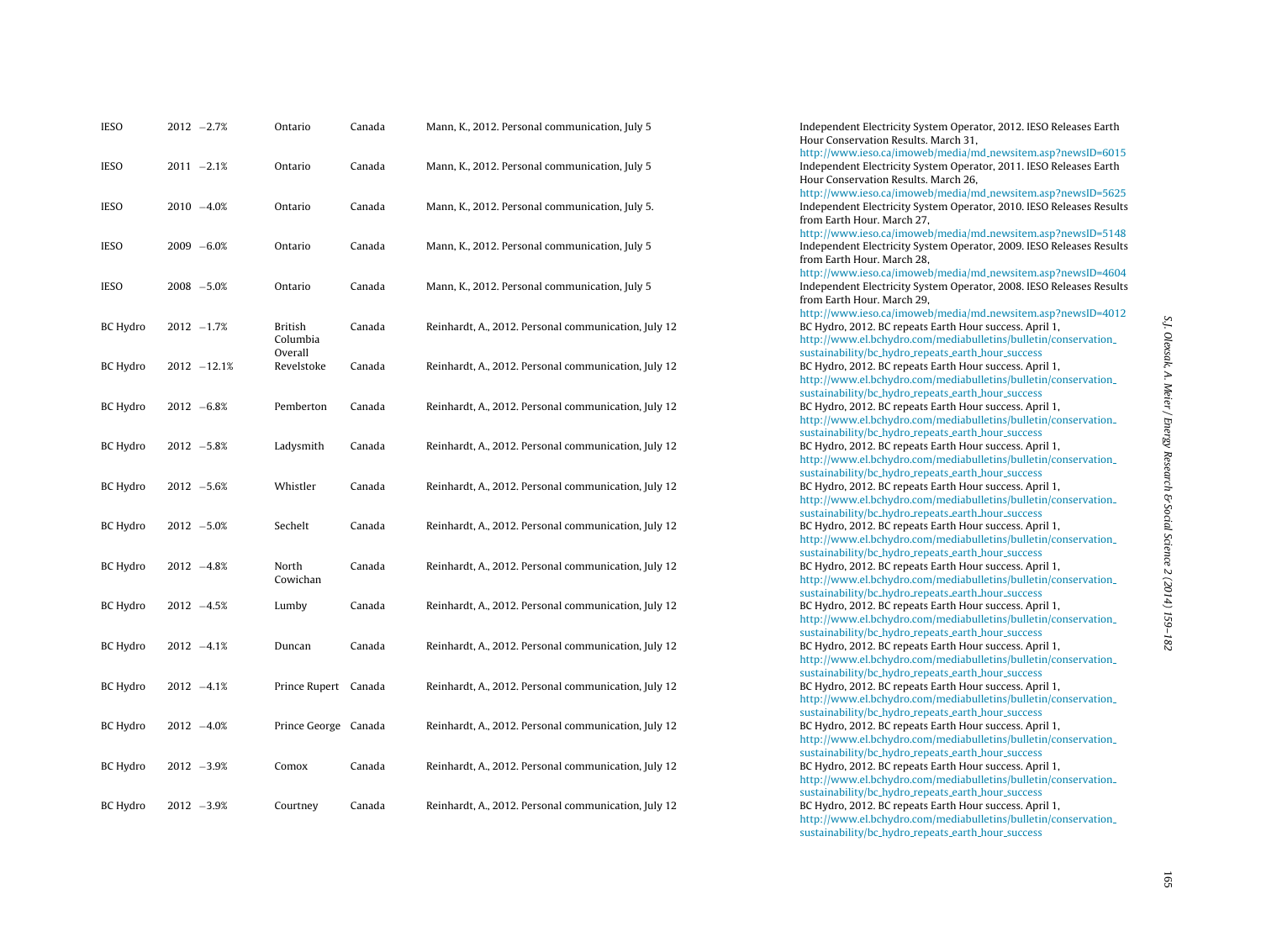| Appendix (Continued)         |                         |                           |         |                                                      |                                                                                                                                                                                                                                        |
|------------------------------|-------------------------|---------------------------|---------|------------------------------------------------------|----------------------------------------------------------------------------------------------------------------------------------------------------------------------------------------------------------------------------------------|
| Data source Year Electricity | demand<br>change $(\%)$ | City/<br>state/<br>region | Country | Citation for comparison methodology                  | Citation for % electricity demand change event data point                                                                                                                                                                              |
| <b>BC Hydro</b>              | $2012 - 3.9%$           | Williams Lake Canada      |         | Reinhardt, A., 2012. Personal communication, July 12 | BC Hydro, 2012. BC repeats Earth Hour success. April 1,<br>http://www.el.bchydro.com/mediabulletins/bulletin/conservation_<br>sustainability/bc_hydro_repeats_earth_hour_success                                                       |
| <b>BC</b> Hydro              | $2012 - 3.8%$           | Coldstream                | Canada  | Reinhardt, A., 2012. Personal communication, July 12 | BC Hydro, 2012. BC repeats Earth Hour success. April 1,<br>http://www.el.bchydro.com/mediabulletins/bulletin/conservation_                                                                                                             |
| BC Hydro                     | $2012 - 3.6%$           | Kamloops                  | Canada  | Reinhardt, A., 2012. Personal communication, July 12 | sustainability/bc_hydro_repeats_earth_hour_success<br>BC Hydro, 2012. BC repeats Earth Hour success. April 1,<br>http://www.el.bchydro.com/mediabulletins/bulletin/conservation_                                                       |
| BC Hydro                     | $2012 - 3.6%$           | Powell River              | Canada  | Reinhardt, A., 2012. Personal communication, July 12 | sustainability/bc_hydro_repeats_earth_hour_success<br>BC Hydro, 2012. BC repeats Earth Hour success. April 1,<br>http://www.el.bchydro.com/mediabulletins/bulletin/conservation_                                                       |
| <b>BC</b> Hydro              | $2012 - 3.5%$           | Bowen Island Canada       |         | Reinhardt, A., 2012. Personal communication, July 12 | sustainability/bc_hydro_repeats_earth_hour_success<br>BC Hydro, 2012. BC repeats Earth Hour success. April 1,<br>http://www.el.bchydro.com/mediabulletins/bulletin/conservation_<br>sustainability/bc_hydro_repeats_earth_hour_success |
| <b>BC</b> Hydro              | $2012 - 3.4%$           | Lake Country              | Canada  | Reinhardt, A., 2012. Personal communication, July 12 | BC Hydro, 2012. BC repeats Earth Hour success. April 1,<br>http://www.el.bchydro.com/mediabulletins/bulletin/conservation_<br>sustainability/bc_hydro_repeats_earth_hour_success                                                       |
| <b>BC Hydro</b>              | $2012 - 3.4%$           | Vernon                    | Canada  | Reinhardt, A., 2012. Personal communication, July 12 | BC Hydro, 2012. BC repeats Earth Hour success. April 1,<br>http://www.el.bchydro.com/mediabulletins/bulletin/conservation_<br>sustainability/bc_hydro_repeats_earth_hour_success                                                       |
| <b>BC Hydro</b>              | $2012 - 3.4%$           | Lantzville                | Canada  | Reinhardt, A., 2012. Personal communication, July 12 | BC Hydro, 2012. BC repeats Earth Hour success. April 1,<br>http://www.el.bchydro.com/mediabulletins/bulletin/conservation_                                                                                                             |
| <b>BC Hydro</b>              | $2012 - 3.3%$           | West<br>Vancovuer         | Canada  | Reinhardt, A., 2012. Personal communication, July 12 | sustainability/bc_hydro_repeats_earth_hour_success<br>BC Hydro, 2012. BC repeats Earth Hour success. April 1,<br>http://www.el.bchydro.com/mediabulletins/bulletin/conservation_                                                       |
| <b>BC Hydro</b>              | 2012 -3.3%              | North Saanich Canada      |         | Reinhardt, A., 2012. Personal communication, July 12 | sustainability/bc_hydro_repeats_earth_hour_success<br>BC Hydro, 2012. BC repeats Earth Hour success. April 1,<br>http://www.el.bchydro.com/mediabulletins/bulletin/conservation_                                                       |
| <b>BC</b> Hydro              | $2012 - 3.2%$           | Clearwater                | Canada  | Reinhardt, A., 2012. Personal communication, July 12 | sustainability/bc_hydro_repeats_earth_hour_success<br>BC Hydro, 2012. BC repeats Earth Hour success. April 1,<br>http://www.el.bchydro.com/mediabulletins/bulletin/conservation_                                                       |
| <b>BC Hydro</b>              | $2012 -3.1%$            | Sidney                    | Canada  | Reinhardt, A., 2012. Personal communication, July 12 | sustainability/bc_hydro_repeats_earth_hour_success<br>BC Hydro, 2012. BC repeats Earth Hour success. April 1,<br>http://www.el.bchydro.com/mediabulletins/bulletin/conservation_                                                       |
| <b>BC Hydro</b>              | $2012 - 3.0%$           | Parksville                | Canada  | Reinhardt, A., 2012. Personal communication, July 12 | sustainability/bc_hydro_repeats_earth_hour_success<br>BC Hydro, 2012. BC repeats Earth Hour success. April 1,<br>http://www.el.bchydro.com/mediabulletins/bulletin/conservation_                                                       |
| BC Hydro                     | $2012 - 2.8%$           | 100 Mile House Canada     |         | Reinhardt, A., 2012. Personal communication, July 12 | sustainability/bc_hydro_repeats_earth_hour_success<br>BC Hydro, 2012. BC repeats Earth Hour success. April 1,<br>http://www.el.bchydro.com/mediabulletins/bulletin/conservation_                                                       |
| <b>BC Hydro</b>              | $2012 -2.7%$            | Colwood                   | Canada  | Reinhardt, A., 2012. Personal communication, July 12 | sustainability/bc_hydro_repeats_earth_hour_success<br>BC Hydro, 2012. BC repeats Earth Hour success. April 1,<br>http://www.el.bchydro.com/mediabulletins/bulletin/conservation_                                                       |
| <b>BC</b> Hydro              | $2012 -2.7%$            | Langford                  | Canada  | Reinhardt, A., 2012. Personal communication, July 12 | sustainability/bc_hydro_repeats_earth_hour_success<br>BC Hydro, 2012. BC repeats Earth Hour success. April 1,<br>http://www.el.bchydro.com/mediabulletins/bulletin/conservation_                                                       |
| <b>BC Hydro</b>              | $2012 -2.7%$            | Metchosin                 | Canada  | Reinhardt, A., 2012. Personal communication, July 12 | sustainability/bc_hydro_repeats_earth_hour_success<br>BC Hydro, 2012. BC repeats Earth Hour success. April 1,<br>http://www.el.bchydro.com/mediabulletins/bulletin/conservation_                                                       |
| BC Hydro                     | $2012 - 2.6%$           | Nanaimo                   | Canada  | Reinhardt, A., 2012. Personal communication, July 12 | sustainability/bc_hydro_repeats_earth_hour_success<br>BC Hydro, 2012. BC repeats Earth Hour success. April 1,<br>http://www.el.bchydro.com/mediabulletins/bulletin/conservation_                                                       |

[sustainability/bc](http://www.el.bchydro.com/mediabulletins/bulletin/conservation_sustainability/bc_hydro_repeats_earth_hour_success)\_hydro\_repeats\_earth\_hour\_success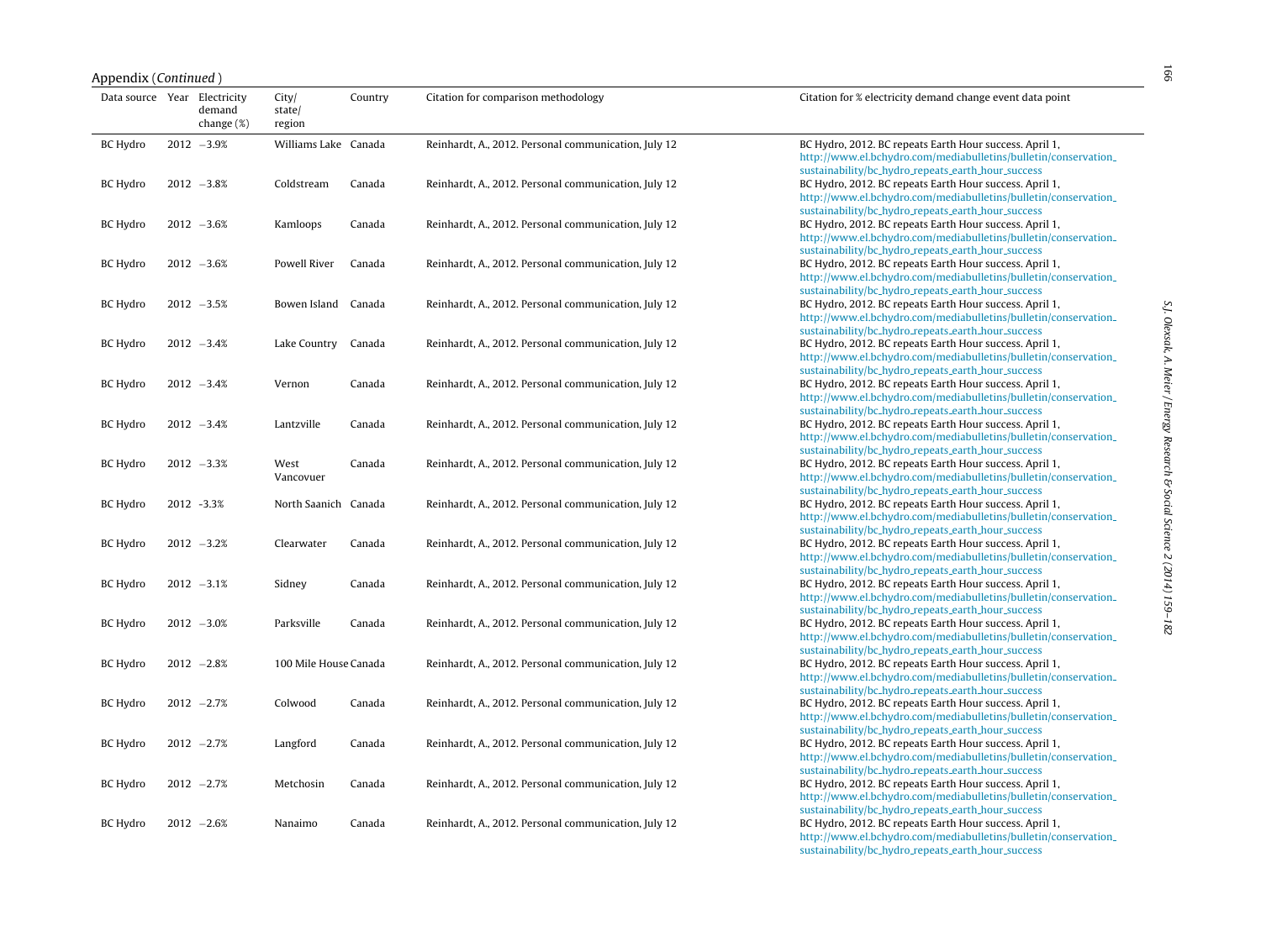| <b>BC Hydro</b> | $2012 - 2.6%$ | Smithers              | Canada | Reinhardt, A., 2012. Personal communication, July 12 |
|-----------------|---------------|-----------------------|--------|------------------------------------------------------|
| <b>BC</b> Hydro | $2012 - 2.6%$ | Telkwa                | Canada | Reinhardt, A., 2012. Personal communication, July 12 |
| <b>BC Hydro</b> | $2012 - 2.6%$ | Highlands             | Canada | Reinhardt, A., 2012. Personal communication, July 12 |
| BC Hydro        | $2012 - 2.6%$ | Enderby               | Canada | Reinhardt, A., 2012. Personal communication, July 12 |
| BC Hydro        | $2012 - 2.5%$ | View Royal            | Canada | Reinhardt, A., 2012. Personal communication, July 12 |
| <b>BC Hydro</b> | $2012 - 2.5%$ | Sicamous              | Canada | Reinhardt, A., 2012. Personal communication, July 12 |
| BC Hydro        | $2012 -2.5%$  | Qualicum<br>Beach     | Canada | Reinhardt, A., 2012. Personal communication, July 12 |
| BC Hydro        | $2012 -2.5%$  | Hazelton              | Canada | Reinhardt, A., 2012. Personal communication, July 12 |
| BC Hydro        | $2012 -2.5%$  | New Hazelton Canada   |        | Reinhardt, A., 2012. Personal communication, July 12 |
| <b>BC Hydro</b> | $2012 - 2.5%$ | Richmond              | Canada | Reinhardt, A., 2012. Personal communication, July 12 |
| <b>BC Hydro</b> | $2012 - 2.5%$ | Burns Lake            | Canada | Reinhardt, A., 2012. Personal communication, July 12 |
| BC Hydro        | $2012 -2.4%$  | Peachland             | Canada | Reinhardt, A., 2012. Personal communication, July 12 |
| <b>BC Hydro</b> | $2012 -2.4%$  | Pitt Meadows Canada   |        | Reinhardt, A., 2012. Personal communication, July 12 |
| BC Hydro        | $2012 -2.4%$  | Summerland            | Canada | Reinhardt, A., 2012. Personal communication, July 12 |
| BC Hydro        | $2012 -2.4%$  | West Kelowna Canada   |        | Reinhardt, A., 2012. Personal communication, July 12 |
| BC Hydro        | $2012 -2.4%$  | Campbell River Canada |        | Reinhardt, A., 2012. Personal communication, July 12 |
| BC Hydro        | $2012 -2.3%$  | Sayward               | Canada | Reinhardt, A., 2012. Personal communication, July 12 |
| BC Hydro        | $2012 -2.3%$  | Salmon Arm            | Canada | Reinhardt, A., 2012. Personal communication, July 12 |

BC Hydro, 2012. BC repeats Earth Hour success. April 1. [http://www.el.bchydro.com/mediabulletins/bulletin/conservation](http://www.el.bchydro.com/mediabulletins/bulletin/conservation_sustainability/bc_hydro_repeats_earth_hour_success) [sustainability/bc](http://www.el.bchydro.com/mediabulletins/bulletin/conservation_sustainability/bc_hydro_repeats_earth_hour_success) hydro repeats earth hour success BC Hydro, 2012. BC repeats Earth Hour success. April 1, [http://www.el.bchydro.com/mediabulletins/bulletin/conservation](http://www.el.bchydro.com/mediabulletins/bulletin/conservation_sustainability/bc_hydro_repeats_earth_hour_success) [sustainability/bc](http://www.el.bchydro.com/mediabulletins/bulletin/conservation_sustainability/bc_hydro_repeats_earth_hour_success)\_hydro\_repeats\_earth\_hour\_success BC Hydro, 2012. BC repeats Earth Hour success. April 1, [http://www.el.bchydro.com/mediabulletins/bulletin/conservation](http://www.el.bchydro.com/mediabulletins/bulletin/conservation_sustainability/bc_hydro_repeats_earth_hour_success) [sustainability/bc](http://www.el.bchydro.com/mediabulletins/bulletin/conservation_sustainability/bc_hydro_repeats_earth_hour_success) hydro repeats earth hour success BC Hydro, 2012. BC repeats Earth Hour success. April 1. [http://www.el.bchydro.com/mediabulletins/bulletin/conservation](http://www.el.bchydro.com/mediabulletins/bulletin/conservation_sustainability/bc_hydro_repeats_earth_hour_success) [sustainability/bc](http://www.el.bchydro.com/mediabulletins/bulletin/conservation_sustainability/bc_hydro_repeats_earth_hour_success) hydro repeats earth hour success BC Hydro, 2012. BC repeats Earth Hour success. April 1, [http://www.el.bchydro.com/mediabulletins/bulletin/conservation](http://www.el.bchydro.com/mediabulletins/bulletin/conservation_sustainability/bc_hydro_repeats_earth_hour_success) [sustainability/bc](http://www.el.bchydro.com/mediabulletins/bulletin/conservation_sustainability/bc_hydro_repeats_earth_hour_success)\_hydro\_repeats\_earth\_hour\_success BC Hydro, 2012. BC repeats Earth Hour success. April 1, [http://www.el.bchydro.com/mediabulletins/bulletin/conservation](http://www.el.bchydro.com/mediabulletins/bulletin/conservation_sustainability/bc_hydro_repeats_earth_hour_success) [sustainability/bc](http://www.el.bchydro.com/mediabulletins/bulletin/conservation_sustainability/bc_hydro_repeats_earth_hour_success) hydro repeats earth hour success BC Hydro, 2012. BC repeats Earth Hour success. April 1. [http://www.el.bchydro.com/mediabulletins/bulletin/conservation](http://www.el.bchydro.com/mediabulletins/bulletin/conservation_sustainability/bc_hydro_repeats_earth_hour_success) [sustainability/bc](http://www.el.bchydro.com/mediabulletins/bulletin/conservation_sustainability/bc_hydro_repeats_earth_hour_success)\_hydro\_repeats\_earth\_hour\_success BC Hydro, 2012. BC repeats Earth Hour success. April 1, [http://www.el.bchydro.com/mediabulletins/bulletin/conservation](http://www.el.bchydro.com/mediabulletins/bulletin/conservation_sustainability/bc_hydro_repeats_earth_hour_success) [sustainability/bc](http://www.el.bchydro.com/mediabulletins/bulletin/conservation_sustainability/bc_hydro_repeats_earth_hour_success) hydro repeats earth hour success BC Hydro, 2012. BC repeats Earth Hour success. April 1, [http://www.el.bchydro.com/mediabulletins/bulletin/conservation](http://www.el.bchydro.com/mediabulletins/bulletin/conservation_sustainability/bc_hydro_repeats_earth_hour_success) [sustainability/bc](http://www.el.bchydro.com/mediabulletins/bulletin/conservation_sustainability/bc_hydro_repeats_earth_hour_success) hydro repeats earth hour success BC Hydro, 2012. BC repeats Earth Hour success. April 1, [http://www.el.bchydro.com/mediabulletins/bulletin/conservation](http://www.el.bchydro.com/mediabulletins/bulletin/conservation_sustainability/bc_hydro_repeats_earth_hour_success) [sustainability/bc](http://www.el.bchydro.com/mediabulletins/bulletin/conservation_sustainability/bc_hydro_repeats_earth_hour_success) hydro repeats earth hour success BC Hydro, 2012. BC repeats Earth Hour success. April 1. [http://www.el.bchydro.com/mediabulletins/bulletin/conservation](http://www.el.bchydro.com/mediabulletins/bulletin/conservation_sustainability/bc_hydro_repeats_earth_hour_success) [sustainability/bc](http://www.el.bchydro.com/mediabulletins/bulletin/conservation_sustainability/bc_hydro_repeats_earth_hour_success) hydro repeats earth hour success BC Hydro, 2012. BC repeats Earth Hour success. April 1, [http://www.el.bchydro.com/mediabulletins/bulletin/conservation](http://www.el.bchydro.com/mediabulletins/bulletin/conservation_sustainability/bc_hydro_repeats_earth_hour_success) [sustainability/bc](http://www.el.bchydro.com/mediabulletins/bulletin/conservation_sustainability/bc_hydro_repeats_earth_hour_success) hydro repeats earth hour success BC Hydro, 2012. BC repeats Earth Hour success. April 1, [http://www.el.bchydro.com/mediabulletins/bulletin/conservation](http://www.el.bchydro.com/mediabulletins/bulletin/conservation_sustainability/bc_hydro_repeats_earth_hour_success) [sustainability/bc](http://www.el.bchydro.com/mediabulletins/bulletin/conservation_sustainability/bc_hydro_repeats_earth_hour_success) hydro repeats earth hour success BC Hydro, 2012. BC repeats Earth Hour success. April 1. [http://www.el.bchydro.com/mediabulletins/bulletin/conservation](http://www.el.bchydro.com/mediabulletins/bulletin/conservation_sustainability/bc_hydro_repeats_earth_hour_success) [sustainability/bc](http://www.el.bchydro.com/mediabulletins/bulletin/conservation_sustainability/bc_hydro_repeats_earth_hour_success)\_hydro\_repeats\_earth\_hour\_success BC Hydro, 2012. BC repeats Earth Hour success. April 1, [http://www.el.bchydro.com/mediabulletins/bulletin/conservation](http://www.el.bchydro.com/mediabulletins/bulletin/conservation_sustainability/bc_hydro_repeats_earth_hour_success) [sustainability/bc](http://www.el.bchydro.com/mediabulletins/bulletin/conservation_sustainability/bc_hydro_repeats_earth_hour_success)\_hydro\_repeats\_earth\_hour\_success BC Hydro, 2012. BC repeats Earth Hour success. April 1, [http://www.el.bchydro.com/mediabulletins/bulletin/conservation](http://www.el.bchydro.com/mediabulletins/bulletin/conservation_sustainability/bc_hydro_repeats_earth_hour_success) [sustainability/bc](http://www.el.bchydro.com/mediabulletins/bulletin/conservation_sustainability/bc_hydro_repeats_earth_hour_success)\_hydro\_repeats\_earth\_hour\_success BC Hydro, 2012. BC repeats Earth Hour success. April 1, [http://www.el.bchydro.com/mediabulletins/bulletin/conservation](http://www.el.bchydro.com/mediabulletins/bulletin/conservation_sustainability/bc_hydro_repeats_earth_hour_success)\_ [sustainability/bc](http://www.el.bchydro.com/mediabulletins/bulletin/conservation_sustainability/bc_hydro_repeats_earth_hour_success) hydro repeats earth hour success BC Hydro, 2012. BC repeats Earth Hour success. April 1. [http://www.el.bchydro.com/mediabulletins/bulletin/conservation](http://www.el.bchydro.com/mediabulletins/bulletin/conservation_sustainability/bc_hydro_repeats_earth_hour_success)

[sustainability/bc](http://www.el.bchydro.com/mediabulletins/bulletin/conservation_sustainability/bc_hydro_repeats_earth_hour_success) hydro repeats earth hour success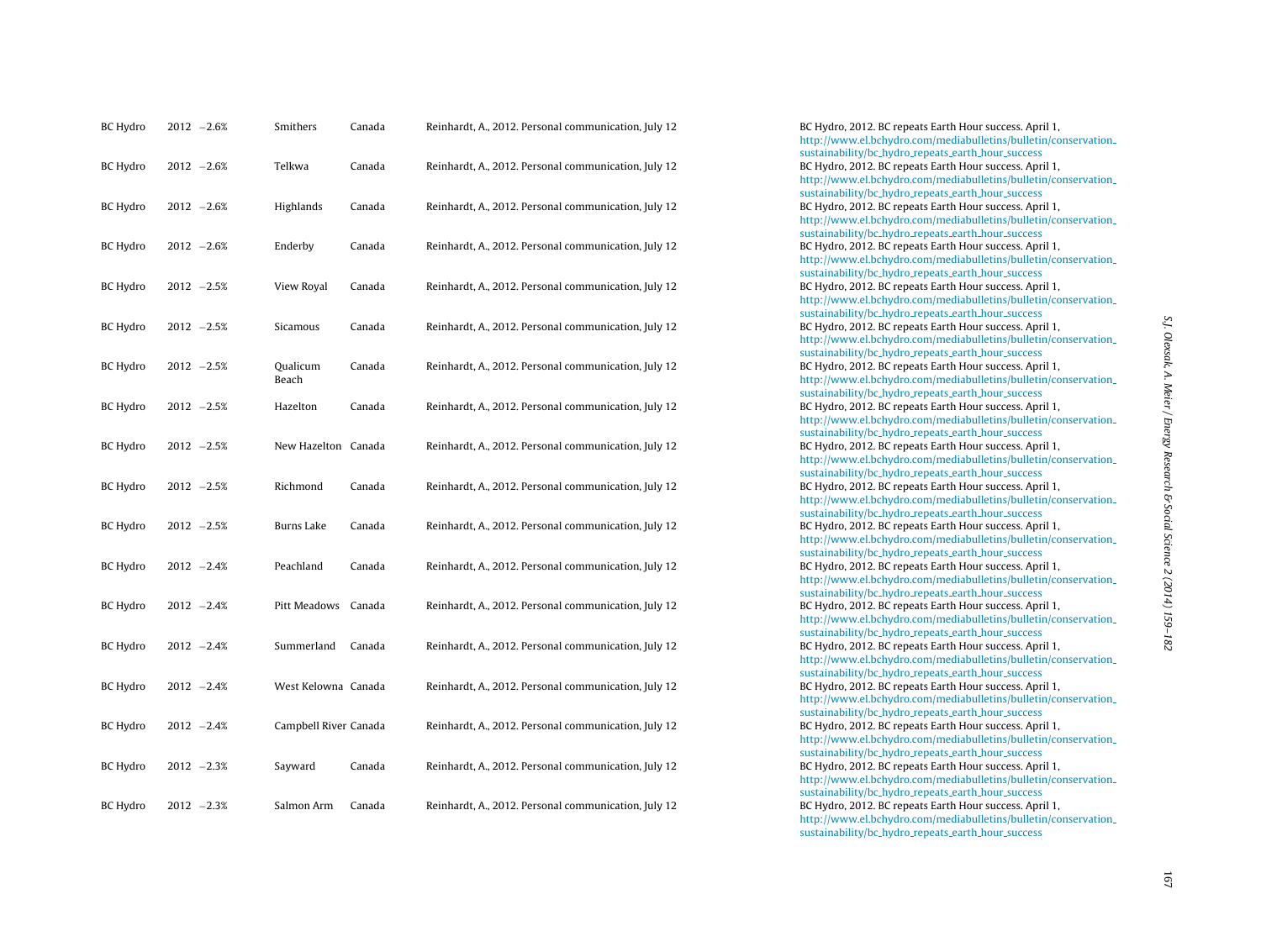| Appendix ( <i>Continued</i> )<br>Data source Year Electricity |                         | City/                          | Country | Citation for comparison methodology                  | Citation for % electricity demand change event data point                                                                                                                        |
|---------------------------------------------------------------|-------------------------|--------------------------------|---------|------------------------------------------------------|----------------------------------------------------------------------------------------------------------------------------------------------------------------------------------|
|                                                               | demand<br>change $(\%)$ | state/<br>region               |         |                                                      |                                                                                                                                                                                  |
| BC Hydro                                                      | $2012 -2.2%$            | Squamish                       | Canada  | Reinhardt, A., 2012. Personal communication, July 12 | BC Hydro, 2012. BC repeats Earth Hour success. April 1,<br>http://www.el.bchydro.com/mediabulletins/bulletin/conservation_<br>sustainability/bc_hydro_repeats_earth_hour_success |
| BC Hydro                                                      | $2012 -2.2%$            | Quesnel                        | Canada  | Reinhardt, A., 2012. Personal communication, July 12 | BC Hydro, 2012. BC repeats Earth Hour success. April 1,<br>http://www.el.bchydro.com/mediabulletins/bulletin/conservation_<br>sustainability/bc_hydro_repeats_earth_hour_success |
| <b>BC Hydro</b>                                               | $2012 -2.2%$            | Wells                          | Canada  | Reinhardt, A., 2012. Personal communication, July 12 | BC Hydro, 2012. BC repeats Earth Hour success. April 1,<br>http://www.el.bchydro.com/mediabulletins/bulletin/conservation_<br>sustainability/bc_hydro_repeats_earth_hour_success |
| BC Hydro                                                      | $2012 -2.1%$            | Vancouver                      | Canada  | Reinhardt, A., 2012. Personal communication, July 12 | BC Hydro, 2012. BC repeats Earth Hour success. April 1,<br>http://www.el.bchydro.com/mediabulletins/bulletin/conservation_<br>sustainability/bc_hydro_repeats_earth_hour_success |
| BC Hydro                                                      | $2012 -2.1%$            | Saanich                        | Canada  | Reinhardt, A., 2012. Personal communication, July 12 | BC Hydro, 2012. BC repeats Earth Hour success. April 1,<br>http://www.el.bchydro.com/mediabulletins/bulletin/conservation_<br>sustainability/bc_hydro_repeats_earth_hour_success |
| BC Hydro                                                      | $2012 - 2.0%$           | Burnaby                        | Canada  | Reinhardt, A., 2012. Personal communication, July 12 | BC Hydro, 2012. BC repeats Earth Hour success. April 1,<br>http://www.el.bchydro.com/mediabulletins/bulletin/conservation_<br>sustainability/bc_hydro_repeats_earth_hour_success |
| BC Hydro                                                      | $2012 - 2.0%$           | Esquimalt                      | Canada  | Reinhardt, A., 2012. Personal communication, July 12 | BC Hydro, 2012. BC repeats Earth Hour success. April 1.<br>http://www.el.bchydro.com/mediabulletins/bulletin/conservation_<br>sustainability/bc_hydro_repeats_earth_hour_success |
| BC Hydro                                                      | $2012 - 2.0%$           | Port Coquitlam Canada          |         | Reinhardt, A., 2012. Personal communication, July 12 | BC Hydro, 2012. BC repeats Earth Hour success. April 1,<br>http://www.el.bchydro.com/mediabulletins/bulletin/conservation_<br>sustainability/bc_hydro_repeats_earth_hour_success |
| BC Hydro                                                      | $2012 - 1.8%$           | Coquitlam                      | Canada  | Reinhardt, A., 2012. Personal communication, July 12 | BC Hydro, 2012. BC repeats Earth Hour success. April 1,<br>http://www.el.bchydro.com/mediabulletins/bulletin/conservation_<br>sustainability/bc_hydro_repeats_earth_hour_success |
| BC Hydro                                                      | $2012 - 1.8%$           | Port Moody                     | Canada  | Reinhardt, A., 2012. Personal communication, July 12 | BC Hydro, 2012. BC repeats Earth Hour success. April 1,<br>http://www.el.bchydro.com/mediabulletins/bulletin/conservation_<br>sustainability/bc_hydro_repeats_earth_hour_success |
| BC Hydro                                                      | $2012 - 1.8%$           | White Rock                     | Canada  | Reinhardt, A., 2012. Personal communication, July 12 | BC Hydro, 2012. BC repeats Earth Hour success. April 1,<br>http://www.el.bchydro.com/mediabulletins/bulletin/conservation_<br>sustainability/bc_hydro_repeats_earth_hour_success |
| BC Hydro                                                      | $2012 - 1.8%$           | Anmore                         | Canada  | Reinhardt, A., 2012. Personal communication, July 12 | BC Hydro, 2012. BC repeats Earth Hour success. April 1,<br>http://www.el.bchydro.com/mediabulletins/bulletin/conservation_<br>sustainability/bc_hydro_repeats_earth_hour_success |
| BC Hydro                                                      | $2012 - 1.8%$           | Belcarra                       | Canada  | Reinhardt, A., 2012. Personal communication, July 12 | BC Hydro, 2012. BC repeats Earth Hour success. April 1,<br>http://www.el.bchydro.com/mediabulletins/bulletin/conservation_<br>sustainability/bc_hydro_repeats_earth_hour_success |
| BC Hydro                                                      | $2012 - 1.8%$           | Maple Ridge                    | Canada  | Reinhardt, A., 2012. Personal communication, July 12 | BC Hydro, 2012. BC repeats Earth Hour success. April 1,<br>http://www.el.bchydro.com/mediabulletins/bulletin/conservation_<br>sustainability/bc_hydro_repeats_earth_hour_success |
| BC Hydro                                                      | $2012 - 1.7%$           | Sooke                          | Canada  | Reinhardt, A., 2012. Personal communication, July 12 | BC Hydro, 2012. BC repeats Earth Hour success. April 1,<br>http://www.el.bchydro.com/mediabulletins/bulletin/conservation_<br>sustainability/bc_hydro_repeats_earth_hour_success |
| BC Hydro                                                      | $2012 - 1.6%$           | Oak Bay                        | Canada  | Reinhardt, A., 2012. Personal communication, July 12 | BC Hydro, 2012. BC repeats Earth Hour success. April 1,<br>http://www.el.bchydro.com/mediabulletins/bulletin/conservation_<br>sustainability/bc_hydro_repeats_earth_hour_success |
| BC Hydro                                                      | $2012 - 1.6%$           | Victoria                       | Canada  | Reinhardt, A., 2012. Personal communication, July 12 | BC Hydro, 2012. BC repeats Earth Hour success. April 1,<br>http://www.el.bchydro.com/mediabulletins/bulletin/conservation_<br>sustainability/bc_hydro_repeats_earth_hour_success |
| BC Hydro                                                      | $2012 - 1.4%$           | North<br>Vancouver<br>District | Canada  | Reinhardt, A., 2012. Personal communication, July 12 | BC Hydro, 2012. BC repeats Earth Hour success. April 1,<br>http://www.el.bchydro.com/mediabulletins/bulletin/conservation_<br>sustainability/bc_hydro_repeats_earth_hour_success |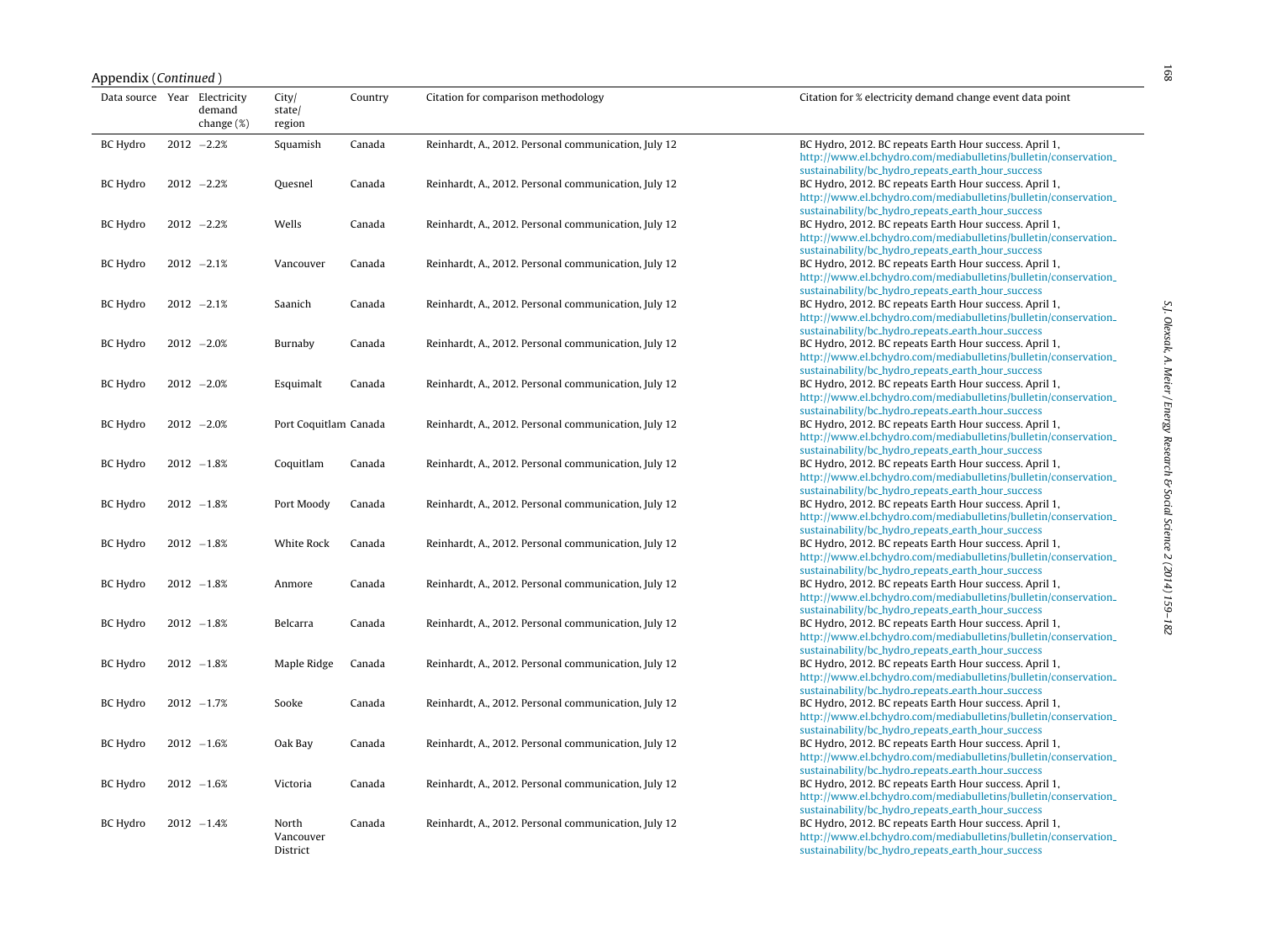| <b>BC Hydro</b> | $2012 - 1.2%$ | Invermere                  | Canada | Reinhardt, A., 2012. Personal communication, July 12 | BC Hydro, 2012. BC repeats Earth Hour success. April 1,<br>http://www.el.bchydro.com/mediabulletins/bulletin/conservation_                                                                                                             |
|-----------------|---------------|----------------------------|--------|------------------------------------------------------|----------------------------------------------------------------------------------------------------------------------------------------------------------------------------------------------------------------------------------------|
| BC Hydro        | $2012 - 1.2%$ | Radium Hot<br>Springs      | Canada | Reinhardt, A., 2012. Personal communication, July 12 | sustainability/bc_hydro_repeats_earth_hour_success<br>BC Hydro, 2012. BC repeats Earth Hour success. April 1,<br>http://www.el.bchydro.com/mediabulletins/bulletin/conservation_<br>sustainability/bc_hydro_repeats_earth_hour_success |
| <b>BC Hydro</b> | $2012 - 1.2%$ | Delta                      | Canada | Reinhardt, A., 2012. Personal communication, July 12 | BC Hydro, 2012. BC repeats Earth Hour success. April 1,<br>http://www.el.bchydro.com/mediabulletins/bulletin/conservation_<br>sustainability/bc_hydro_repeats_earth_hour_success                                                       |
| BC Hydro        | $2012 - 1.2%$ | Fernie                     | Canada | Reinhardt, A., 2012. Personal communication, July 12 | BC Hydro, 2012. BC repeats Earth Hour success. April 1,<br>http://www.el.bchydro.com/mediabulletins/bulletin/conservation_<br>sustainability/bc_hydro_repeats_earth_hour_success                                                       |
| <b>BC Hydro</b> | $2012 -0.9%$  | Surrey                     | Canada | Reinhardt, A., 2012. Personal communication, July 12 | BC Hydro, 2012. BC repeats Earth Hour success. April 1,<br>http://www.el.bchydro.com/mediabulletins/bulletin/conservation_<br>sustainability/bc_hydro_repeats_earth_hour_success                                                       |
| BC Hydro        | $2012 -0.8%$  | Langley District Canada    |        | Reinhardt, A., 2012. Personal communication, July 12 | BC Hydro, 2012. BC repeats Earth Hour success. April 1,<br>http://www.el.bchydro.com/mediabulletins/bulletin/conservation_<br>sustainability/bc_hydro_repeats_earth_hour_success                                                       |
| BC Hydro        | $2012 -0.5%$  | Langley City               | Canada | Reinhardt, A., 2012. Personal communication, July 12 | BC Hydro, 2012. BC repeats Earth Hour success. April 1,<br>http://www.el.bchydro.com/mediabulletins/bulletin/conservation_<br>sustainability/bc_hydro_repeats_earth_hour_success                                                       |
| <b>BC Hydro</b> | $2012 -0.4%$  | North<br>Vancouver city    | Canada | Reinhardt, A., 2012. Personal communication, July 12 | BC Hydro, 2012. BC repeats Earth Hour success. April 1,<br>http://www.el.bchydro.com/mediabulletins/bulletin/conservation_<br>sustainability/bc_hydro_repeats_earth_hour_success                                                       |
| <b>BC Hydro</b> | $2012 -0.2%$  | Fort St. James Canada      |        | Reinhardt, A., 2012. Personal communication, July 12 | BC Hydro, 2012. BC repeats Earth Hour success. April 1,<br>http://www.el.bchydro.com/mediabulletins/bulletin/conservation_<br>sustainability/bc_hydro_repeats_earth_hour_success                                                       |
| <b>BC Hydro</b> | $2012 -0.1%$  | Houston                    | Canada | Reinhardt, A., 2012. Personal communication, July 12 | BC Hydro, 2012. BC repeats Earth Hour success. April 1,<br>http://www.el.bchydro.com/mediabulletins/bulletin/conservation_<br>sustainability/bc_hydro_repeats_earth_hour_success                                                       |
| BC Hydro        | $2011 - 1.8%$ | British<br>Columbia        | Canada | Reinhardt, A., 2012. Personal communication, July 12 | BC Hydro, 2012. BC repeats Earth Hour success. April 1,<br>http://www.el.bchydro.com/mediabulletins/bulletin/conservation_<br>sustainability/bc_hydro_repeats_earth_hour_success                                                       |
| <b>BC Hydro</b> | $2010 - 1.0%$ | <b>British</b><br>Columbia | Canada | Reinhardt, A., 2012. Personal communication, July 12 | BC Hydro, 2010. BC Hydro reports Earth Hour electricity savings. Press<br>Release, March 28,<br>http://www.bchydro.com/etc/medialib/internet/documents/news/                                                                           |
|                 |               |                            |        |                                                      | community_events/earth_hour_2010_savings_report.Par.0001.File.<br>earth_hour_2010_savings_report.pdf                                                                                                                                   |
| <b>BC Hydro</b> | $2010 - 7.0%$ | Burns Lake                 | Canada | Reinhardt, A., 2012. Personal communication, July 12 | BC Hydro, 2010. BC Hydro reports Earth Hour electricity savings. Press<br>Release, March 28,<br>http://www.bchydro.com/etc/medialib/internet/documents/news/<br>community_events/earth_hour_2010_savings_report.Par.0001.File.         |
| <b>BC Hydro</b> | $2010 - 3.9%$ | Bowen Island Canada        |        | Reinhardt, A., 2012. Personal communication, July 12 | earth_hour_2010_savings_report.pdf<br>BC Hydro, 2010. BC Hydro reports Earth Hour electricity savings. Press<br>Release, March 28,                                                                                                     |
|                 |               |                            |        |                                                      | http://www.bchydro.com/etc/medialib/internet/documents/news/<br>community_events/earth_hour_2010_savings_report.Par.0001.File.<br>earth_hour_2010_savings_report.pdf                                                                   |
| <b>BC Hydro</b> | $2010 - 3.4%$ | Pemberton                  | Canada | Reinhardt, A., 2012. Personal communication, July 12 | BC Hydro, 2010. BC Hydro reports Earth Hour electricity savings. Press<br>Release, March 28,<br>http://www.bchydro.com/etc/medialib/internet/documents/news/                                                                           |
|                 |               |                            |        |                                                      | community_events/earth_hour_2010_savings_report.Par.0001.File.                                                                                                                                                                         |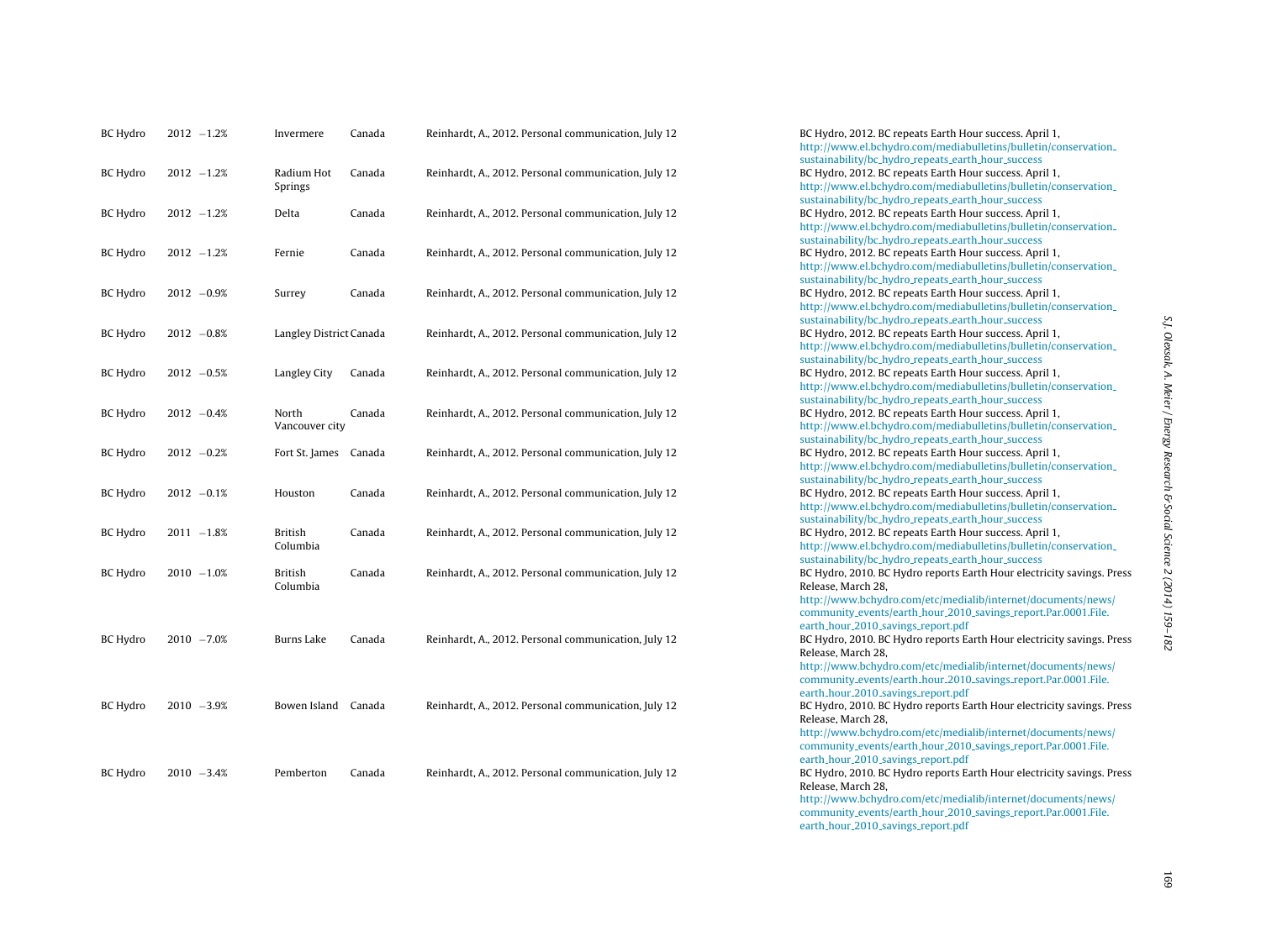| Data source Year Electricity | demand<br>change (%) | City/<br>state/<br>region   | Country | Citation for comparison methodology                  | Citation for % electricity demand change event data point                                                                                                                                                                                                                                                                              |
|------------------------------|----------------------|-----------------------------|---------|------------------------------------------------------|----------------------------------------------------------------------------------------------------------------------------------------------------------------------------------------------------------------------------------------------------------------------------------------------------------------------------------------|
| <b>BC Hydro</b>              | $2010 - 3.2%$        | Whistler                    | Canada  | Reinhardt, A., 2012. Personal communication, July 12 | BC Hydro, 2010. BC Hydro reports Earth Hour electricity savings. Press<br>Release, March 28,<br>http://www.bchydro.com/etc/medialib/internet/documents/news/<br>community_events/earth_hour_2010_savings_report.Par.0001.File.                                                                                                         |
| BC Hydro                     | $2010 - 3.2%$        | Houston                     | Canada  | Reinhardt, A., 2012. Personal communication, July 12 | earth_hour_2010_savings_report.pdf<br>BC Hydro, 2010. BC Hydro reports Earth Hour electricity savings. Press<br>Release, March 28,<br>http://www.bchydro.com/etc/medialib/internet/documents/news/<br>community_events/earth_hour_2010_savings_report.Par.0001.File.                                                                   |
| BC Hydro                     | $2010 - 3.0%$        | Telkwa                      | Canada  | Reinhardt, A., 2012. Personal communication, July 12 | earth_hour_2010_savings_report.pdf<br>BC Hydro, 2010. BC Hydro reports Earth Hour electricity savings. Press<br>Release, March 28,<br>http://www.bchydro.com/etc/medialib/internet/documents/news/                                                                                                                                     |
| BC Hydro                     | $2010 - 3.0%$        | Lantzville                  | Canada  | Reinhardt, A., 2012. Personal communication, July 12 | community_events/earth_hour_2010_savings_report.Par.0001.File.<br>earth_hour_2010_savings_report.pdf<br>BC Hydro, 2010. BC Hydro reports Earth Hour electricity savings. Press<br>Release, March 28,<br>http://www.bchydro.com/etc/medialib/internet/documents/news/                                                                   |
| BC Hydro                     | $2010 - 3.0%$        | Smithers                    | Canada  | Reinhardt, A., 2012. Personal communication, July 12 | community_events/earth_hour_2010_savings_report.Par.0001.File.<br>earth_hour_2010_savings_report.pdf<br>BC Hydro, 2010. BC Hydro reports Earth Hour electricity savings. Press<br>Release, March 28,<br>http://www.bchydro.com/etc/medialib/internet/documents/news/                                                                   |
| BC Hydro                     | $2010 - 2.9%$        | Kitimat                     | Canada  | Reinhardt, A., 2012. Personal communication, July 12 | community_events/earth_hour_2010_savings_report.Par.0001.File.<br>earth_hour_2010_savings_report.pdf<br>BC Hydro, 2010. BC Hydro reports Earth Hour electricity savings. Press<br>Release, March 28,<br>http://www.bchydro.com/etc/medialib/internet/documents/news/                                                                   |
| BC Hydro                     | $2010 - 2.8%$        | Gibsons                     | Canada  | Reinhardt, A., 2012. Personal communication, July 12 | community_events/earth_hour_2010_savings_report.Par.0001.File.<br>earth_hour_2010_savings_report.pdf<br>BC Hydro, 2010. BC Hydro reports Earth Hour electricity savings. Press<br>Release, March 28,<br>http://www.bchydro.com/etc/medialib/internet/documents/news/                                                                   |
| BC Hydro                     | $2010 - 2.7%$        | Highlands                   | Canada  | Reinhardt, A., 2012. Personal communication, July 12 | community_events/earth_hour_2010_savings_report.Par.0001.File.<br>earth_hour_2010_savings_report.pdf<br>BC Hydro, 2010. BC Hydro reports Earth Hour electricity savings. Press<br>Release, March 28,<br>http://www.bchydro.com/etc/medialib/internet/documents/news/                                                                   |
| BC Hydro                     | $2010 - 2.7%$        | N. Vancouver Canada<br>Dist |         | Reinhardt, A., 2012. Personal communication, July 12 | community_events/earth_hour_2010_savings_report.Par.0001.File.<br>earth_hour_2010_savings_report.pdf<br>BC Hydro, 2010. BC Hydro reports Earth Hour electricity savings. Press<br>Release, March 28,<br>http://www.bchydro.com/etc/medialib/internet/documents/news/                                                                   |
| BC Hydro                     | $2010 - 2.6%$        | Langley City                | Canada  | Reinhardt, A., 2012. Personal communication, July 12 | community_events/earth_hour_2010_savings_report.Par.0001.File.<br>earth_hour_2010_savings_report.pdf<br>BC Hydro, 2010. BC Hydro reports Earth Hour electricity savings. Press<br>Release, March 28,<br>http://www.bchydro.com/etc/medialib/internet/documents/news/                                                                   |
| BC Hydro                     | $2010 - 2.6%$        | North Saanich Canada        |         | Reinhardt, A., 2012. Personal communication, July 12 | community_events/earth_hour_2010_savings_report.Par.0001.File.<br>earth_hour_2010_savings_report.pdf<br>BC Hydro, 2010. BC Hydro reports Earth Hour electricity savings. Press<br>Release, March 28,<br>http://www.bchydro.com/etc/medialib/internet/documents/news/<br>community_events/earth_hour_2010_savings_report.Par.0001.File. |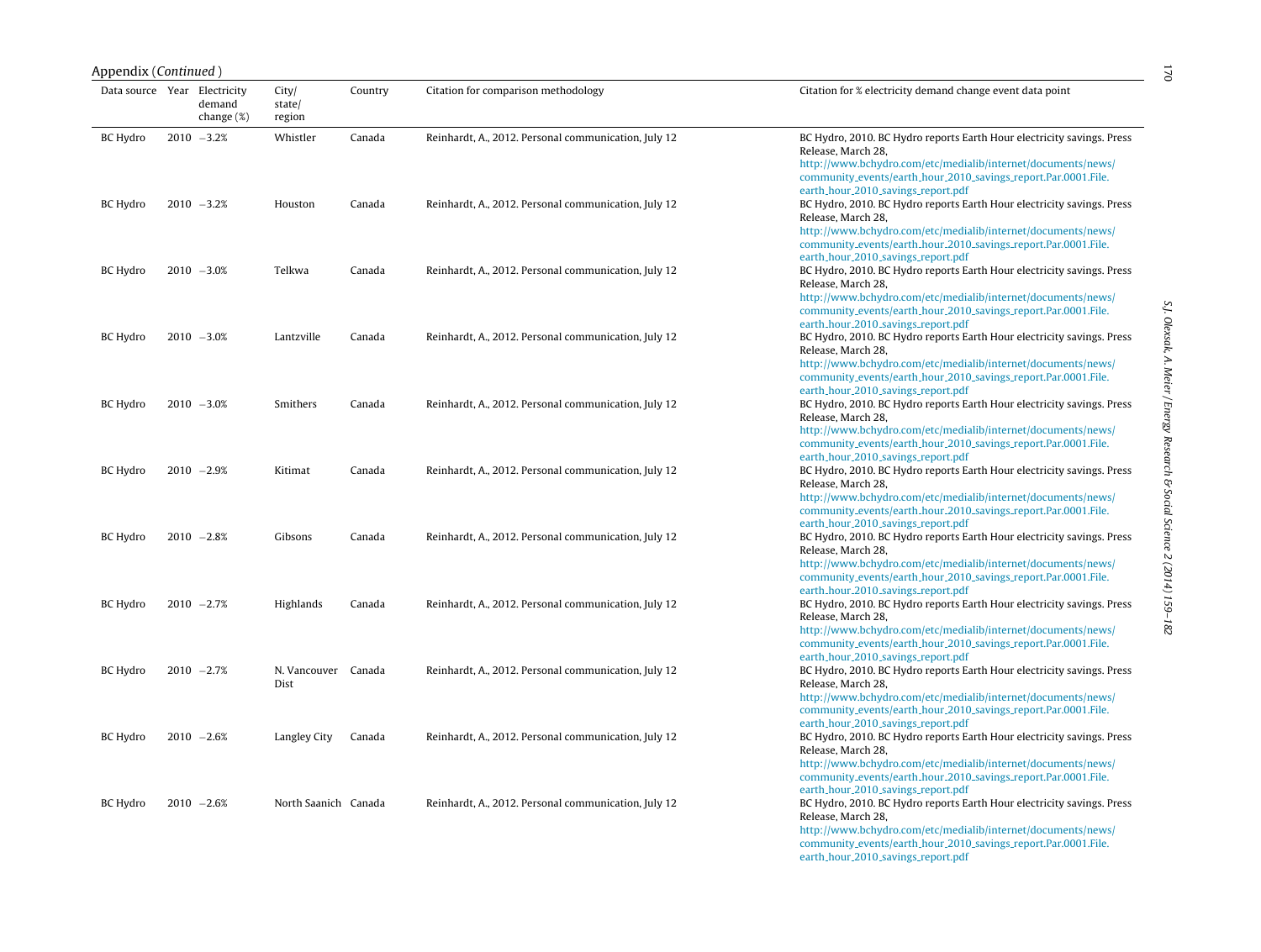| <b>BC Hydro</b> | $2010 - 2.5%$ | Squamish                    | Canada | Reinhardt, A., 2012. Personal communication, July 12 | BC Hydro, 2010. BC Hydro reports Earth Hour electricity savings. Press<br>Release, March 28,<br>http://www.bchydro.com/etc/medialib/internet/documents/news/<br>community_events/earth_hour_2010_savings_report.Par.0001.File.                                       |
|-----------------|---------------|-----------------------------|--------|------------------------------------------------------|----------------------------------------------------------------------------------------------------------------------------------------------------------------------------------------------------------------------------------------------------------------------|
| BC Hydro        | $2010 - 2.4%$ | Richmond                    | Canada | Reinhardt, A., 2012. Personal communication, July 12 | earth_hour_2010_savings_report.pdf<br>BC Hydro, 2010. BC Hydro reports Earth Hour electricity savings. Press<br>Release, March 28,<br>http://www.bchydro.com/etc/medialib/internet/documents/news/                                                                   |
| BC Hydro        | $2010 - 2.3%$ | Langley DM                  | Canada | Reinhardt, A., 2012. Personal communication, July 12 | community_events/earth_hour_2010_savings_report.Par.0001.File.<br>earth_hour_2010_savings_report.pdf<br>BC Hydro, 2010. BC Hydro reports Earth Hour electricity savings. Press<br>Release, March 28,<br>http://www.bchydro.com/etc/medialib/internet/documents/news/ |
| BC Hydro        | $2010 - 2.3%$ | N. Vancouver Canada<br>City |        | Reinhardt, A., 2012. Personal communication, July 12 | community_events/earth_hour_2010_savings_report.Par.0001.File.<br>earth_hour_2010_savings_report.pdf<br>BC Hydro, 2010. BC Hydro reports Earth Hour electricity savings. Press<br>Release, March 28,                                                                 |
| <b>BC Hydro</b> | $2010 - 2.3%$ | Sidney                      | Canada | Reinhardt, A., 2012. Personal communication, July 12 | http://www.bchydro.com/etc/medialib/internet/documents/news/<br>community_events/earth_hour_2010_savings_report.Par.0001.File.<br>earth_hour_2010_savings_report.pdf<br>BC Hydro, 2010. BC Hydro reports Earth Hour electricity savings. Press<br>Release, March 28, |
| <b>BC Hydro</b> | $2010 - 2.3%$ | White Rock                  | Canada | Reinhardt, A., 2012. Personal communication, July 12 | http://www.bchydro.com/etc/medialib/internet/documents/news/<br>community_events/earth_hour_2010_savings_report.Par.0001.File.<br>earth_hour_2010_savings_report.pdf<br>BC Hydro, 2010. BC Hydro reports Earth Hour electricity savings. Press<br>Release, March 28, |
| <b>BC Hydro</b> | $2010 - 2.2%$ | View Royal                  | Canada | Reinhardt, A., 2012. Personal communication, July 12 | http://www.bchydro.com/etc/medialib/internet/documents/news/<br>community_events/earth_hour_2010_savings_report.Par.0001.File.<br>earth_hour_2010_savings_report.pdf<br>BC Hydro, 2010. BC Hydro reports Earth Hour electricity savings. Press                       |
|                 |               |                             |        |                                                      | Release, March 28,<br>http://www.bchydro.com/etc/medialib/internet/documents/news/<br>community_events/earth_hour_2010_savings_report.Par.0001.File.<br>earth_hour_2010_savings_report.pdf                                                                           |
| <b>BC Hydro</b> | $2010 - 2.2%$ | Williams Lake Canada        |        | Reinhardt, A., 2012. Personal communication, July 12 | BC Hydro, 2010. BC Hydro reports Earth Hour electricity savings. Press<br>Release, March 28,<br>http://www.bchydro.com/etc/medialib/internet/documents/news/<br>community_events/earth_hour_2010_savings_report.Par.0001.File.<br>earth_hour_2010_savings_report.pdf |
| <b>BC Hydro</b> | $2010 - 2.1%$ | Saanich                     | Canada | Reinhardt, A., 2012. Personal communication, July 12 | BC Hydro, 2010. BC Hydro reports Earth Hour electricity savings. Press<br>Release, March 28,<br>http://www.bchydro.com/etc/medialib/internet/documents/news/<br>community_events/earth_hour_2010_savings_report.Par.0001.File.                                       |
| BC Hydro        | $2010 - 2.1%$ | Langford                    | Canada | Reinhardt, A., 2012. Personal communication, July 12 | earth_hour_2010_savings_report.pdf<br>BC Hydro, 2010. BC Hydro reports Earth Hour electricity savings. Press<br>Release, March 28,<br>http://www.bchydro.com/etc/medialib/internet/documents/news/<br>community_events/earth_hour_2010_savings_report.Par.0001.File. |
| BC Hydro        | $2010 - 2.1%$ | Metchosin                   | Canada | Reinhardt, A., 2012. Personal communication, July 12 | earth_hour_2010_savings_report.pdf<br>BC Hydro, 2010. BC Hydro reports Earth Hour electricity savings. Press<br>Release, March 28,<br>http://www.bchydro.com/etc/medialib/internet/documents/news/<br>community_events/earth_hour_2010_savings_report.Par.0001.File. |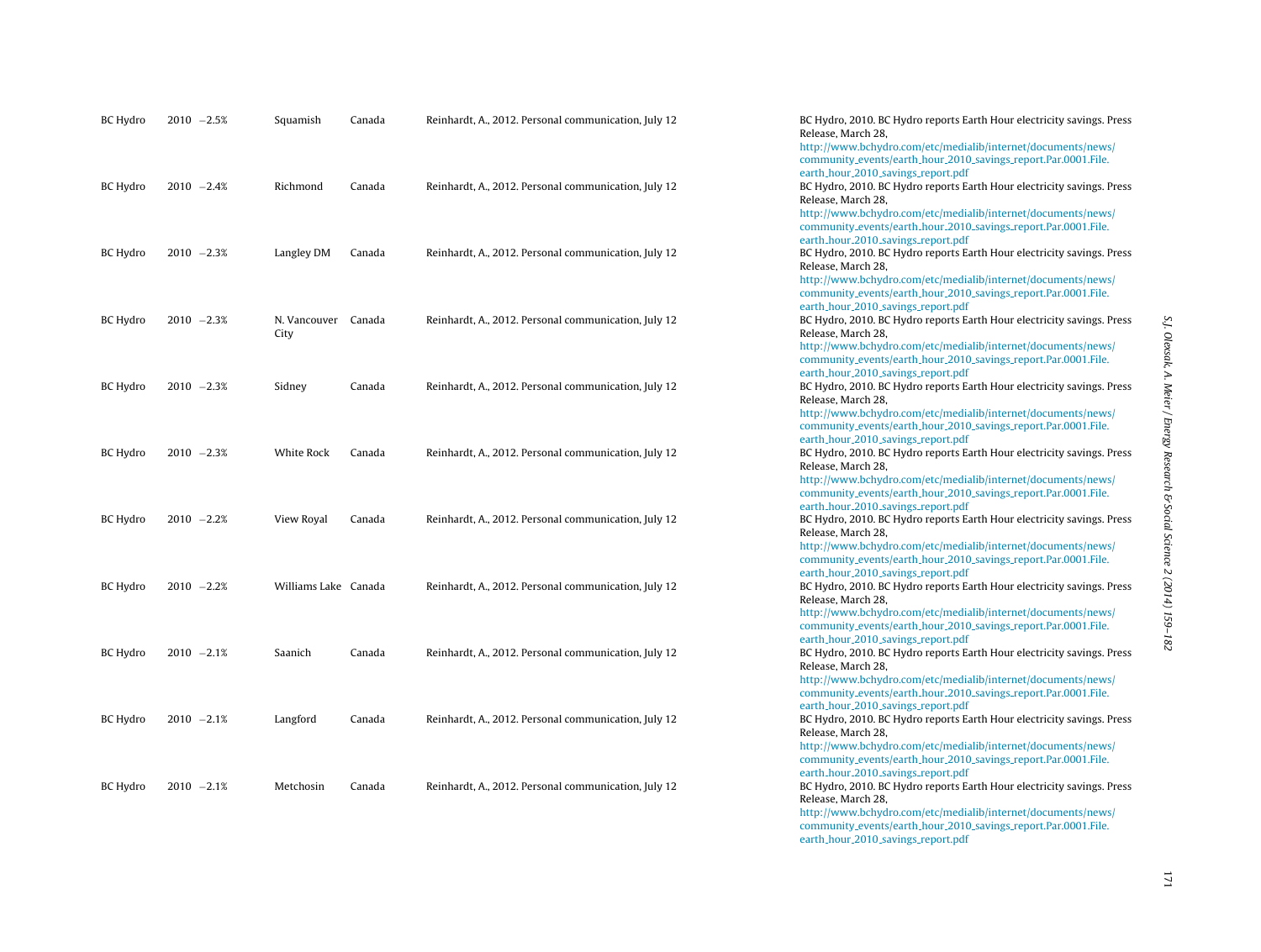|                 | Data source Year Electricity<br>City/<br>Country<br>Citation for comparison methodology<br>Citation for % electricity demand change event data point |                      |                       |        |                                                      |                                                                                                                                                                                                                                                                                                                                        |  |  |  |
|-----------------|------------------------------------------------------------------------------------------------------------------------------------------------------|----------------------|-----------------------|--------|------------------------------------------------------|----------------------------------------------------------------------------------------------------------------------------------------------------------------------------------------------------------------------------------------------------------------------------------------------------------------------------------------|--|--|--|
|                 |                                                                                                                                                      | demand<br>change (%) | state/<br>region      |        |                                                      |                                                                                                                                                                                                                                                                                                                                        |  |  |  |
| <b>BC Hydro</b> |                                                                                                                                                      | $2010 - 2.1%$        | Colwood               | Canada | Reinhardt, A., 2012. Personal communication, July 12 | BC Hydro, 2010. BC Hydro reports Earth Hour electricity savings. Press<br>Release, March 28,<br>http://www.bchydro.com/etc/medialib/internet/documents/news/<br>community_events/earth_hour_2010_savings_report.Par.0001.File.                                                                                                         |  |  |  |
| <b>BC</b> Hydro |                                                                                                                                                      | $2010 -2.1%$         | Mission               | Canada | Reinhardt, A., 2012. Personal communication, July 12 | earth_hour_2010_savings_report.pdf<br>BC Hydro, 2010. BC Hydro reports Earth Hour electricity savings. Press<br>Release, March 28,<br>http://www.bchydro.com/etc/medialib/internet/documents/news/<br>community_events/earth_hour_2010_savings_report.Par.0001.File.                                                                   |  |  |  |
| BC Hydro        |                                                                                                                                                      | $2010 - 2.0%$        | Campbell River Canada |        | Reinhardt, A., 2012. Personal communication, July 12 | earth_hour_2010_savings_report.pdf<br>BC Hydro, 2010. BC Hydro reports Earth Hour electricity savings. Press<br>Release, March 28,<br>http://www.bchydro.com/etc/medialib/internet/documents/news/<br>community_events/earth_hour_2010_savings_report.Par.0001.File.                                                                   |  |  |  |
| BC Hydro        |                                                                                                                                                      | $2010 - 2.0%$        | Courtenay             | Canada | Reinhardt, A., 2012. Personal communication, July 12 | earth_hour_2010_savings_report.pdf<br>BC Hydro, 2010. BC Hydro reports Earth Hour electricity savings. Press<br>Release, March 28,<br>http://www.bchydro.com/etc/medialib/internet/documents/news/                                                                                                                                     |  |  |  |
| <b>BC</b> Hydro |                                                                                                                                                      | $2010 - 2.0%$        | Sooke                 | Canada | Reinhardt, A., 2012. Personal communication, July 12 | community_events/earth_hour_2010_savings_report.Par.0001.File.<br>earth_hour_2010_savings_report.pdf<br>BC Hydro, 2010. BC Hydro reports Earth Hour electricity savings. Press<br>Release, March 28,<br>http://www.bchydro.com/etc/medialib/internet/documents/news/                                                                   |  |  |  |
| <b>BC</b> Hydro |                                                                                                                                                      | $2010 - 2.0%$        | Comox Town Canada     |        | Reinhardt, A., 2012. Personal communication, July 12 | community_events/earth_hour_2010_savings_report.Par.0001.File.<br>earth_hour_2010_savings_report.pdf<br>BC Hydro, 2010. BC Hydro reports Earth Hour electricity savings. Press<br>Release, March 28,<br>http://www.bchydro.com/etc/medialib/internet/documents/news/                                                                   |  |  |  |
| <b>BC</b> Hydro |                                                                                                                                                      | $2010 - 2.0%$        | Sayward               | Canada | Reinhardt, A., 2012. Personal communication, July 12 | community_events/earth_hour_2010_savings_report.Par.0001.File.<br>earth_hour_2010_savings_report.pdf<br>BC Hydro, 2010. BC Hydro reports Earth Hour electricity savings. Press<br>Release, March 28,<br>http://www.bchydro.com/etc/medialib/internet/documents/news/                                                                   |  |  |  |
| <b>BC</b> Hydro |                                                                                                                                                      | $2010 - 2.0%$        | Surrey                | Canada | Reinhardt, A., 2012. Personal communication, July 12 | community_events/earth_hour_2010_savings_report.Par.0001.File.<br>earth_hour_2010_savings_report.pdf<br>BC Hydro, 2010. BC Hydro reports Earth Hour electricity savings. Press<br>Release, March 28,<br>http://www.bchydro.com/etc/medialib/internet/documents/news/                                                                   |  |  |  |
| <b>BC Hydro</b> |                                                                                                                                                      | $2010 - 1.8%$        | Anmore                | Canada | Reinhardt, A., 2012. Personal communication, July 12 | community_events/earth_hour_2010_savings_report.Par.0001.File.<br>earth_hour_2010_savings_report.pdf<br>BC Hydro, 2010. BC Hydro reports Earth Hour electricity savings. Press<br>Release, March 28,<br>http://www.bchydro.com/etc/medialib/internet/documents/news/                                                                   |  |  |  |
| <b>BC Hydro</b> |                                                                                                                                                      | $2010 - 1.8%$        | Belcarra              | Canada | Reinhardt, A., 2012. Personal communication, July 12 | community.events/earth.hour.2010.savings.report.Par.0001.File.<br>earth_hour_2010_savings_report.pdf<br>BC Hydro, 2010. BC Hydro reports Earth Hour electricity savings. Press<br>Release, March 28,<br>http://www.bchydro.com/etc/medialib/internet/documents/news/                                                                   |  |  |  |
| <b>BC Hydro</b> |                                                                                                                                                      | $2010 - 1.7%$        | Coquitlam             | Canada | Reinhardt, A., 2012. Personal communication, July 12 | community_events/earth_hour_2010_savings_report.Par.0001.File.<br>earth_hour_2010_savings_report.pdf<br>BC Hydro, 2010. BC Hydro reports Earth Hour electricity savings. Press<br>Release, March 28,<br>http://www.bchydro.com/etc/medialib/internet/documents/news/<br>community_events/earth_hour_2010_savings_report.Par.0001.File. |  |  |  |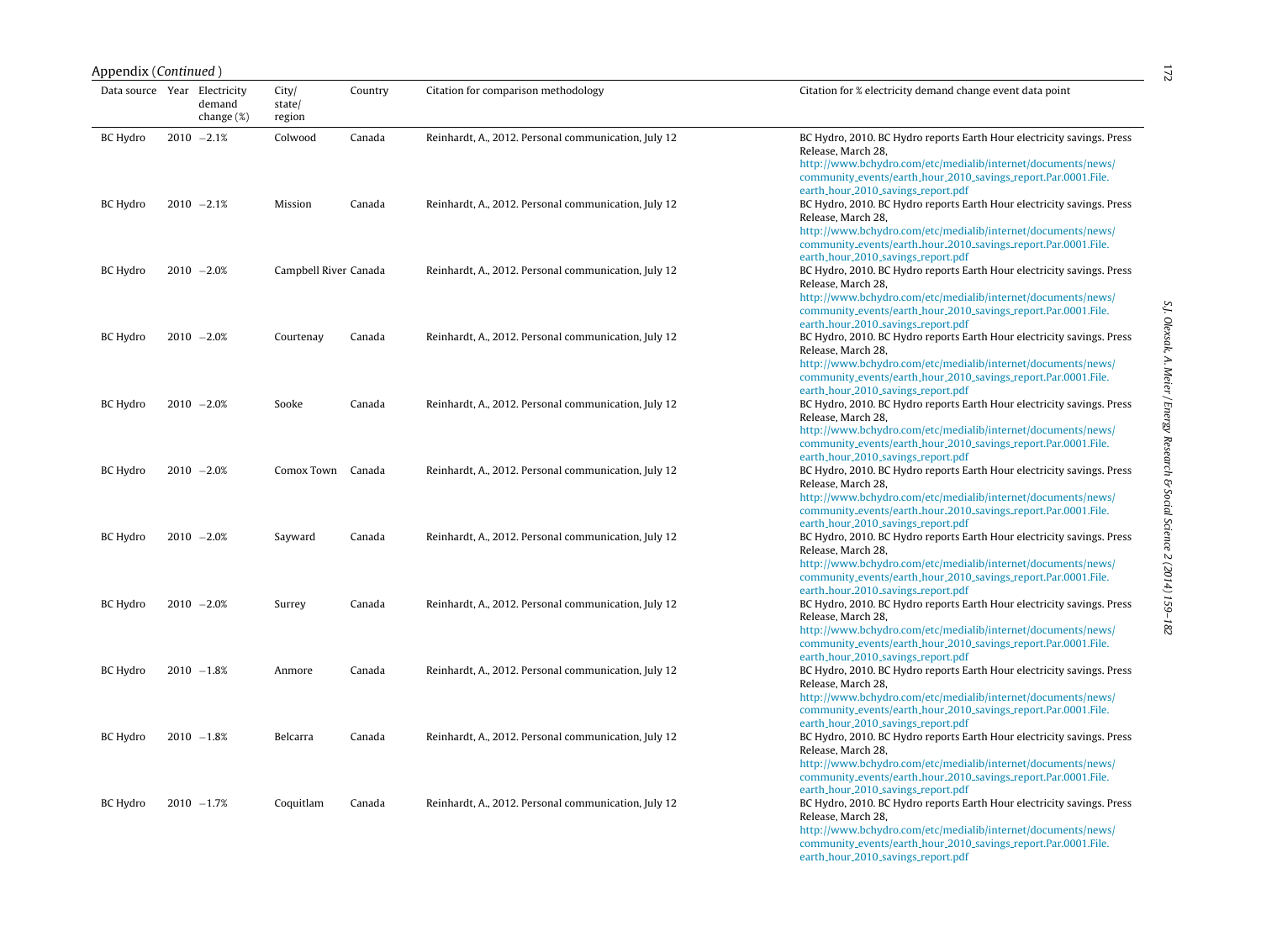| BC Hydro | $2010 - 1.7%$ | Port Moody   | Canada | Reinhardt, A., 2012. Personal communication, July 12 | BC Hydro, 2010. BC Hydro reports Earth Hour electricity savings. Press<br>Release, March 28,<br>http://www.bchydro.com/etc/medialib/internet/documents/news/<br>community_events/earth_hour_2010_savings_report.Par.0001.File.                                                                                                                                                                         |
|----------|---------------|--------------|--------|------------------------------------------------------|--------------------------------------------------------------------------------------------------------------------------------------------------------------------------------------------------------------------------------------------------------------------------------------------------------------------------------------------------------------------------------------------------------|
| BC Hydro | $2010 - 1.7%$ | Quesnel      | Canada | Reinhardt, A., 2012. Personal communication, July 12 | earth_hour_2010_savings_report.pdf<br>BC Hydro, 2010. BC Hydro reports Earth Hour electricity savings. Press<br>Release, March 28,<br>http://www.bchydro.com/etc/medialib/internet/documents/news/                                                                                                                                                                                                     |
| BC Hydro | $2010 - 1.7%$ | Powell River | Canada | Reinhardt, A., 2012. Personal communication, July 12 | community_events/earth_hour_2010_savings_report.Par.0001.File.<br>earth_hour_2010_savings_report.pdf<br>BC Hydro, 2010. BC Hydro reports Earth Hour electricity savings. Press<br>Release, March 28,<br>http://www.bchydro.com/etc/medialib/internet/documents/news/                                                                                                                                   |
| BC Hydro | $2010 - 1.7%$ | Revelstoke   | Canada | Reinhardt, A., 2012. Personal communication, July 12 | community_events/earth_hour_2010_savings_report.Par.0001.File.<br>earth_hour_2010_savings_report.pdf<br>BC Hydro, 2010. BC Hydro reports Earth Hour electricity savings. Press<br>Release, March 28,<br>http://www.bchydro.com/etc/medialib/internet/documents/news/                                                                                                                                   |
| BC Hydro | $2010 - 1.6%$ | Oak Bay      | Canada | Reinhardt, A., 2012. Personal communication, July 12 | community_events/earth_hour_2010_savings_report.Par.0001.File.<br>earth_hour_2010_savings_report.pdf<br>BC Hydro, 2010. BC Hydro reports Earth Hour electricity savings. Press<br>Release, March 28,<br>http://www.bchydro.com/etc/medialib/internet/documents/news/                                                                                                                                   |
| BC Hydro | $2010 - 1.6%$ | Fort Nelson  | Canada | Reinhardt, A., 2012. Personal communication, July 12 | community_events/earth_hour_2010_savings_report.Par.0001.File.<br>earth_hour_2010_savings_report.pdf<br>BC Hydro, 2010. BC Hydro reports Earth Hour electricity savings. Press<br>Release, March 28,                                                                                                                                                                                                   |
| BC Hydro | $2010 - 1.5%$ | Delta        | Canada | Reinhardt, A., 2012. Personal communication, July 12 | http://www.bchydro.com/etc/medialib/internet/documents/news/<br>community_events/earth_hour_2010_savings_report.Par.0001.File.<br>earth_hour_2010_savings_report.pdf<br>BC Hydro, 2010. BC Hydro reports Earth Hour electricity savings. Press<br>Release, March 28,                                                                                                                                   |
| BC Hydro | $2010 - 1.5%$ | Mackenzie    | Canada | Reinhardt, A., 2012. Personal communication, July 12 | http://www.bchydro.com/etc/medialib/internet/documents/news/<br>community_events/earth_hour_2010_savings_report.Par.0001.File.<br>earth_hour_2010_savings_report.pdf<br>BC Hydro, 2010. BC Hydro reports Earth Hour electricity savings. Press<br>Release, March 28,                                                                                                                                   |
| BC Hydro | $2010 - 1.5%$ | Nanaimo      | Canada | Reinhardt, A., 2012. Personal communication, July 12 | http://www.bchydro.com/etc/medialib/internet/documents/news/<br>community_events/earth_hour_2010_savings_report.Par.0001.File.<br>earth_hour_2010_savings_report.pdf<br>BC Hydro, 2010. BC Hydro reports Earth Hour electricity savings. Press<br>Release, March 28,                                                                                                                                   |
| BC Hydro | $2010 - 1.4%$ | Vancouver    | Canada | Reinhardt, A., 2012. Personal communication, July 12 | http://www.bchydro.com/etc/medialib/internet/documents/news/<br>community_events/earth_hour_2010_savings_report.Par.0001.File.<br>earth_hour_2010_savings_report.pdf<br>BC Hydro, 2010. BC Hydro reports Earth Hour electricity savings. Press<br>Release, March 28,                                                                                                                                   |
| BC Hydro | $2010 - 1.4%$ | Victoria     | Canada | Reinhardt, A., 2012. Personal communication, July 12 | http://www.bchydro.com/etc/medialib/internet/documents/news/<br>community_events/earth_hour_2010_savings_report.Par.0001.File.<br>earth_hour_2010_savings_report.pdf<br>BC Hydro, 2010. BC Hydro reports Earth Hour electricity savings. Press<br>Release, March 28,<br>http://www.bchydro.com/etc/medialib/internet/documents/news/<br>community_events/earth_hour_2010_savings_report.Par.0001.File. |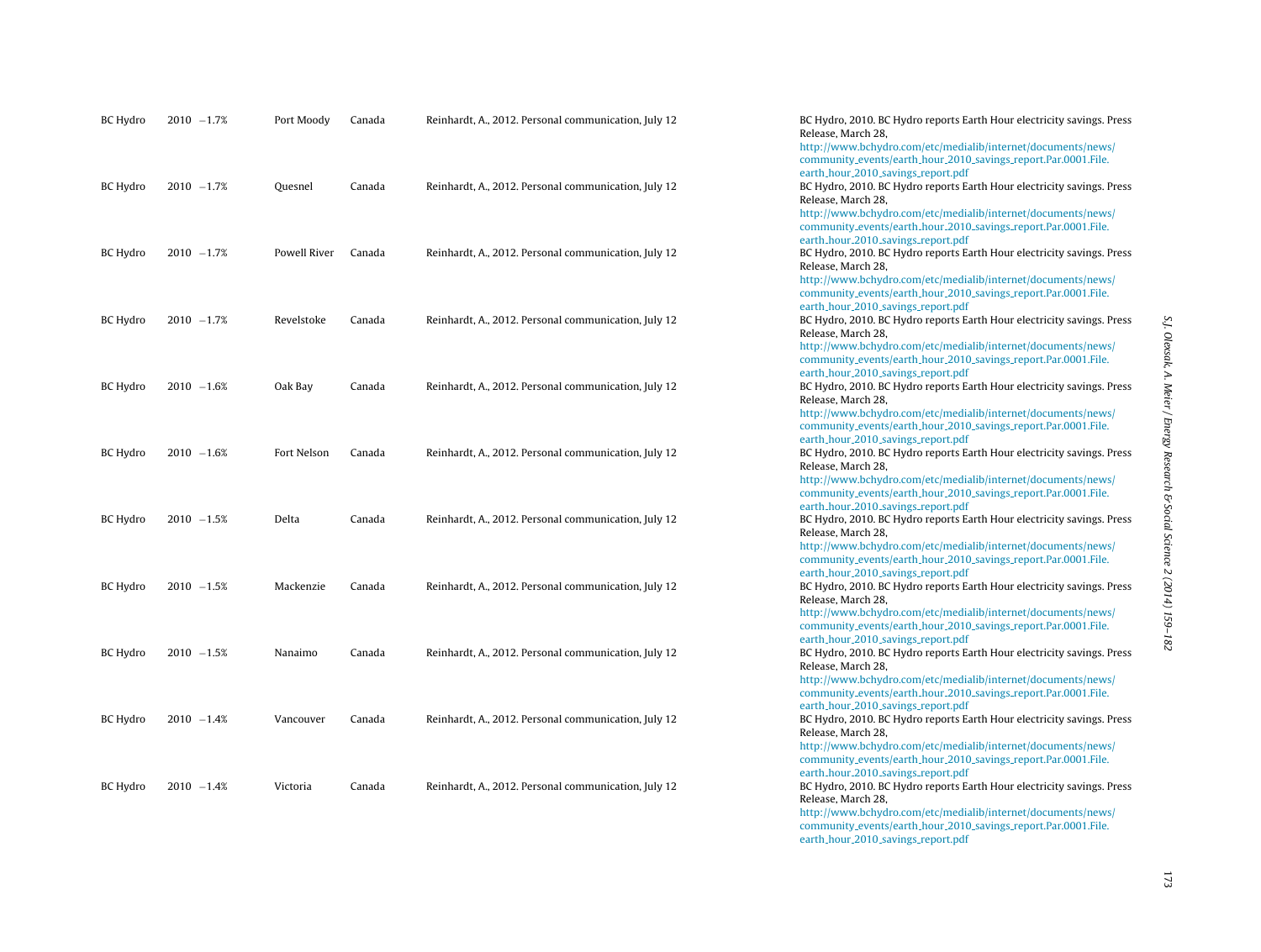|                              | Appendix (Continued) |                         |                           |         |                                                      |                                                                                                                                                                                                                                                                      |  |  |  |
|------------------------------|----------------------|-------------------------|---------------------------|---------|------------------------------------------------------|----------------------------------------------------------------------------------------------------------------------------------------------------------------------------------------------------------------------------------------------------------------------|--|--|--|
| Data source Year Electricity |                      | demand<br>change $(\%)$ | City/<br>state/<br>region | Country | Citation for comparison methodology                  | Citation for % electricity demand change event data point                                                                                                                                                                                                            |  |  |  |
| <b>BC Hydro</b>              |                      | $2010 - 1.3%$           | Invermere                 | Canada  | Reinhardt, A., 2012. Personal communication, July 12 | BC Hydro, 2010. BC Hydro reports Earth Hour electricity savings. Press<br>Release, March 28,<br>http://www.bchydro.com/etc/medialib/internet/documents/news/<br>community_events/earth_hour_2010_savings_report.Par.0001.File.<br>earth_hour_2010_savings_report.pdf |  |  |  |
| <b>BC Hydro</b>              |                      | $2010 - 1.3%$           | Pitt Meadows Canada       |         | Reinhardt, A., 2012. Personal communication, July 12 | BC Hydro, 2010. BC Hydro reports Earth Hour electricity savings. Press<br>Release, March 28,<br>http://www.bchydro.com/etc/medialib/internet/documents/news/<br>community_events/earth_hour_2010_savings_report.Par.0001.File.<br>earth_hour_2010_savings_report.pdf |  |  |  |
| <b>BC Hydro</b>              |                      | $2010 - 1.3%$           | Esquimalt                 | Canada  | Reinhardt, A., 2012. Personal communication, July 12 | BC Hydro, 2010. BC Hydro reports Earth Hour electricity savings. Press<br>Release, March 28,<br>http://www.bchydro.com/etc/medialib/internet/documents/news/<br>community_events/earth_hour_2010_savings_report.Par.0001.File.<br>earth_hour_2010_savings_report.pdf |  |  |  |
| <b>BC</b> Hydro              |                      | $2010 - 1.2%$           | Port Coquitlam Canada     |         | Reinhardt, A., 2012. Personal communication, July 12 | BC Hydro, 2010. BC Hydro reports Earth Hour electricity savings. Press<br>Release, March 28,<br>http://www.bchydro.com/etc/medialib/internet/documents/news/<br>community_events/earth_hour_2010_savings_report.Par.0001.File.<br>earth_hour_2010_savings_report.pdf |  |  |  |
| <b>BC</b> Hydro              |                      | $2010 - 1.2%$           | Parksville                | Canada  | Reinhardt, A., 2012. Personal communication, July 12 | BC Hydro, 2010. BC Hydro reports Earth Hour electricity savings. Press<br>Release, March 28,<br>http://www.bchydro.com/etc/medialib/internet/documents/news/<br>community_events/earth_hour_2010_savings_report.Par.0001.File.<br>earth_hour_2010_savings_report.pdf |  |  |  |
| BC Hydro                     |                      | $2010 - 1.1%$           | Abbotsford                | Canada  | Reinhardt, A., 2012. Personal communication, July 12 | BC Hydro, 2010. BC Hydro reports Earth Hour electricity savings. Press<br>Release, March 28,<br>http://www.bchydro.com/etc/medialib/internet/documents/news/<br>community_events/earth_hour_2010_savings_report.Par.0001.File.<br>earth_hour_2010_savings_report.pdf |  |  |  |
| <b>BC Hydro</b>              |                      | $2010 - 1.1%$           | Duncan                    | Canada  | Reinhardt, A., 2012. Personal communication, July 12 | BC Hydro, 2010. BC Hydro reports Earth Hour electricity savings. Press<br>Release, March 28,<br>http://www.bchydro.com/etc/medialib/internet/documents/news/<br>community_events/earth_hour_2010_savings_report.Par.0001.File.<br>earth_hour_2010_savings_report.pdf |  |  |  |
| <b>BC Hydro</b>              |                      | $2010 - 1.1%$           | Qualicum<br>Beach         | Canada  | Reinhardt, A., 2012. Personal communication, July 12 | BC Hydro, 2010. BC Hydro reports Earth Hour electricity savings. Press<br>Release, March 28,<br>http://www.bchydro.com/etc/medialib/internet/documents/news/<br>community_events/earth_hour_2010_savings_report.Par.0001.File.<br>earth_hour_2010_savings_report.pdf |  |  |  |
| <b>BC Hydro</b>              |                      | $2010 - 1.0%$           | District of<br>Summerland | Canada  | Reinhardt, A., 2012. Personal communication, July 12 | BC Hydro, 2010. BC Hydro reports Earth Hour electricity savings. Press<br>Release, March 28,<br>http://www.bchydro.com/etc/medialib/internet/documents/news/<br>community_events/earth_hour_2010_savings_report.Par.0001.File.<br>earth_hour_2010_savings_report.pdf |  |  |  |
| <b>BC Hydro</b>              |                      | $2010 - 1.0%$           | District of<br>Peachland  | Canada  | Reinhardt, A., 2012. Personal communication, July 12 | BC Hydro, 2010. BC Hydro reports Earth Hour electricity savings. Press<br>Release, March 28,<br>http://www.bchydro.com/etc/medialib/internet/documents/news/<br>community_events/earth_hour_2010_savings_report.Par.0001.File.<br>earth_hour_2010_savings_report.pdf |  |  |  |
| <b>BC Hydro</b>              |                      | $2010 - 1.0%$           | Sparwood                  | Canada  | Reinhardt, A., 2012. Personal communication, July 12 | BC Hydro, 2010. BC Hydro reports Earth Hour electricity savings. Press<br>Release, March 28,<br>http://www.bchydro.com/etc/medialib/internet/documents/news/<br>community_events/earth_hour_2010_savings_report.Par.0001.File.<br>earth_hour_2010_savings_report.pdf |  |  |  |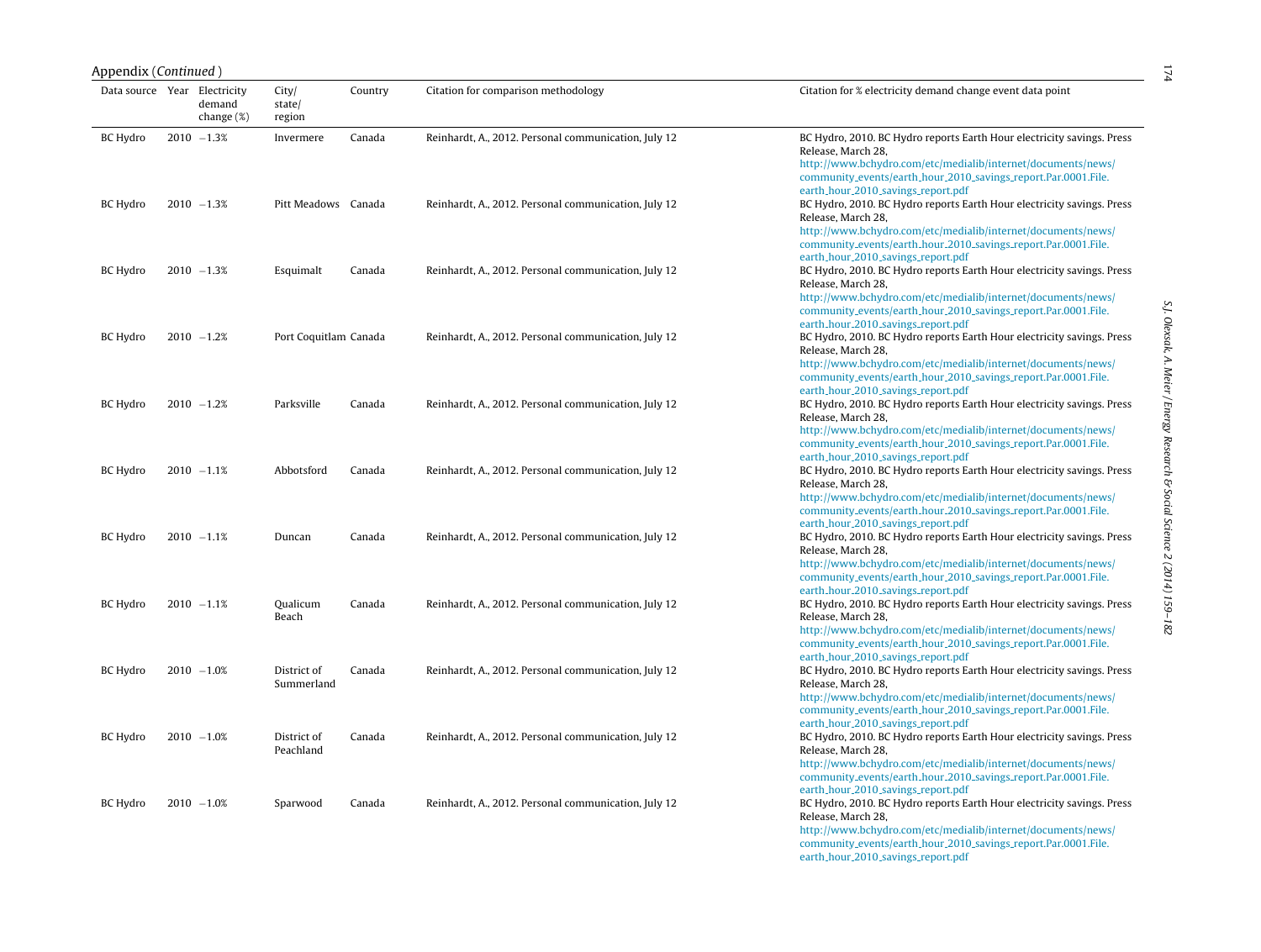| BC Hydro        | $2010 - 1.0%$ | West Kelowna Canada   |        | Reinhardt, A., 2012. Personal communication, July 12 | BC Hydro, 2010. BC Hydro reports Earth Hour electricity savings. Press<br>Release, March 28,<br>http://www.bchydro.com/etc/medialib/internet/documents/news/                                                                                                                                                                           |
|-----------------|---------------|-----------------------|--------|------------------------------------------------------|----------------------------------------------------------------------------------------------------------------------------------------------------------------------------------------------------------------------------------------------------------------------------------------------------------------------------------------|
| BC Hydro        | $2010 -0.9%$  | Burnaby               | Canada | Reinhardt, A., 2012. Personal communication, July 12 | community_events/earth_hour_2010_savings_report.Par.0001.File.<br>earth_hour_2010_savings_report.pdf<br>BC Hydro, 2010. BC Hydro reports Earth Hour electricity savings. Press<br>Release, March 28,<br>http://www.bchydro.com/etc/medialib/internet/documents/news/<br>community_events/earth_hour_2010_savings_report.Par.0001.File. |
| BC Hydro        | $2010 -0.9%$  | Ladysmith             | Canada | Reinhardt, A., 2012. Personal communication, July 12 | earth_hour_2010_savings_report.pdf<br>BC Hydro, 2010. BC Hydro reports Earth Hour electricity savings. Press<br>Release, March 28,<br>http://www.bchydro.com/etc/medialib/internet/documents/news/<br>community_events/earth_hour_2010_savings_report.Par.0001.File.                                                                   |
| BC Hydro        | $2010 -0.8%$  | Maple Ridge           | Canada | Reinhardt, A., 2012. Personal communication, July 12 | earth_hour_2010_savings_report.pdf<br>BC Hydro, 2010. BC Hydro reports Earth Hour electricity savings. Press<br>Release, March 28,<br>http://www.bchydro.com/etc/medialib/internet/documents/news/                                                                                                                                     |
| BC Hydro        | $2010 -0.8%$  | Port Alberni          | Canada | Reinhardt, A., 2012. Personal communication, July 12 | community_events/earth_hour_2010_savings_report.Par.0001.File.<br>earth_hour_2010_savings_report.pdf<br>BC Hydro, 2010. BC Hydro reports Earth Hour electricity savings. Press<br>Release, March 28,<br>http://www.bchydro.com/etc/medialib/internet/documents/news/                                                                   |
| BC Hydro        | $2010 - 0.7%$ | Chilliwack            | Canada | Reinhardt, A., 2012. Personal communication, July 12 | community_events/earth_hour_2010_savings_report.Par.0001.File.<br>earth_hour_2010_savings_report.pdf<br>BC Hydro, 2010. BC Hydro reports Earth Hour electricity savings. Press<br>Release, March 28,<br>http://www.bchydro.com/etc/medialib/internet/documents/news/                                                                   |
| BC Hydro        | $2010 -0.7%$  | McBride               | Canada | Reinhardt, A., 2012. Personal communication, July 12 | community_events/earth_hour_2010_savings_report.Par.0001.File.<br>earth_hour_2010_savings_report.pdf<br>BC Hydro, 2010. BC Hydro reports Earth Hour electricity savings. Press<br>Release, March 28,<br>http://www.bchydro.com/etc/medialib/internet/documents/news/                                                                   |
| BC Hydro        | $2010 -0.7%$  | New<br>Westminster    | Canada | Reinhardt, A., 2012. Personal communication, July 12 | community_events/earth_hour_2010_savings_report.Par.0001.File.<br>earth_hour_2010_savings_report.pdf<br>BC Hydro, 2010. BC Hydro reports Earth Hour electricity savings. Press<br>Release, March 28,<br>http://www.bchydro.com/etc/medialib/internet/documents/news/                                                                   |
| BC Hydro        | $2010 - 0.6%$ | Taylor                | Canada | Reinhardt, A., 2012. Personal communication, July 12 | community_events/earth_hour_2010_savings_report.Par.0001.File.<br>earth_hour_2010_savings_report.pdf<br>BC Hydro, 2010. BC Hydro reports Earth Hour electricity savings. Press<br>Release, March 28,<br>http://www.bchydro.com/etc/medialib/internet/documents/news/                                                                   |
| <b>BC Hydro</b> | $2010 -0.2%$  | Vernon                | Canada | Reinhardt, A., 2012. Personal communication, July 12 | community_events/earth_hour_2010_savings_report.Par.0001.File.<br>earth_hour_2010_savings_report.pdf<br>BC Hydro, 2010. BC Hydro reports Earth Hour electricity savings. Press<br>Release, March 28,<br>http://www.bchydro.com/etc/medialib/internet/documents/news/                                                                   |
| BC Hydro        | $2010 -0.2%$  | 100 Mile House Canada |        | Reinhardt, A., 2012. Personal communication, July 12 | community_events/earth_hour_2010_savings_report.Par.0001.File.<br>earth_hour_2010_savings_report.pdf<br>BC Hydro, 2010. BC Hydro reports Earth Hour electricity savings. Press<br>Release, March 28,<br>http://www.bchydro.com/etc/medialib/internet/documents/news/<br>community_events/earth_hour_2010_savings_report.Par.0001.File. |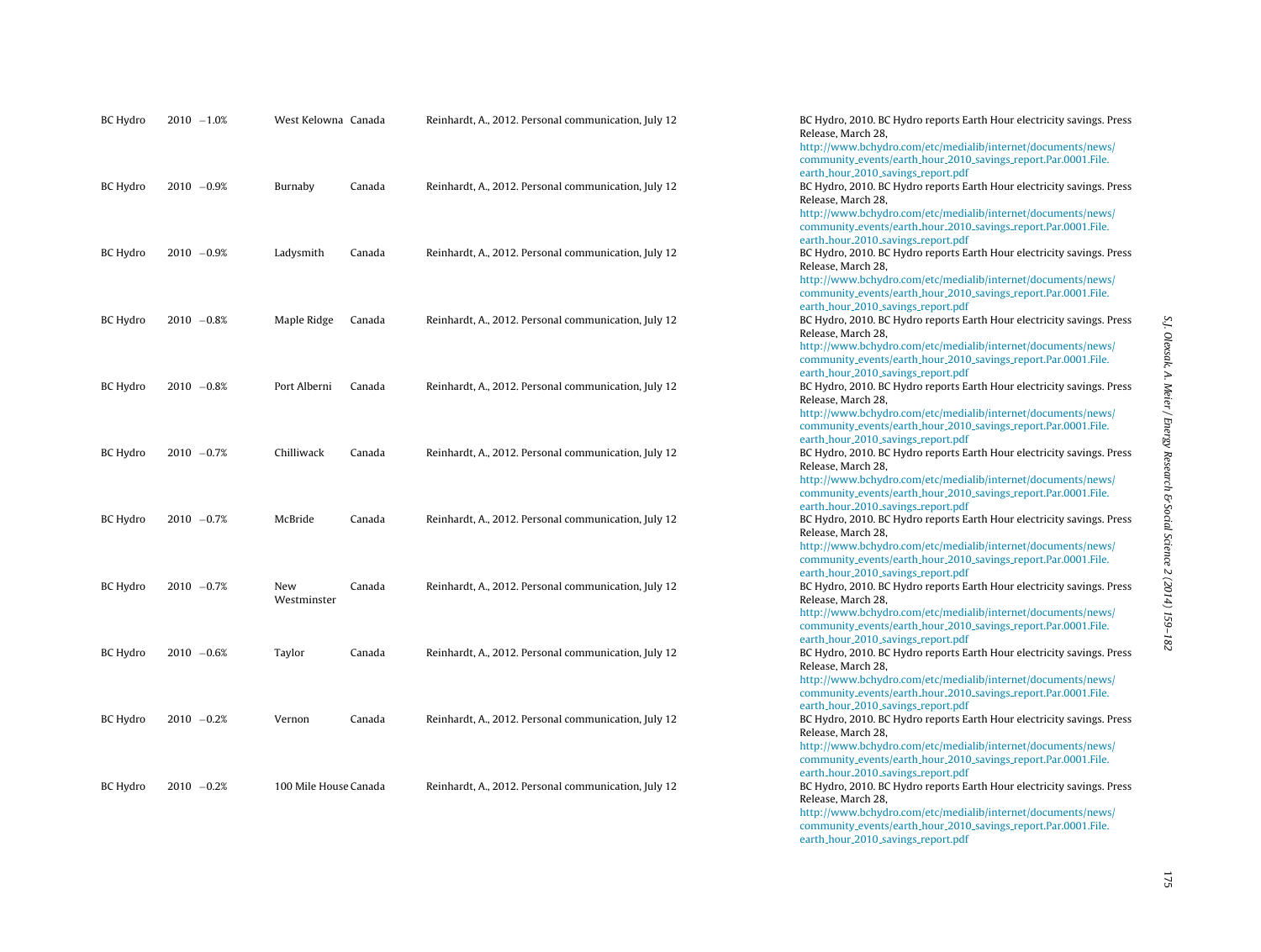#### Appendix (Continued )

| Data source Year Electricity | demand<br>change $(\%)$ | City/<br>state/<br>region  | Country | Citation for comparison methodology                  | Citation for % electricity demand change event data point                                                                                                                                                                                                            |
|------------------------------|-------------------------|----------------------------|---------|------------------------------------------------------|----------------------------------------------------------------------------------------------------------------------------------------------------------------------------------------------------------------------------------------------------------------------|
| <b>BC</b> Hydro              | $2010 -0.1%$            | Kamloops                   | Canada  | Reinhardt, A., 2012. Personal communication, July 12 | BC Hydro, 2010. BC Hydro reports Earth Hour electricity savings. Press<br>Release, March 28,<br>http://www.bchydro.com/etc/medialib/internet/documents/news/<br>community_events/earth_hour_2010_savings_report.Par.0001.File.                                       |
| BC Hydro                     | $2010 -0.1%$            | Coldstream                 | Canada  | Reinhardt, A., 2012. Personal communication, July 12 | earth_hour_2010_savings_report.pdf<br>BC Hydro, 2010. BC Hydro reports Earth Hour electricity savings. Press<br>Release, March 28,<br>http://www.bchydro.com/etc/medialib/internet/documents/news/<br>community_events/earth_hour_2010_savings_report.Par.0001.File. |
| <b>BC Hydro</b>              | $2009 - 1.1%$           | <b>British</b><br>Columbia | Canada  | Reinhardt, A., 2012. Personal communication, July 12 | earth_hour_2010_savings_report.pdf<br>BC Hydro, 2009. B.C. Saves for Earth Hour. Press Release, March 29,<br>http://www.bchydro.com/news/press_centre/press_releases/2009/<br>bc_saves_for_earth_hour.html                                                           |
| <b>BC Hydro</b>              | $2009 - 4.6%$           | Pemberton                  | Canada  | Reinhardt, A., 2012. Personal communication, July 12 | BC Hydro, 2009. B.C. Saves for Earth Hour. Press Release, March 29,<br>http://www.bchydro.com/news/press_centre/press_releases/2009/<br>bc_saves_for_earth_hour.html                                                                                                 |
| <b>BC Hydro</b>              | $2009 -4.1%$            | Colwood                    | Canada  | Reinhardt, A., 2012. Personal communication, July 12 | BC Hydro, 2009. B.C. Saves for Earth Hour. Press Release, March 29,<br>http://www.bchydro.com/news/press_centre/press_releases/2009/<br>bc_saves_for_earth_hour.html                                                                                                 |
| <b>BC Hydro</b>              | $2009 -4.1%$            | Langford                   | Canada  | Reinhardt, A., 2012. Personal communication, July 12 | BC Hydro, 2009. B.C. Saves for Earth Hour. Press Release, March 29,<br>http://www.bchydro.com/news/press_centre/press_releases/2009/<br>bc_saves_for_earth_hour.html                                                                                                 |
| <b>BC</b> Hydro              | $2009 -4.1%$            | Parksville                 | Canada  | Reinhardt, A., 2012. Personal communication, July 12 | BC Hydro, 2009. B.C. Saves for Earth Hour. Press Release, March 29,<br>http://www.bchydro.com/news/press_centre/press_releases/<br>2009/bc_saves_for_earth_hour.html                                                                                                 |
| <b>BC Hydro</b>              | $2009 - 3.9%$           | View Royal                 | Canada  | Reinhardt, A., 2012. Personal communication, July 12 | BC Hydro, 2009. B.C. Saves for Earth Hour. Press Release, March 29,<br>http://www.bchydro.com/news/press_centre/press_releases/<br>2009/bc_saves_for_earth_hour.html                                                                                                 |
| <b>BC Hydro</b>              | $2009 - 3.8%$           | Abbotsford                 | Canada  | Reinhardt, A., 2012. Personal communication, July 12 | BC Hydro, 2009. B.C. Saves for Earth Hour. Press Release, March 29,<br>http://www.bchydro.com/news/press_centre/press_releases/<br>2009/bc_saves_for_earth_hour.html                                                                                                 |
| <b>BC Hydro</b>              | $2009 - 3.7%$           | Saanich                    | Canada  | Reinhardt, A., 2012. Personal communication, July 12 | BC Hydro, 2009. B.C. Saves for Earth Hour. Press Release, March 29,<br>http://www.bchydro.com/news/press_centre/press_releases/<br>2009/bc_saves_for_earth_hour.html                                                                                                 |
| <b>BC Hydro</b>              | $2009 - 3.3%$           | Oak Bay                    | Canada  | Reinhardt, A., 2012. Personal communication, July 12 | BC Hydro, 2009. B.C. Saves for Earth Hour. Press Release, March 29,<br>http://www.bchydro.com/news/press_centre/press_releases/<br>2009/bc_saves_for_earth_hour.html                                                                                                 |
| <b>BC Hydro</b>              | $2009 - 3.1%$           | Maple Ridge                | Canada  | Reinhardt, A., 2012. Personal communication, July 12 | BC Hydro, 2009. B.C. Saves for Earth Hour. Press Release, March 29,<br>http://www.bchydro.com/news/press_centre/press_releases/<br>2009/bc_saves_for_earth_hour.html                                                                                                 |
| BC Hydro                     | $2009 - 3.1%$           | Victoria                   | Canada  | Reinhardt, A., 2012. Personal communication, July 12 | BC Hydro, 2009. B.C. Saves for Earth Hour. Press Release, March 29,<br>http://www.bchydro.com/news/press_centre/press_releases/<br>2009/bc_saves_for_earth_hour.html                                                                                                 |
| <b>BC</b> Hydro              | $2009 - 3.1%$           | Bowen Island Canada        |         | Reinhardt, A., 2012. Personal communication, July 12 | BC Hydro, 2009. B.C. Saves for Earth Hour. Press Release, March 29,<br>http://www.bchydro.com/news/press_centre/press_releases/<br>2009/bc_saves_for_earth_hour.html                                                                                                 |
| <b>BC Hydro</b>              | $2009 - 3.1%$           | Port Coquitlam Canada      |         | Reinhardt, A., 2012. Personal communication, July 12 | BC Hydro, 2009. B.C. Saves for Earth Hour. Press Release, March 29,<br>http://www.bchydro.com/news/press_centre/press_releases/<br>2009/bc_saves_for_earth_hour.html                                                                                                 |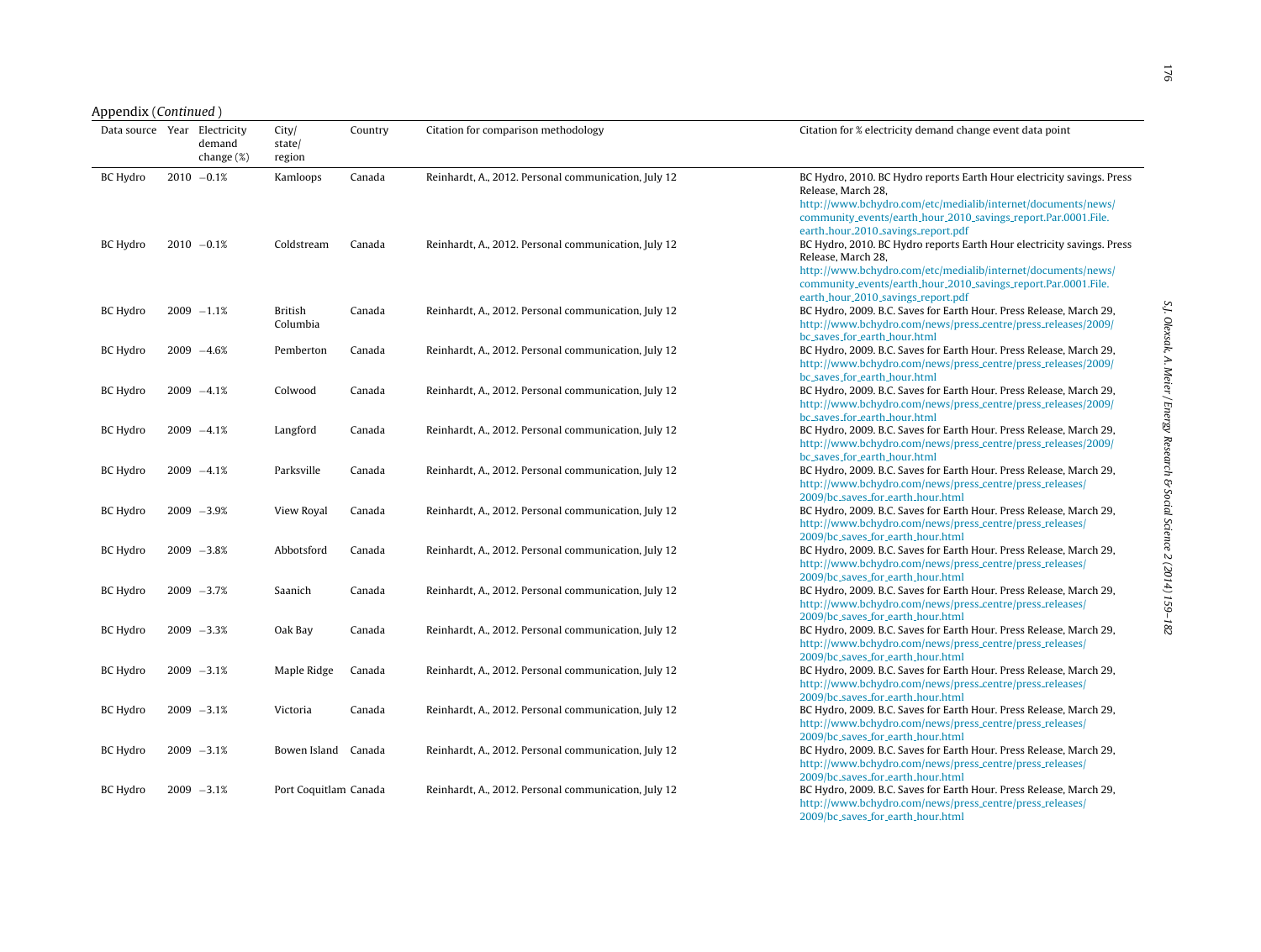| <b>BC Hydro</b>  | $2009 - 2.9%$ |                | Coquitlam                  | Canada | Reinhardt, A., 2012. Personal communication, July 12                                                                                                                                                                      | BC Hydro, 2009. B.C. Saves for Earth Hour. Press Release, March 29,<br>http://www.bchydro.com/news/press_centre/press_releases/<br>2009/bc_saves_for_earth_hour.html                                                                                     |
|------------------|---------------|----------------|----------------------------|--------|---------------------------------------------------------------------------------------------------------------------------------------------------------------------------------------------------------------------------|----------------------------------------------------------------------------------------------------------------------------------------------------------------------------------------------------------------------------------------------------------|
| BC Hydro         | $2009 - 2.7%$ |                | North<br>Vancouver         | Canada | Reinhardt, A., 2012. Personal communication, July 12                                                                                                                                                                      | BC Hydro, 2009. B.C. Saves for Earth Hour. Press Release, March 29,<br>http://www.bchydro.com/news/press_centre/press_releases/                                                                                                                          |
| <b>BC Hydro</b>  | $2009 - 2.6%$ |                | District<br>Revelstoke     | Canada | Reinhardt, A., 2012. Personal communication, July 12                                                                                                                                                                      | 2009/bc_saves_for_earth_hour.html<br>BC Hydro, 2009. B.C. Saves for Earth Hour. Press Release, March 29,<br>http://www.bchydro.com/news/press_centre/press_releases/                                                                                     |
| <b>BC Hydro</b>  | $2009 - 2.1%$ |                | Langley<br>Township        | Canada | Reinhardt, A., 2012. Personal communication, July 12                                                                                                                                                                      | 2009/bc_saves_for_earth_hour.html<br>BC Hydro, 2009. B.C. Saves for Earth Hour. Press Release, March 29,<br>http://www.bchydro.com/news/press_centre/press_releases/                                                                                     |
| <b>BC Hydro</b>  | $2009 - 1.5%$ |                | Prince George Canada       |        | Reinhardt, A., 2012. Personal communication, July 12                                                                                                                                                                      | 2009/bc_saves_for_earth_hour.html<br>BC Hydro, 2009. B.C. Saves for Earth Hour. Press Release, March 29,<br>http://www.bchydro.com/news/press_centre/press_releases/                                                                                     |
| BC Hydro         | $2009 - 1.5%$ |                | Surrey                     | Canada | Reinhardt, A., 2012. Personal communication, July 12                                                                                                                                                                      | 2009/bc_saves_for_earth_hour.html<br>BC Hydro, 2009. B.C. Saves for Earth Hour. Press Release, March 29,<br>http://www.bchydro.com/news/press_centre/press_releases/                                                                                     |
| <b>BC Hydro</b>  | $2009 - 1.4%$ |                | Burnaby                    | Canada | Reinhardt, A., 2012. Personal communication, July 12                                                                                                                                                                      | 2009/bc_saves_for_earth_hour.html<br>BC Hydro, 2009. B.C. Saves for Earth Hour. Press Release, March 29,<br>http://www.bchydro.com/news/press_centre/press_releases/                                                                                     |
| BC Hydro         | $2009 - 1.3%$ |                | Vancouver                  | Canada | Reinhardt, A., 2012. Personal communication, July 12                                                                                                                                                                      | 2009/bc_saves_for_earth_hour.html<br>BC Hydro, 2009. B.C. Saves for Earth Hour. Press Release, March 29,<br>http://www.bchydro.com/news/press_centre/press_releases/                                                                                     |
| <b>BC Hydro</b>  | $2009 - 1.2%$ |                | Delta                      | Canada | Reinhardt, A., 2012. Personal communication, July 12                                                                                                                                                                      | 2009/bc_saves_for_earth_hour.html<br>BC Hydro, 2009. B.C. Saves for Earth Hour. Press Release, March 29,<br>http://www.bchydro.com/news/press_centre/press_releases/                                                                                     |
| BC Hydro         | $2009 - 1.1%$ |                | Kamloops                   | Canada | Reinhardt, A., 2012. Personal communication, July 12                                                                                                                                                                      | 2009/bc_saves_for_earth_hour.html<br>BC Hydro, 2009. B.C. Saves for Earth Hour. Press Release, March 29,<br>http://www.bchydro.com/news/press_centre/press_releases/                                                                                     |
| BC Hydro         | $2009 -0.9%$  |                | Vernon                     | Canada | Reinhardt, A., 2012. Personal communication, July 12                                                                                                                                                                      | 2009/bc_saves_for_earth_hour.html<br>BC Hydro, 2009. B.C. Saves for Earth Hour. Press Release, March 29,<br>http://www.bchydro.com/news/press_centre/press_releases/2009/                                                                                |
| <b>BC Hydro</b>  | $2009 -0.3%$  |                | Richmond                   | Canada | Reinhardt, A., 2012. Personal communication, July 12                                                                                                                                                                      | bc_saves_for_earth_hour.html<br>BC Hydro, 2009. B.C. Saves for Earth Hour. Press Release, March 29,<br>http://www.bchydro.com/news/press_centre/press_releases/2009/                                                                                     |
| <b>BC Hydro</b>  | $2009 -0.1%$  |                | New<br>Westminster         | Canada | Reinhardt, A., 2012. Personal communication, July 12                                                                                                                                                                      | bc_saves_for_earth_hour.html<br>BC Hydro, 2009. B.C. Saves for Earth Hour. Press Release, March 29,<br>http://www.bchydro.com/news/press_centre/press_releases/2009/                                                                                     |
| <b>BC Hydro</b>  | $2008 - 2.0%$ |                | <b>British</b><br>Columbia | Canada | Reinhardt, A., 2012. Personal communication, July 12                                                                                                                                                                      | bc_saves_for_earth_hour.html<br>BC Hydro, 2009. B.C. Saves for Earth Hour. Press Release, March 29,<br>http://www.bchydro.com/news/press_centre/press_releases/2009/                                                                                     |
| Toronto<br>Hydro | $2012 - 7.0%$ |                | Toronto                    | Canada | Toronto Hydro, 2012. Toronto Hydro reports a significant drop in electricity<br>demand during Earth Hour. Press Release, March 31, http://micro.<br>newswire.ca/release.cgi?rkey=2003312127&view=46250-2&Start=<br>&htm=0 | bc_saves_for_earth_hour.html<br>Toronto Hydro, 2012. Toronto Hydro reports a significant drop in<br>electricity demand during Earth Hour. Press Release, March 31,<br>http://micro.newswire.ca/release.cgi?rkey=2003312127&view=<br>46250-2&Start=&htm=0 |
| Toronto<br>Hydro |               | $2010 - 10.0%$ | Toronto                    | Canada | No methodology available                                                                                                                                                                                                  | Toronto Hydro, 2011. Toronto Hydro Urges all Toronoto Businesses<br>and householders to darken the skyline for Earth Hour this Saturday<br>Night, Press Release, March 24,                                                                               |

[http://micro.newswire.ca/release.cgi?rkey=1903246122&view=](http://micro.newswire.ca/release.cgi?rkey=1903246122&view=46250-2&Start=70&htm=0) [46250-2&Start=70&htm=0](http://micro.newswire.ca/release.cgi?rkey=1903246122&view=46250-2&Start=70&htm=0)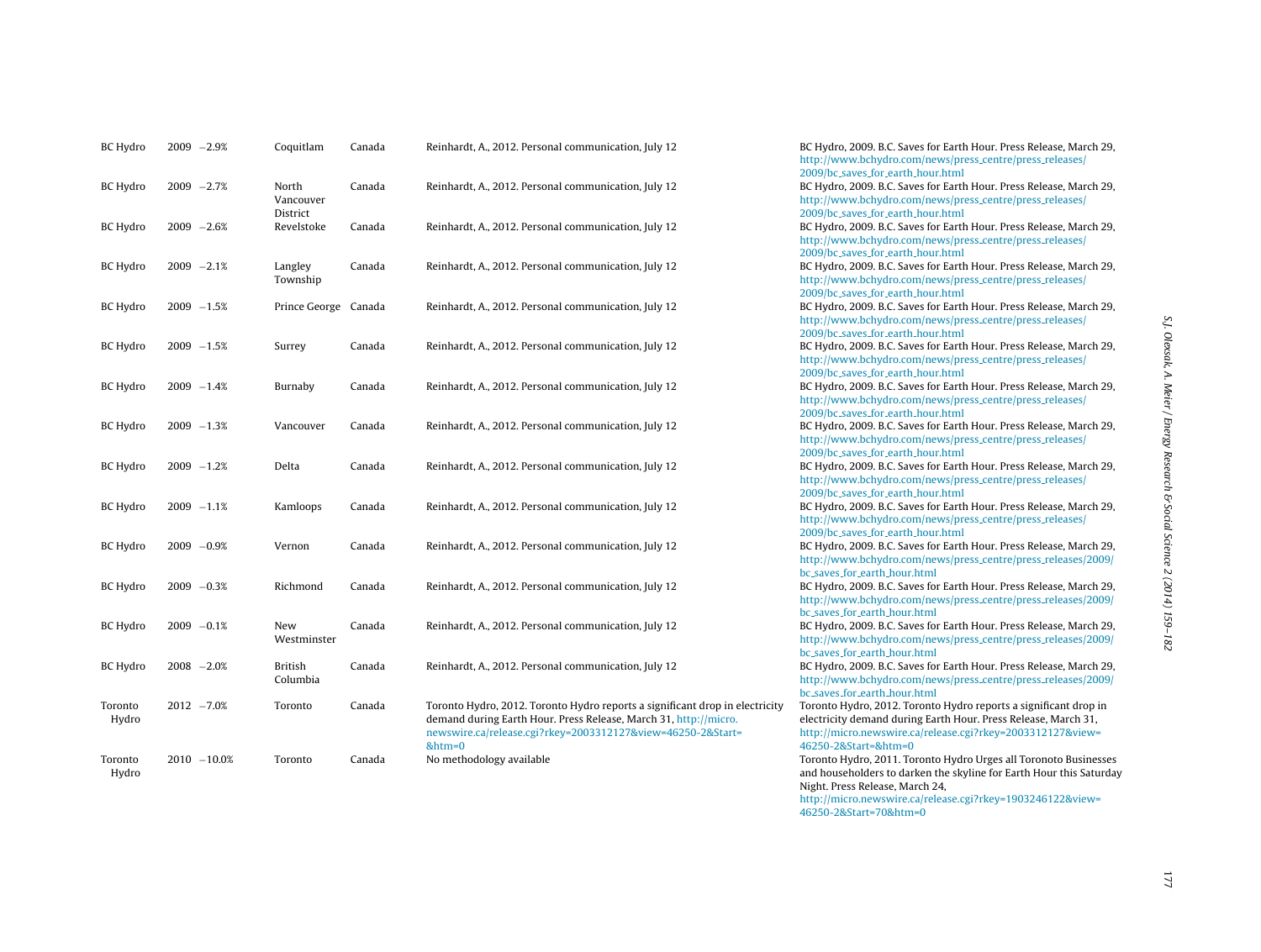| Appendix ( <i>Continued</i> ) |                         |                                     |         |                                                                                                                                                                                                                                          |                                                                                                                                                                                                                                          |
|-------------------------------|-------------------------|-------------------------------------|---------|------------------------------------------------------------------------------------------------------------------------------------------------------------------------------------------------------------------------------------------|------------------------------------------------------------------------------------------------------------------------------------------------------------------------------------------------------------------------------------------|
| Data source Year Electricity  | demand<br>change $(\%)$ | City/<br>state/<br>region           | Country | Citation for comparison methodology                                                                                                                                                                                                      | Citation for % electricity demand change event data point                                                                                                                                                                                |
| Toronto<br>Hydro              | $2009 - 15.0%$          | Toronto                             | Canada  | Dale, D., 2009. Earth Hour II is a smash. The Toronto Star, March 29,<br>http://www.thestar.com/news/gta/article/610163-earth-hour-ii-<br>is-a-smash                                                                                     | Dale, D., 2009. Earth Hour II is a smash. The Toronto Star, March 29,<br>http://www.thestar.com/news/gta/article/610163-<br>earth-hour-ii-is-a-smash                                                                                     |
| Toronto<br>Hydro              | $2008 - 8.7%$           | Toronto                             | Canada  | Gillis, W., 2012. Earth Hour 2012: Power use down 6.8%. The Toronto Star,<br>April 1, http://www.thestar.com/news/gta/article/1154841-<br>earth-hour-toronto-2012-power-use-down-6-8                                                     | Gillis, W., 2012. Earth Hour 2012: Power use down 6.8%. The Toronto<br>Star, April 1,<br>http://www.thestar.com/news/gta/article/1154841-earth-<br>hour-toronto-2012-power-use-down-6-8                                                  |
| PowerStream $2012 -7.8%$      |                         | Overall Ontario Canada<br>Service   |         | PowerStream, 2012. PowerStream reports 7.8% less electricity used during<br>Earth Hour, March 31,                                                                                                                                        | PowerStream, 2012. PowerStream reports 7.8% less electricity used<br>during Earth Hour, March 31,                                                                                                                                        |
| PowerStream $2012 -10.8%$     |                         | Territory<br>Aurora                 | Canada  | http://www.powerstream.ca/app/pages/news120331.jsp?section=**<br>PowerStream, 2012. PowerStream reports 7.8% less electricity used during<br>Earth Hour, March 31,                                                                       | http://www.powerstream.ca/app/pages/news120331.jsp?section=**<br>PowerStream, 2012. PowerStream reports 7.8% less electricity used<br>during Earth Hour, March 31,                                                                       |
| PowerStream $2012 - 6.7%$     |                         | Barrie                              | Canada  | http://www.powerstream.ca/app/pages/news120331.jsp?section=**<br>PowerStream, 2012. PowerStream reports 7.8% less electricity used during<br>Earth Hour, March 31,                                                                       | http://www.powerstream.ca/app/pages/news120331.jsp?section=**<br>PowerStream, 2012. PowerStream reports 7.8% less electricity used<br>during Earth Hour, March 31,                                                                       |
| PowerStream $2012 -8.1%$      |                         | Bradford West Canada<br>Gwillimbury |         | http://www.powerstream.ca/app/pages/news120331.jsp?section=**<br>PowerStream, 2012. PowerStream reports 7.8% less electricity used during<br>Earth Hour. March 31,                                                                       | http://www.powerstream.ca/app/pages/news120331.jsp?section=**<br>PowerStream, 2012. PowerStream reports 7.8% less electricity used<br>during Earth Hour. March 31,                                                                       |
| PowerStream 2012 -28.0%       |                         | Essa<br>(Thornton)                  | Canada  | http://www.powerstream.ca/app/pages/news120331.jsp?section=**<br>PowerStream, 2012. PowerStream reports 7.8% less electricity used during<br>Earth Hour. March 31,                                                                       | http://www.powerstream.ca/app/pages/news120331.jsp?section=**<br>PowerStream, 2012. PowerStream reports 7.8% less electricity used<br>during Earth Hour. March 31,                                                                       |
| PowerStream $2012 -7.2%$      |                         | Markham                             | Canada  | http://www.powerstream.ca/app/pages/news120331.jsp?section=**<br>PowerStream, 2012. PowerStream reports 7.8% less electricity used during<br>Earth Hour. March 31,                                                                       | http://www.powerstream.ca/app/pages/news120331.jsp?section=**<br>PowerStream, 2012. PowerStream reports 7.8% less electricity used<br>during Earth Hour. March 31,                                                                       |
| PowerStream $2012 -9.0%$      |                         | New<br>Tecumseth                    | Canada  | http://www.powerstream.ca/app/pages/news120331.jsp?section=**<br>PowerStream, 2012. PowerStream reports 7.8% less electricity used during<br>Earth Hour. March 31,                                                                       | http://www.powerstream.ca/app/pages/news120331.jsp?section=**<br>PowerStream, 2012. PowerStream reports 7.8% less electricity used<br>during Earth Hour. March 31,                                                                       |
| PowerStream $2012 -4.1%$      |                         | Penetanguishen@anada                |         | http://www.powerstream.ca/app/pages/news120331.jsp?section=**<br>PowerStream, 2012. PowerStream reports 7.8% less electricity used during<br>Earth Hour. March 31,<br>http://www.powerstream.ca/app/pages/news120331.jsp?section=**      | http://www.powerstream.ca/app/pages/news120331.jsp?section=**<br>PowerStream, 2012. PowerStream reports 7.8% less electricity used<br>during Earth Hour. March 31,<br>http://www.powerstream.ca/app/pages/news120331.jsp?section=**      |
| PowerStream $2012 - 8.2%$     |                         | Richmond Hill Canada                |         | PowerStream, 2012. PowerStream reports 7.8% less electricity used during<br>Earth Hour. March 31,                                                                                                                                        | PowerStream, 2012. PowerStream reports 7.8% less electricity used<br>during Earth Hour. March 31,                                                                                                                                        |
| PowerStream $2012 - 8.6%$     |                         | Vaughan                             | Canada  | http://www.powerstream.ca/app/pages/news120331.jsp?section=**<br>PowerStream, 2012. PowerStream reports 7.8% less electricity used during<br>Earth Hour, March 31,                                                                       | http://www.powerstream.ca/app/pages/news120331.jsp?section=**<br>PowerStream, 2012. PowerStream reports 7.8% less electricity used<br>during Earth Hour. March 31,                                                                       |
| PowerStream $2011 - 8.9%$     |                         | Overall Ontario Canada<br>Service   |         | http://www.powerstream.ca/app/pages/news120331.jsp?section=**<br>PowerStream, 2011. PowerStream reports 8.9% less electricity used during<br>Earth Hour 2011. March 26,                                                                  | http://www.powerstream.ca/app/pages/news120331.jsp?section=**<br>PowerStream, 2011. PowerStream reports 8.9% less electricity used<br>during Earth Hour 2011. March 26,                                                                  |
| PowerStream $2011 - 14.3%$    |                         | Territory<br>Aurora                 | Canada  | http://www.powerstream.ca/app/pages/news110326.jsp?section=**<br>PowerStream, 2011. PowerStream reports 8.9% less electricity used during<br>Earth Hour 2011. March 26,                                                                  | http://www.powerstream.ca/app/pages/news110326.jsp?section=**<br>PowerStream, 2011. PowerStream reports 8.9% less electricity used<br>during Earth Hour 2011. March 26,                                                                  |
| PowerStream $2011 - 7.7%$     |                         | Barrie                              | Canada  | http://www.powerstream.ca/app/pages/news110326.jsp?section=**<br>PowerStream, 2011. PowerStream reports 8.9% less electricity used during<br>Earth Hour 2011. March 26,                                                                  | http://www.powerstream.ca/app/pages/news110326.jsp?section=**<br>PowerStream, 2011. PowerStream reports 8.9% less electricity used<br>during Earth Hour 2011. March 26,                                                                  |
| PowerStream $2011 -9.1%$      |                         | Bradford West Canada<br>Gwillimbury |         | http://www.powerstream.ca/app/pages/news110326.jsp?section=**<br>PowerStream, 2011. PowerStream reports 8.9% less electricity used during<br>Earth Hour 2011. March 26,                                                                  | http://www.powerstream.ca/app/pages/news110326.jsp?section=**<br>PowerStream, 2011. PowerStream reports 8.9% less electricity used<br>during Earth Hour 2011. March 26,                                                                  |
| PowerStream $2011 - 18.0\%$   |                         | Essa<br>(Thornton)                  | Canada  | http://www.powerstream.ca/app/pages/news110326.jsp?section=**<br>PowerStream, 2011. PowerStream reports 8.9% less electricity used during<br>Earth Hour 2011. March 26,                                                                  | http://www.powerstream.ca/app/pages/news110326.jsp?section=**<br>PowerStream, 2011. PowerStream reports 8.9% less electricity used<br>during Earth Hour 2011. March 26,                                                                  |
| PowerStream $2011 - 8.5%$     |                         | Markham                             | Canada  | http://www.powerstream.ca/app/pages/news110326.jsp?section=**<br>PowerStream, 2011. PowerStream reports 8.9% less electricity used during<br>Earth Hour 2011. March 26,<br>http://www.powerstream.ca/app/pages/news110326.jsp?section=** | http://www.powerstream.ca/app/pages/news110326.jsp?section=**<br>PowerStream, 2011. PowerStream reports 8.9% less electricity used<br>during Earth Hour 2011. March 26,<br>http://www.powerstream.ca/app/pages/news110326.jsp?section=** |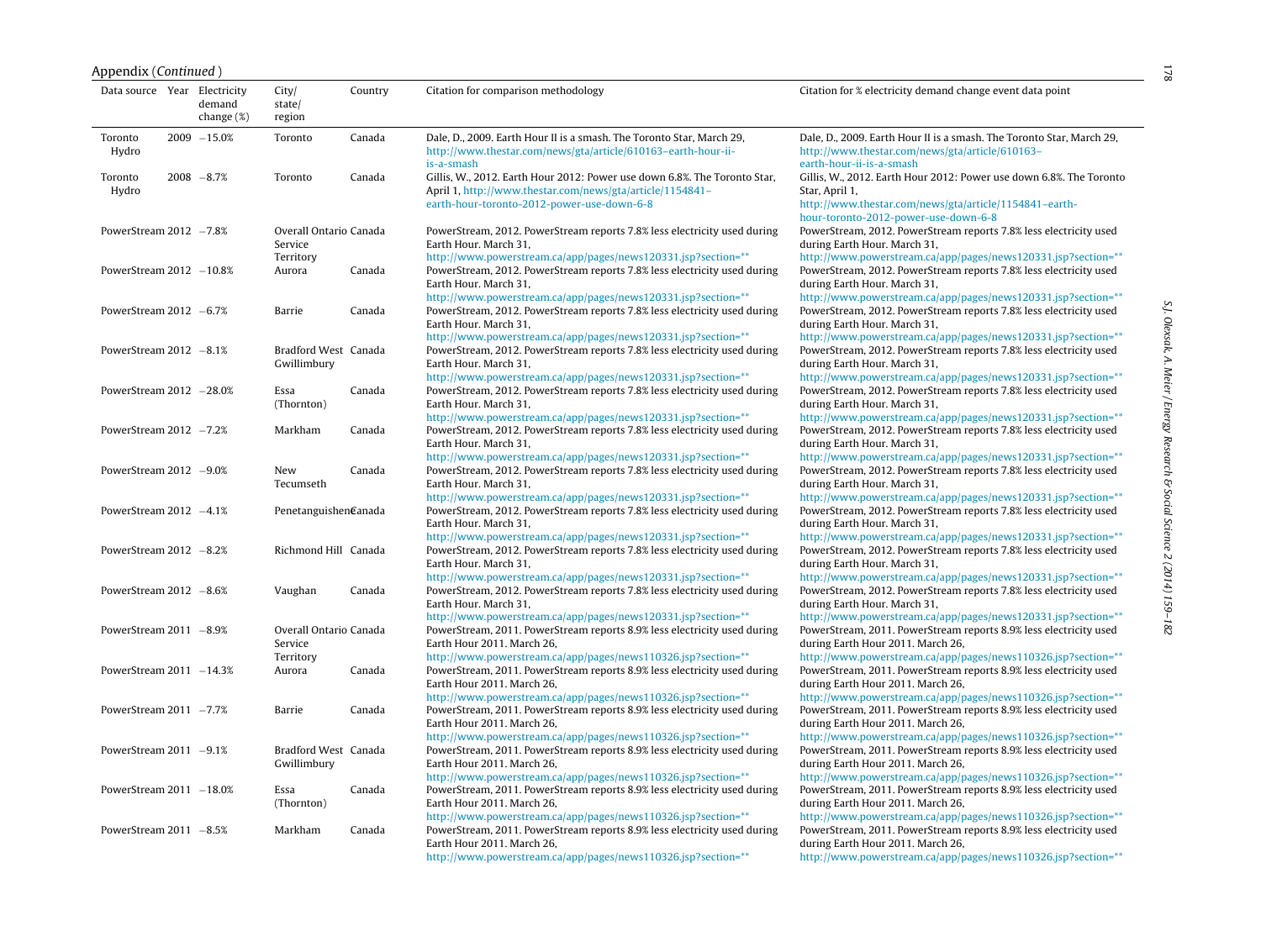| PowerStream $2011 -9.2%$   | New<br>Tecumseth                    | Canada | PowerStream, 2011. PowerStream reports 8.9% less electricity used during<br>Earth Hour 2011. March 26,                                                                  | PowerStream, 2011. PowerStream reports 8.9% less electricity used<br>during Earth Hour 2011. March 26,                                                                  |
|----------------------------|-------------------------------------|--------|-------------------------------------------------------------------------------------------------------------------------------------------------------------------------|-------------------------------------------------------------------------------------------------------------------------------------------------------------------------|
| PowerStream $2011 - 6.6%$  | Penetanguisheneanada                |        | http://www.powerstream.ca/app/pages/news110326.jsp?section=**<br>PowerStream, 2011. PowerStream reports 8.9% less electricity used during<br>Earth Hour 2011. March 26, | http://www.powerstream.ca/app/pages/news110326.jsp?section=**<br>PowerStream, 2011. PowerStream reports 8.9% less electricity used<br>during Earth Hour 2011. March 26, |
| PowerStream $2011 -9.3%$   | Richmond Hill Canada                |        | http://www.powerstream.ca/app/pages/news110326.jsp?section=**<br>PowerStream, 2011. PowerStream reports 8.9% less electricity used during<br>Earth Hour 2011. March 26, | http://www.powerstream.ca/app/pages/news110326.jsp?section=**<br>PowerStream, 2011. PowerStream reports 8.9% less electricity used<br>during Earth Hour 2011. March 26, |
| PowerStream $2011 - 8.8\%$ | Vaughan                             | Canada | http://www.powerstream.ca/app/pages/news110326.jsp?section=**<br>PowerStream, 2011. PowerStream reports 8.9% less electricity used during<br>Earth Hour 2011. March 26, | http://www.powerstream.ca/app/pages/news110326.jsp?section=**<br>PowerStream, 2011. PowerStream reports 8.9% less electricity used<br>during Earth Hour 2011. March 26, |
| PowerStream $2010 -9.1\%$  | Overall Ontario Canada<br>Service   |        | http://www.powerstream.ca/app/pages/news110326.jsp?section=**<br>PowerStream, 2010. PowerStream reports 9.1 percent reduction for Earth<br>Hour 2010. March 27,         | http://www.powerstream.ca/app/pages/news110326.jsp?section=**<br>PowerStream, 2010. PowerStream reports 9.1 percent reduction for<br>Earth Hour 2010. March 27,         |
| PowerStream $2010 -13.0%$  | Territory<br>Aurora                 | Canada | http://www.powerstream.ca/app/pages/news100327.jsp?section=**<br>PowerStream, 2010. PowerStream reports 9.1 percent reduction for Earth<br>Hour 2010. March 27,         | http://www.powerstream.ca/app/pages/news100327.jsp?section=**<br>PowerStream, 2010. PowerStream reports 9.1 percent reduction for<br>Earth Hour 2010. March 27,         |
| PowerStream $2010 - 6.8%$  | Barrie                              | Canada | http://www.powerstream.ca/app/pages/news100327.jsp?section=**<br>PowerStream, 2010. PowerStream reports 9.1 percent reduction for Earth<br>Hour 2010, March 27,         | http://www.powerstream.ca/app/pages/news100327.jsp?section=**<br>PowerStream, 2010. PowerStream reports 9.1 percent reduction for<br>Earth Hour 2010. March 27,         |
| PowerStream $2010 -11.4%$  | Bradford West Canada<br>Gwillimbury |        | http://www.powerstream.ca/app/pages/news100327.jsp?section=**<br>PowerStream, 2010. PowerStream reports 9.1 percent reduction for Earth<br>Hour 2010. March 27,         | http://www.powerstream.ca/app/pages/news100327.jsp?section=**<br>PowerStream, 2010. PowerStream reports 9.1 percent reduction for<br>Earth Hour 2010. March 27,         |
| PowerStream $2010 -13.4%$  | Essa<br>(Thornton)                  | Canada | http://www.powerstream.ca/app/pages/news100327.jsp?section=**<br>PowerStream, 2010. PowerStream reports 9.1 percent reduction for Earth<br>Hour 2010. March 27,         | http://www.powerstream.ca/app/pages/news100327.jsp?section=**<br>PowerStream, 2010. PowerStream reports 9.1 percent reduction for<br>Earth Hour 2010. March 27,         |
| PowerStream $2010 -10.2%$  | Markham                             | Canada | http://www.powerstream.ca/app/pages/news100327.jsp?section=**<br>PowerStream, 2010. PowerStream reports 9.1 percent reduction for Earth<br>Hour 2010. March 27,         | http://www.powerstream.ca/app/pages/news100327.jsp?section=**<br>PowerStream, 2010. PowerStream reports 9.1 percent reduction for<br>Earth Hour 2010. March 27,         |
| PowerStream $2010 -7.4%$   | New<br>Tecumseth                    | Canada | http://www.powerstream.ca/app/pages/news100327.jsp?section=**<br>PowerStream, 2010. PowerStream reports 9.1 percent reduction for Earth<br>Hour 2010. March 27,         | http://www.powerstream.ca/app/pages/news100327.jsp?section=**<br>PowerStream, 2010. PowerStream reports 9.1 percent reduction for<br>Earth Hour 2010. March 27,         |
| PowerStream $2010 - 6.6%$  | Penetanguishen@anada                |        | http://www.powerstream.ca/app/pages/news100327.jsp?section=**<br>PowerStream, 2010. PowerStream reports 9.1 percent reduction for Earth<br>Hour 2010. March 27,         | http://www.powerstream.ca/app/pages/news100327.jsp?section=**<br>PowerStream, 2010. PowerStream reports 9.1 percent reduction for<br>Earth Hour 2010. March 27,         |
| PowerStream $2010 -14.5%$  | Richmond Hill Canada                |        | http://www.powerstream.ca/app/pages/news100327.jsp?section=**<br>PowerStream, 2010. PowerStream reports 9.1 percent reduction for Earth<br>Hour 2010, March 27,         | http://www.powerstream.ca/app/pages/news100327.jsp?section=**<br>PowerStream, 2010. PowerStream reports 9.1 percent reduction for<br>Earth Hour 2010. March 27,         |
| PowerStream $2010 -7.0%$   | Vaughan                             | Canada | http://www.powerstream.ca/app/pages/news100327.jsp?section=**<br>PowerStream, 2010. PowerStream reports 9.1 percent reduction for Earth<br>Hour 2010. March 27,         | http://www.powerstream.ca/app/pages/news100327.jsp?section=**<br>PowerStream, 2010. PowerStream reports 9.1 percent reduction for<br>Earth Hour 2010. March 27,         |
| PowerStream $2009 - 10.0%$ | Overall Ontario Canada<br>Service   |        | http://www.powerstream.ca/app/pages/news100327.jsp?section=**<br>PowerStream, 2009. PowerStream reports 10 per cent reduction for Earth<br>Hour. March 28,              | http://www.powerstream.ca/app/pages/news100327.jsp?section=**<br>PowerStream, 2009. PowerStream reports 10 per cent reduction for<br>Earth Hour. March 28,              |
| PowerStream $2009 - 8.0\%$ | Territory<br>Aurora                 | Canada | http://www.powerstream.ca/app/pages/news090328.jsp?section=**<br>PowerStream, 2009. PowerStream reports 10 per cent reduction for Earth<br>Hour. March 28,              | http://www.powerstream.ca/app/pages/news090328.jsp?section=**<br>PowerStream, 2009. PowerStream reports 10 per cent reduction for<br>Earth Hour, March 28,              |
| PowerStream $2009 -4.0%$   | Barrie                              | Canada | http://www.powerstream.ca/app/pages/news090328.jsp?section=**<br>PowerStream, 2009. PowerStream reports 10 per cent reduction for Earth<br>Hour. March 28,              | http://www.powerstream.ca/app/pages/news090328.jsp?section=**<br>PowerStream, 2009. PowerStream reports 10 per cent reduction for<br>Earth Hour. March 28,              |
| PowerStream 2009 -13.0%    | Bradford West Canada<br>Gwillimbury |        | http://www.powerstream.ca/app/pages/news090328.jsp?section=**<br>PowerStream, 2009. PowerStream reports 10 per cent reduction for Earth<br>Hour. March 28,              | http://www.powerstream.ca/app/pages/news090328.jsp?section=**<br>PowerStream, 2009. PowerStream reports 10 per cent reduction for<br>Earth Hour. March 28,              |
|                            |                                     |        | http://www.powerstream.ca/app/pages/news090328.jsp?section=**                                                                                                           | http://www.powerstream.ca/app/pages/news090328.jsp?section=**                                                                                                           |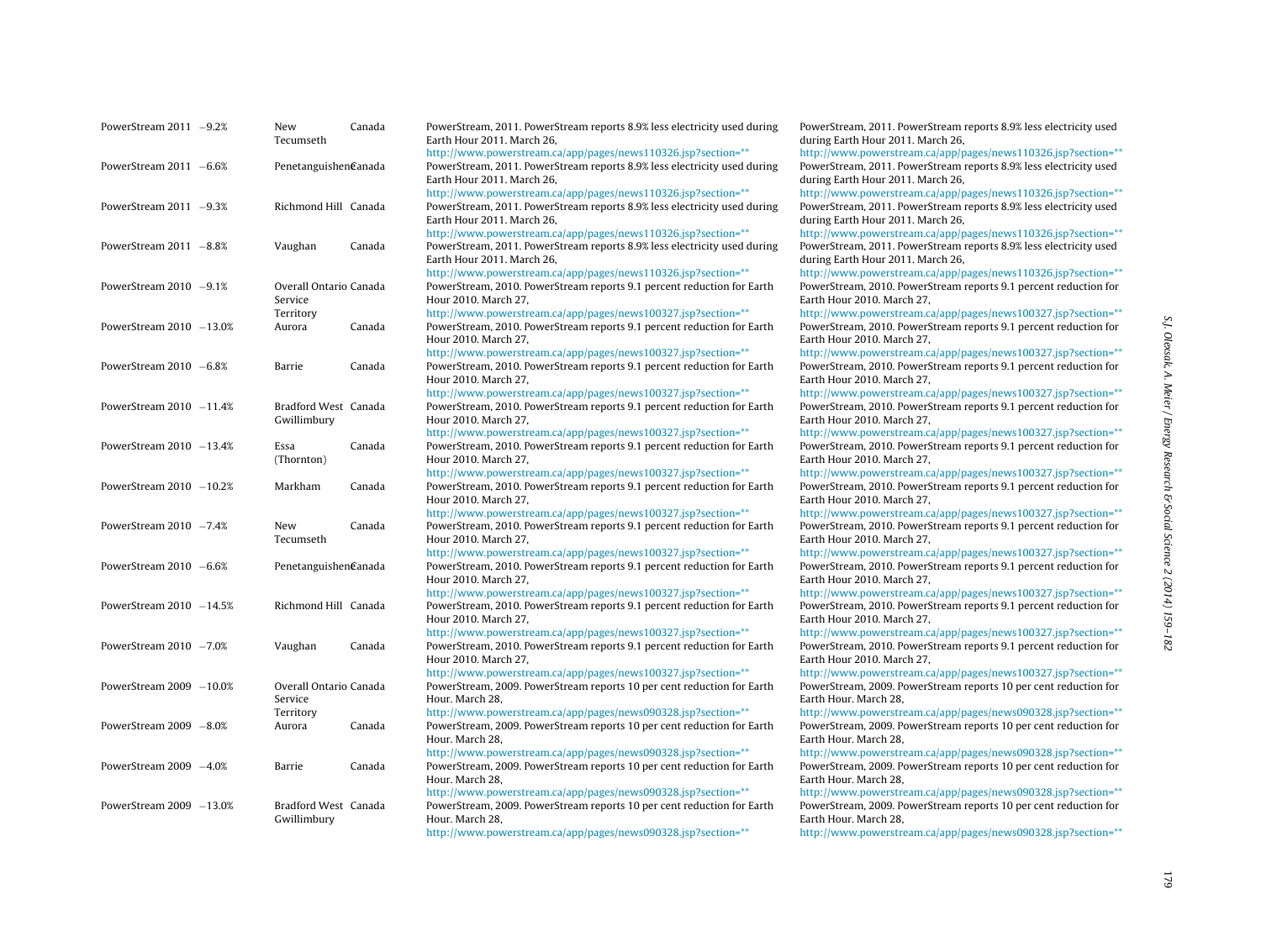|  | Appendix (Continued) |
|--|----------------------|
|  |                      |

| Data source Year Electricity                 | demand<br>change (%) | City/<br>state/<br>region         | Country   | Citation for comparison methodology                                                                                                                                                                                         | Citation for % electricity demand change event data point                                                                                                                                                                   |
|----------------------------------------------|----------------------|-----------------------------------|-----------|-----------------------------------------------------------------------------------------------------------------------------------------------------------------------------------------------------------------------------|-----------------------------------------------------------------------------------------------------------------------------------------------------------------------------------------------------------------------------|
| PowerStream $2009 - 11.0%$                   |                      | Essa<br>(Thornton)                | Canada    | PowerStream, 2009. PowerStream reports 10 per cent reduction for Earth<br>Hour. March 28,                                                                                                                                   | PowerStream, 2009. PowerStream reports 10 per cent reduction for<br>Earth Hour. March 28,                                                                                                                                   |
| PowerStream $2009 -7.0%$                     |                      | Markham                           | Canada    | http://www.powerstream.ca/app/pages/news090328.jsp?section=**<br>PowerStream, 2009. PowerStream reports 10 per cent reduction for Earth<br>Hour. March 28,<br>http://www.powerstream.ca/app/pages/news090328.jsp?section=** | http://www.powerstream.ca/app/pages/news090328.jsp?section=**<br>PowerStream, 2009. PowerStream reports 10 per cent reduction for<br>Earth Hour, March 28,<br>http://www.powerstream.ca/app/pages/news090328.jsp?section=** |
| PowerStream $2009 - 9.0\%$                   |                      | New<br>Tecumseth                  | Canada    | PowerStream, 2009. PowerStream reports 10 per cent reduction for Earth<br>Hour. March 28,                                                                                                                                   | PowerStream, 2009. PowerStream reports 10 per cent reduction for<br>Earth Hour, March 28,                                                                                                                                   |
| PowerStream 2009 -13.0%                      |                      | Penetanguishen@anada              |           | http://www.powerstream.ca/app/pages/news090328.jsp?section=**<br>PowerStream, 2009. PowerStream reports 10 per cent reduction for Earth<br>Hour. March 28,                                                                  | http://www.powerstream.ca/app/pages/news090328.jsp?section=**<br>PowerStream, 2009. PowerStream reports 10 per cent reduction for<br>Earth Hour, March 28,                                                                  |
| PowerStream 2009 -27.0%                      |                      | Richmond Hill Canada              |           | http://www.powerstream.ca/app/pages/news090328.jsp?section=**<br>PowerStream, 2009. PowerStream reports 10 per cent reduction for Earth<br>Hour. March 28,                                                                  | http://www.powerstream.ca/app/pages/news090328.jsp?section=**<br>PowerStream, 2009. PowerStream reports 10 per cent reduction for<br>Earth Hour. March 28,                                                                  |
| PowerStream $2009 - 5.0%$                    |                      | Vaughan                           | Canada    | http://www.powerstream.ca/app/pages/news090328.jsp?section=**<br>PowerStream, 2009. PowerStream reports 10 per cent reduction for Earth<br>Hour. March 28,                                                                  | http://www.powerstream.ca/app/pages/news090328.jsp?section=**<br>PowerStream, 2009. PowerStream reports 10 per cent reduction for<br>Earth Hour, March 28,                                                                  |
| PowerStream 2008 -4.9%                       |                      | Overall Ontario Canada<br>Service |           | http://www.powerstream.ca/app/pages/news090328.jsp?section=**<br>PowerStream, 2008. PowerStream reports 4.85 per cent reduction for Earth<br>Hour. March 31,                                                                | http://www.powerstream.ca/app/pages/news090328.jsp?section=**<br>PowerStream, 2008. PowerStream reports 4.85 per cent reduction for<br>Earth Hour. March 31,                                                                |
| PowerStream $2008 -10.2%$                    |                      | Territory<br>Aurora               | Canada    | http://www.powerstream.ca/app/pages/news080331.jsp?section=**<br>PowerStream, 2008. PowerStream reports 4.85 per cent reduction for Earth<br>Hour. March 31,                                                                | http://www.powerstream.ca/app/pages/news080331.jsp?section=**<br>PowerStream, 2008. PowerStream reports 4.85 per cent reduction for<br>Earth Hour, March 31,                                                                |
| PowerStream $2008 - 6.0%$                    |                      | Markham                           | Canada    | http://www.powerstream.ca/app/pages/news080331.jsp?section=**<br>PowerStream, 2008. PowerStream reports 4.85 per cent reduction for Earth<br>Hour. March 31,                                                                | http://www.powerstream.ca/app/pages/news080331.jsp?section=**<br>PowerStream, 2008. PowerStream reports 4.85 per cent reduction for<br>Earth Hour. March 31,                                                                |
| PowerStream $2008 -3.6%$                     |                      | Richmond Hill Canada              |           | http://www.powerstream.ca/app/pages/news080331.jsp?section=**<br>PowerStream, 2008. PowerStream reports 4.85 per cent reduction for Earth<br>Hour. March 31,                                                                | http://www.powerstream.ca/app/pages/news080331.jsp?section=**<br>PowerStream, 2008. PowerStream reports 4.85 per cent reduction for<br>Earth Hour, March 31,                                                                |
| PowerStream $2008 -3.6%$                     |                      | Vaughan                           | Canada    | http://www.powerstream.ca/app/pages/news080331.jsp?section=**<br>PowerStream, 2008. PowerStream reports 4.85 per cent reduction for Earth<br>Hour. March 31.                                                                | http://www.powerstream.ca/app/pages/news080331.jsp?section=**<br>PowerStream, 2008. PowerStream reports 4.85 per cent reduction for<br>Earth Hour, March 31,                                                                |
| Israel Electric 2011 -7.5%<br>Corp           |                      | Yavney                            | Israel    | http://www.powerstream.ca/app/pages/news080331.jsp?section=**<br>No methodology available                                                                                                                                   | http://www.powerstream.ca/app/pages/news080331.jsp?section=**<br>Usdain, S., 2011. Yavne wins Earth Hour lights-out. The Jerusalem Post,<br>March 27, http://www.jpost.com/Headlines/Article.aspx?id=213962                 |
| Israel Electric 2011 -7.4%<br>Corp           |                      | Modi'in                           | Israel    | No methodology available                                                                                                                                                                                                    | Usdain, S., 2011. Yavne wins Earth Hour lights-out. The Jerusalem Post,<br>March 27, http://www.jpost.com/Headlines/Article.aspx?id=213962                                                                                  |
| Israel Electric 2011 -3.9%<br>Corp           |                      | Tel Aviv                          | Israel    | No methodology available                                                                                                                                                                                                    | Usdain, S., 2011. Yavne wins Earth Hour lights-out. The Jerusalem Post,<br>March 27, http://www.jpost.com/Headlines/Article.aspx?id=213962                                                                                  |
| Israel Electric 2011 -2.5%<br>Corp           |                      | Jerusalem                         | Israel    | No methodology available                                                                                                                                                                                                    | Usdain, S., 2011. Yavne wins Earth Hour lights-out. The Jerusalem Post,<br>March 27, http://www.jpost.com/Headlines/Article.aspx?id=213962                                                                                  |
| Perusahaan 2012 -6.6%<br>Listrik<br>Negara   |                      | Jakarta                           | Indonesia | PT PNL, 2012. Selama Satu Jam Earth Hour PLN Disjaya Menghemat<br>214 MW, http://www.pln.co.id/disjaya/?p=1448                                                                                                              | PT PNL, 2012. Selama Satu Jam Earth Hour PLN Disjaya Menghemat<br>214 MW. http://www.pln.co.id/disjaya/?p=1448                                                                                                              |
| Perusahaan $2012 -2.0%$<br>Listrik<br>Negara |                      | Java, Madura,<br>Bali             | Indonesia | Sutianto, F.D., 2012. Wow! 'Earth Hour' Mampu Hemat 462 MW Listrik.<br>April 1, http://finance.detik.com/read/2012/04/01/122024/1882187/<br>1034/wow-earth-hour-mampu-hemat-462-mw-listrik                                  | Sutianto, F.D., 2012. Wow! 'Earth Hour' Mampu Hemat 462 MW Listrik.<br>April 1, http://finance.detik.com/read/2012/04/01/122024/1882187/<br>1034/wow-earth-hour-mampu-hemat-462-mw-listrik                                  |
| Perusahaan<br>Listrik<br>Negara              | $2012 - 3.0%$        | Sumatra                           | Indonesia | Sutianto, F.D., 2012. Wow! 'Earth Hour' Mampu Hemat 462 MW<br>Listrik. April 1, http://finance.detik.com/read/2012/04/01/122024/<br>1882187/1034/wow-earth-hour-mampu-hemat-462-mw-listrik                                  | Sutianto, F.D., 2012. Wow! 'Earth Hour' Mampu Hemat 462 MW<br>Listrik. April 1,<br>http://finance.detik.com/read/2012/04/01/122024/1882187/1034/<br>wow-earth-hour-mampu-hemat-462-mw-listrik                               |
| EirGrid                                      | 2012 0.0%            | Ireland                           | Ireland   | Close, E., 2012. Personal communication, July 31                                                                                                                                                                            | Close, E., 2012. Personal communication, July 31                                                                                                                                                                            |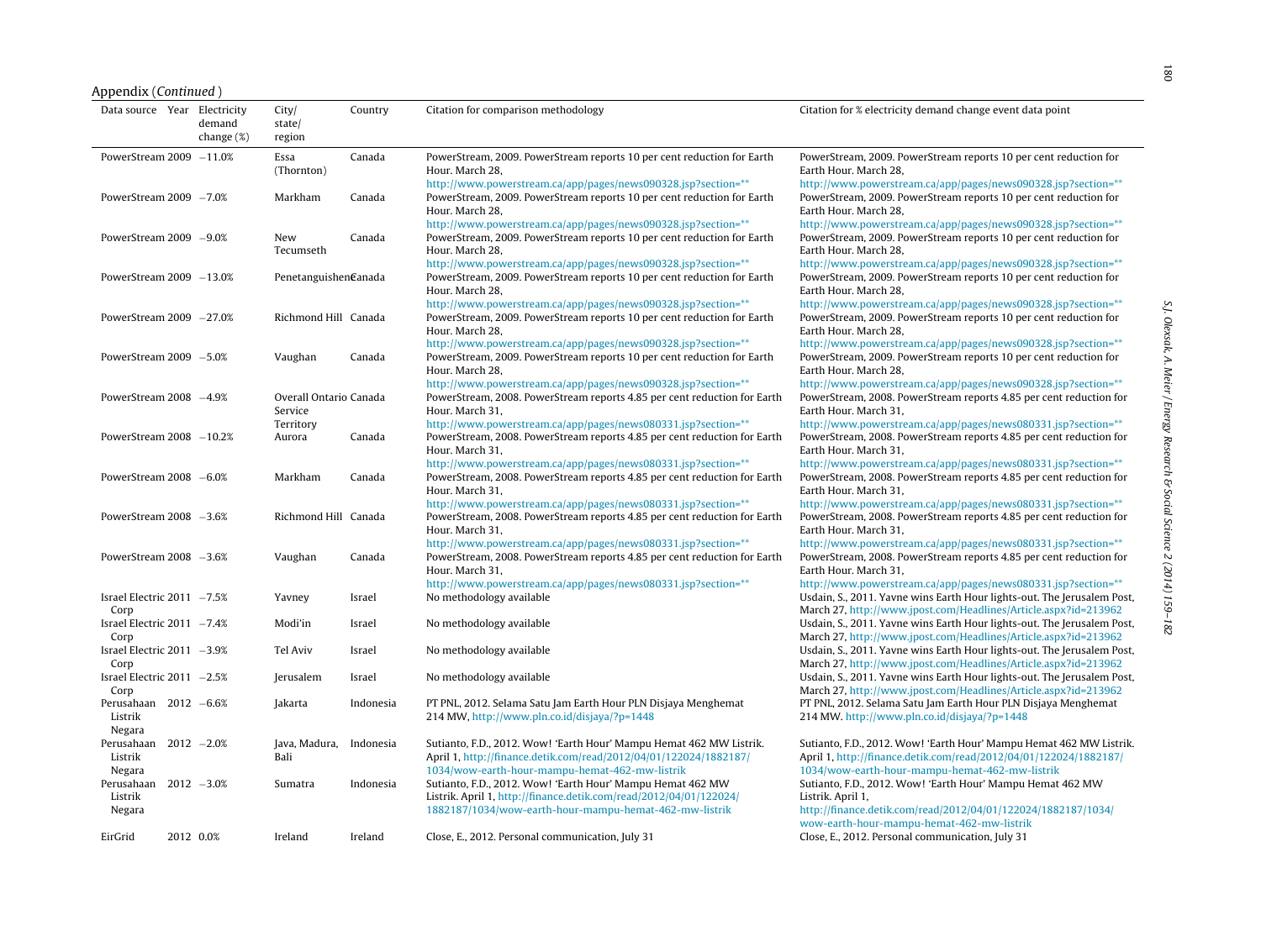| New Zealand $2011 - 2.0%$<br>Trans-<br>power |           |                |                                      |                                | New Zealand New Zealand Devine, K., 2012. Personal communication, July 11                                                                                                                                 | Hawke's Bay Today, 2011. NZ electricity use drops 2 percent during<br>Earth Hour, March 28,<br>http://www.hawkesbaytoday.co.nz/news/nz-electricity-use-drops-2-<br>percent-during-earth-ho/1049568/                   |
|----------------------------------------------|-----------|----------------|--------------------------------------|--------------------------------|-----------------------------------------------------------------------------------------------------------------------------------------------------------------------------------------------------------|-----------------------------------------------------------------------------------------------------------------------------------------------------------------------------------------------------------------------|
| New Zealand $2010 -2.0%$<br>Trans-<br>power  |           |                | New Zealand                          |                                | New Zealand Devine, K., 2012. Personal communication, July 11                                                                                                                                             | Stuff, 2011. Lights go out for Earth Hour. March 27,<br>http://www.stuff.co.nz/national/4814633/Lights-go-out-for-Earth-Hour                                                                                          |
| New Zealand $2009 -3.5%$<br>Trans-<br>power  |           |                | New Zealand                          |                                | New Zealand Devine, K., 2012. Personal communication, July 11                                                                                                                                             | Stuff, 2011. Lights go out for Earth Hour. March 27,<br>http://www.stuff.co.nz/national/4814633/Lights-go-out-for-Earth-Hour                                                                                          |
| New Zealand 2008 2.1%<br>Trans-<br>power     |           |                | New Zealand<br>overall               | New Zealand                    | Stuff, 2008. Lights on, power use up for Earth Hour. March 30,<br>http://www.stuff.co.nz/national/338716                                                                                                  | Stuff, 2008. Lights on, power use up for Earth Hour. March 30,<br>http://www.stuff.co.nz/national/338716                                                                                                              |
| New Zealand 2008 -12.8%<br>Trans-<br>power   |           |                | Christchurch                         | New Zealand                    | Stuff, 2008. Lights on, power use up for Earth Hour. March 30,<br>http://www.stuff.co.nz/national/338716                                                                                                  | Stuff, 2008. Lights on, power use up for Earth Hour. March 30,<br>http://www.stuff.co.nz/national/338716                                                                                                              |
| Kahramaa                                     |           | $2012 - 10.0%$ | Doha                                 | Qatar                          | No methodology available                                                                                                                                                                                  | Doha Stories, NU-Q Journalism Students Report, 2012. Going green, or<br>trying to. April 21, http://www.dohastories.org/?p=77                                                                                         |
| Swedish<br>Kraftnat                          |           | $2009 - 3.6%$  | Sweden                               | Sweden                         | Wallström, V., 2012. Personal communication, October 3                                                                                                                                                    | Bjorklund, J. and C. Thoren, 2009. Tjugofem villors årliga elförbrukning.<br>Daily News, March 28,                                                                                                                    |
| Swedish<br>Kraftnat                          |           | $2011 - 1.0%$  | Sweden                               | Sweden                         | Wallström, V., 2012. Personal communication, October 3                                                                                                                                                    | http://www.dn.se/nyheter/sverige/tjugofem-villors-arliga-elforbrukning<br>Alpman, M., 2011. Earth hour knappt märkbar. Daily News, March 28,<br>http://www.nyteknik.se/nyheter/energi_miljo/energi/article3137820.ece |
| <b>DEWA</b>                                  |           | $2008 - 2.4%$  | Dubai                                | <b>United Arab</b><br>Emirates | Roberts, L., 2008. Dubai slashes energy use for Earth Hour.<br>ArabianBusiness.com, March 31, http://www.arabianbusiness.com/                                                                             | Roberts, L., 2008. Dubai slashes energy use for Earth Hour.<br>ArabianBusiness.com, March 31,                                                                                                                         |
|                                              |           |                |                                      | (UAE)                          | dubai-slashes-energy-use-for-earth-hour-51662.html                                                                                                                                                        | http://www.arabianbusiness.com/dubai-slashes-energy-use-<br>for-earth-hour-51662.html                                                                                                                                 |
| <b>PJM</b>                                   | 2010 0.0% |                | Mid West -<br>Mid Atlantic<br>Region |                                | United States No methodology available                                                                                                                                                                    | PJM, 2010. Earth Hour - Conservation effort raising awareness but had<br>little effect on grid. Inside Lines, April,<br>http://www.pjm.com/~/media/about-pjm/newsroom/inside-lines-                                   |
|                                              |           |                |                                      |                                |                                                                                                                                                                                                           | archive/2010/april-2010-inside-lines.ashx                                                                                                                                                                             |
| NV Energy                                    |           | $2009 - 3.0%$  |                                      |                                | Las Vegas, NV United States No methodology available                                                                                                                                                      | Robison, J., 2010. Lights out for Earth Hour. Las Vegas Review-Journal,<br>March 10.                                                                                                                                  |
| NV Energy                                    |           | $2010 -0.8%$   |                                      | Las Vegas, NV United States    | Schuricht, J., 2012. Personal communication, November 29                                                                                                                                                  | http://www.lvrj.com/business/lights-out-for-earth-hour-87170197.html<br>Schuricht, J., 2012. Personal communication, November 29                                                                                      |
| NV Energy                                    |           | $2011 - 0.5%$  |                                      | Las Vegas, NV United States    | Schuricht, J., 2012. Personal communication, November 29                                                                                                                                                  | Schuricht, J., 2012. Personal communication, November 29                                                                                                                                                              |
| NV Energy                                    |           | $2012 - 1.0%$  | Las Vegas, NV United States          |                                | Schuricht, J., 2012. Personal communication, November 29                                                                                                                                                  | Schuricht, J., 2012. Personal communication, November 29                                                                                                                                                              |
| ComEd                                        |           | $2010 - 1.0%$  | Chicago, IL                          | <b>United States</b>           | ComEd, 2010. ComEd Reports Reduction in Electricity Usage During Earth<br>Hour. Press Release, March 27, http://www.prnewswire.com/<br>news-releases/comed-reports-reduction-in-electricity-usage-during- | ComEd, 2010. ComEd Reports Reduction in Electricity Usage During<br>Earth Hour. Press Release, March 27,<br>http://www.prnewswire.com/news-releases/comed-reports-                                                    |
|                                              |           |                |                                      |                                | earth-hour-89342342.html                                                                                                                                                                                  | reduction-in-electricity-usage-during-earth-hour-89342342.html                                                                                                                                                        |
| ComEd                                        |           | $2009 - 1.0%$  | Chicago, IL                          | <b>United States</b>           | ComEd, 2009. ComEd Reports Reduction in Electricity Usage During Earth<br>Hour. Press Release, March 29,                                                                                                  | ComEd, 2009. ComEd Reports Reduction in Electricity Usage During<br>Earth Hour. Press Release, March 29, http://www.prnewswire.                                                                                       |
|                                              |           |                |                                      |                                | http://www.prnewswire.com/news-releases/comed-reports-reduction-                                                                                                                                          | com/news-releases/comed-reports-reduction-in-                                                                                                                                                                         |
| ComEd                                        |           | $2008 - 7.0%$  | Chicago, IL                          | <b>United States</b>           | in-electricity-usage-during-earth-hour-61968507.html<br>ComEd, 2008. Updated ComEd Report Shows Earth Hour Energy Reduction                                                                               | electricity-usage-during-earth-hour-61968507.html<br>ComEd, 2008. Updated ComEd Report Shows Earth Hour Energy                                                                                                        |
|                                              |           |                |                                      |                                | of 7 Percent. Press Release, March 31, http://www.prnewswire.com/news-                                                                                                                                    | Reduction of 7 Percent. Press Release, March 31,                                                                                                                                                                      |
|                                              |           |                |                                      |                                | releases/updated-comed-report-shows-earth-hour-energy-reduction-of-<br>7-percent-57369007.html                                                                                                            | http://www.prnewswire.com/news-releases/updated-comed-report-<br>shows-earth-hour-energy-reduction-of-7-percent-57369007.html                                                                                         |
|                                              |           |                |                                      |                                |                                                                                                                                                                                                           |                                                                                                                                                                                                                       |